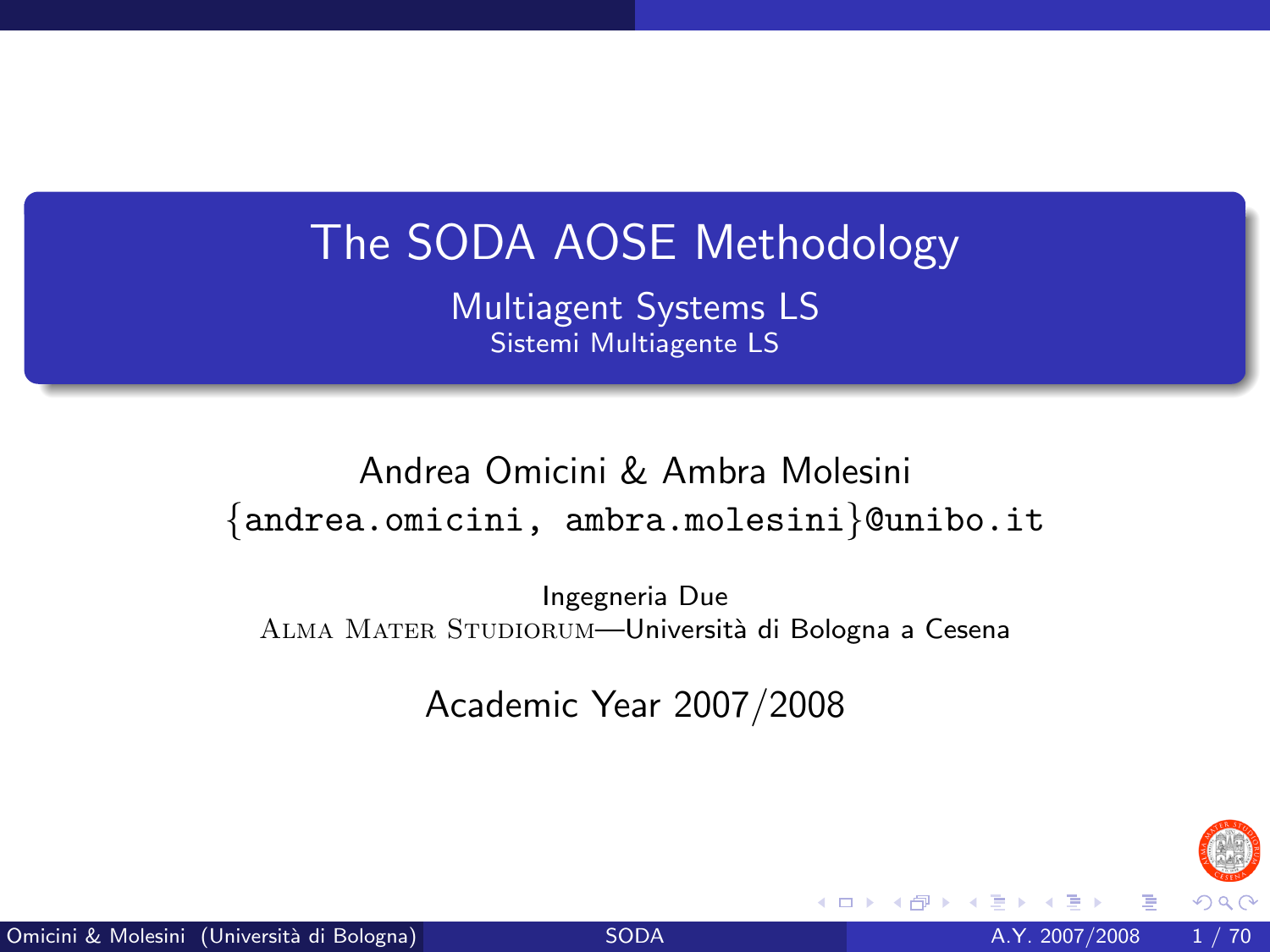**[Overview](#page-2-0)** 

#### 2 [SODA Foundations: A&A Meta-Model, Layering Principle](#page-5-0)

- [The Agents and Artifacts Meta-model](#page-5-0)
- [Principles and Mechanisms](#page-12-0)

#### 3 [The SODA Methodology](#page-20-0)

- [Analysis Phase](#page-21-0)
- **•** [Design Phase](#page-42-0)
- [Web Resources and Conclusions](#page-62-0)

**∢ ⊡**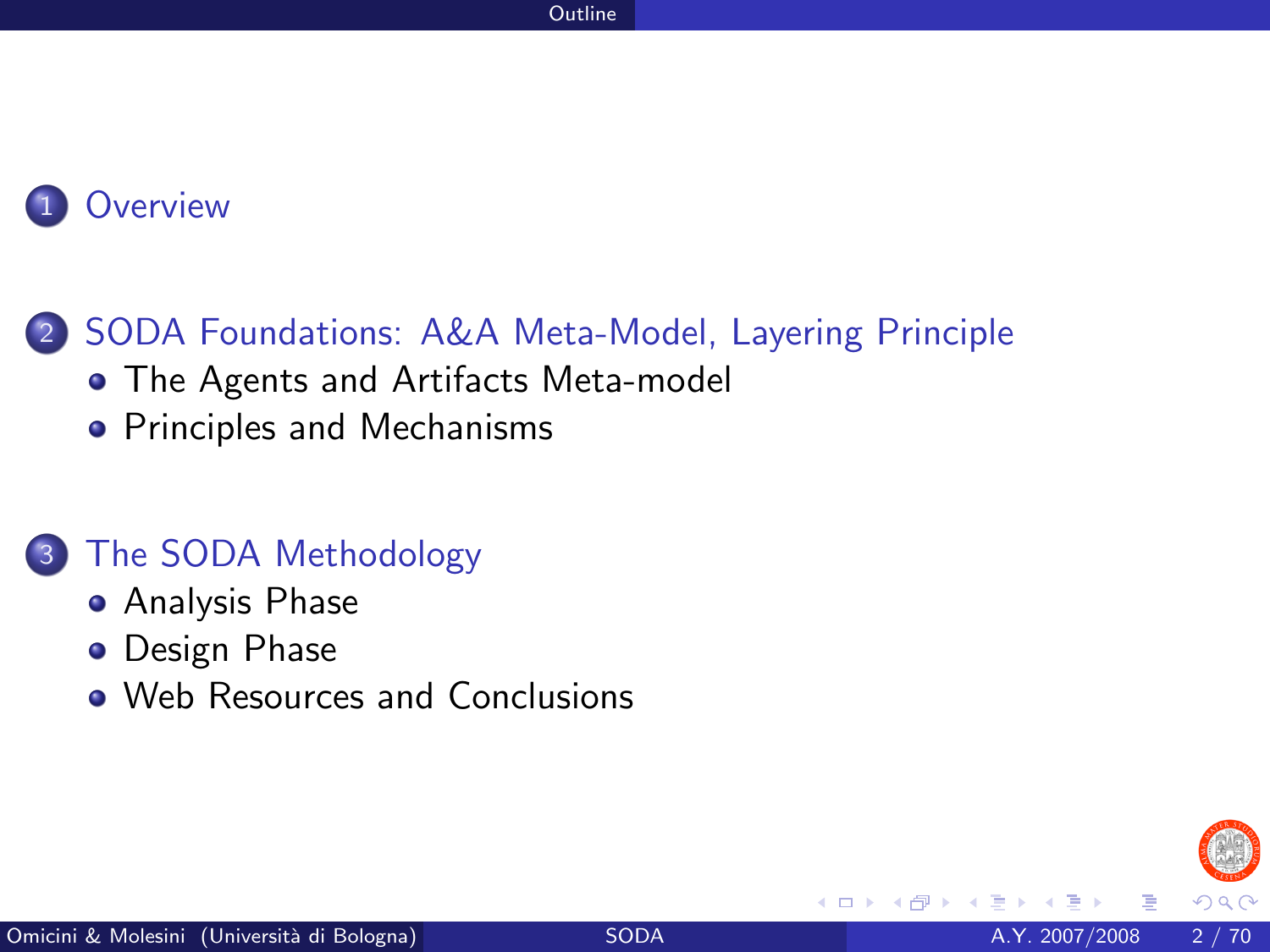#### **Overview**

# SODA: Societies in Open and Distributed Agent spaces

#### SODA . . .

- . . is an agent-oriented methodology for the analysis and design of agent-based systems
- ... focuses on inter-agent issues, like the engineering of societies and environment for MAS [\[Omicini, 2001\]](#page-67-0)
- ... adopts agents and artifacts after the A&A meta-model – as the main building blocks for MAS development [\[Molesini et al., 2005\]](#page-65-0)
- ... introduces a simple *layering* principle in order to cope with the complexity of system description [\[Molesini et al., 2006b\]](#page-66-0)
- ... adopts a tabular representation



<span id="page-2-0"></span>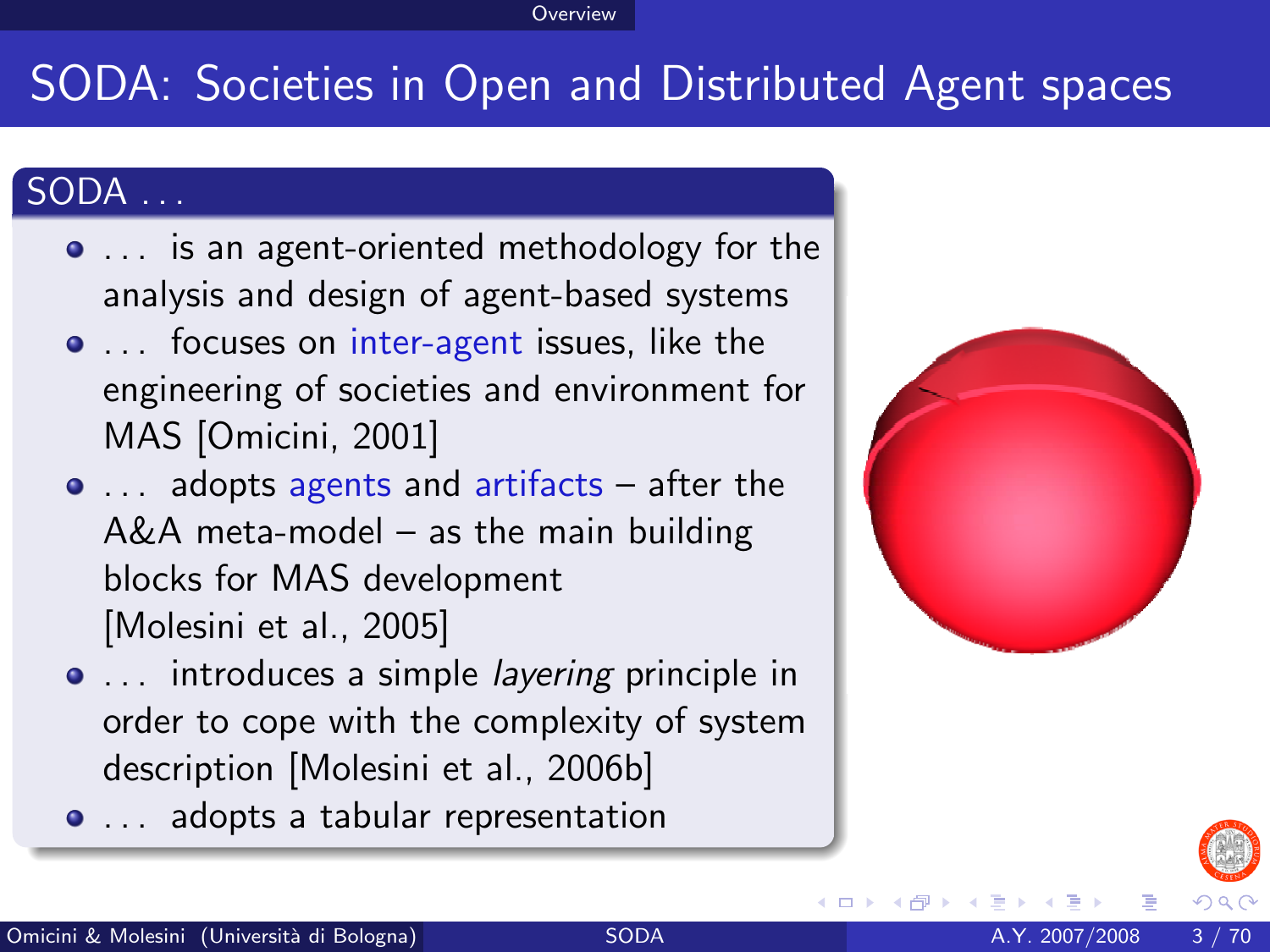**Overview** 

# SODA: Overview



 $\frac{1}{2}$ 

 $299$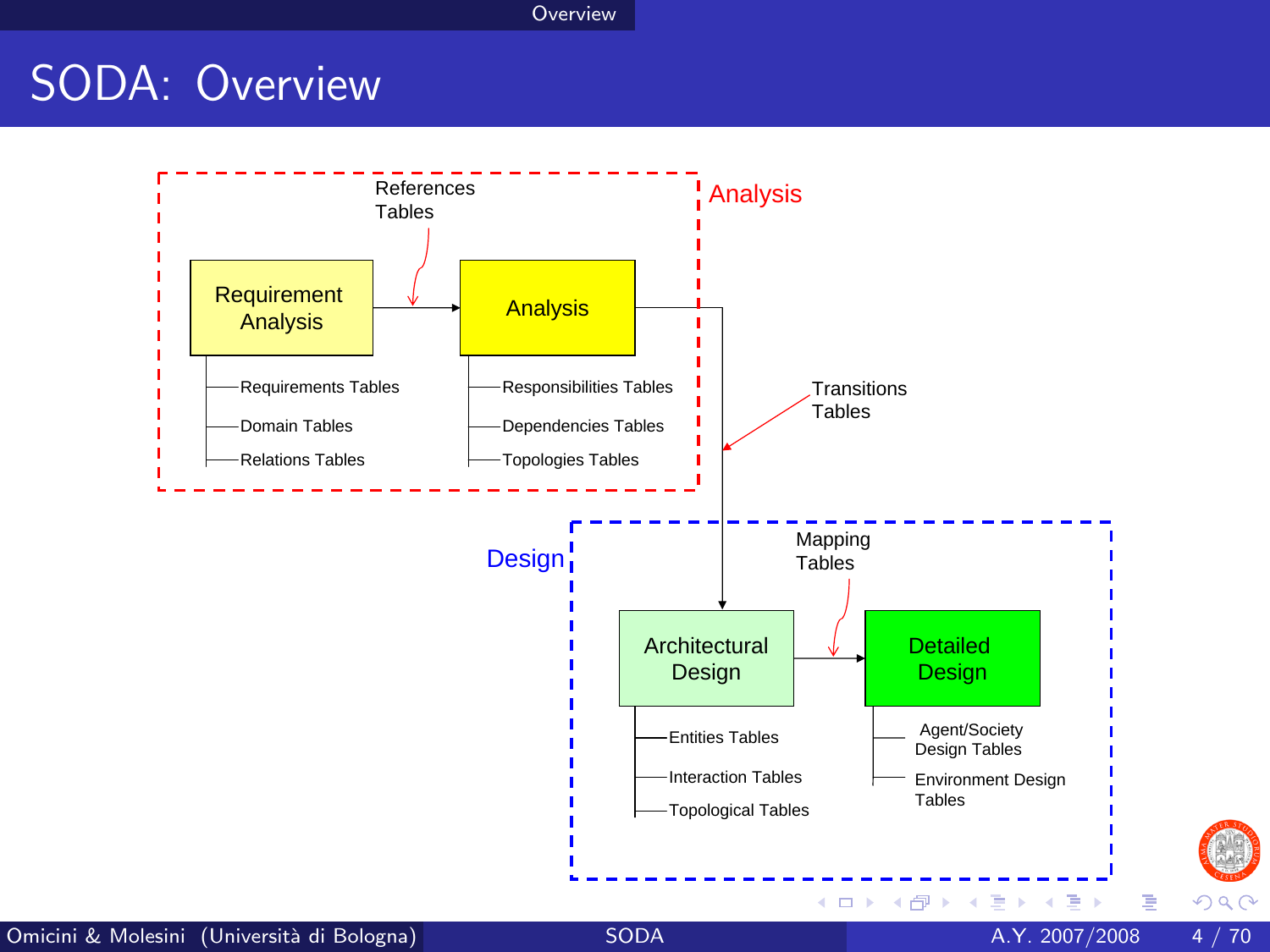Overview

# SODA: Meta-model



 $299$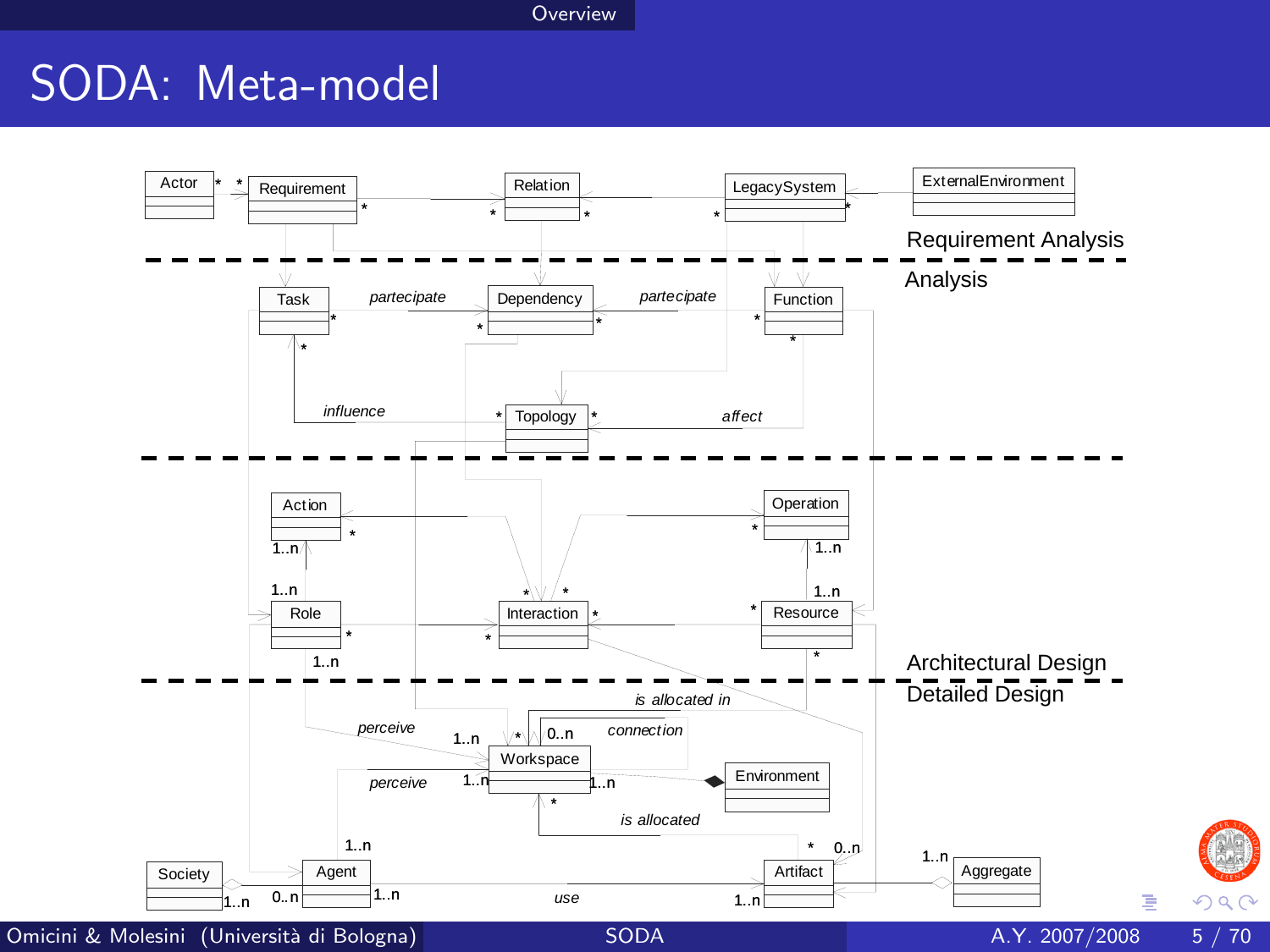## **Outline**

### **[Overview](#page-2-0)**

#### 2 [SODA Foundations: A&A Meta-Model, Layering Principle](#page-5-0) [The Agents and Artifacts Meta-model](#page-5-0)

**• [Principles and Mechanisms](#page-12-0)** 

#### [The SODA Methodology](#page-20-0)

- **[Analysis Phase](#page-21-0)**
- **•** [Design Phase](#page-42-0)
- <span id="page-5-0"></span>• [Web Resources and Conclusions](#page-62-0)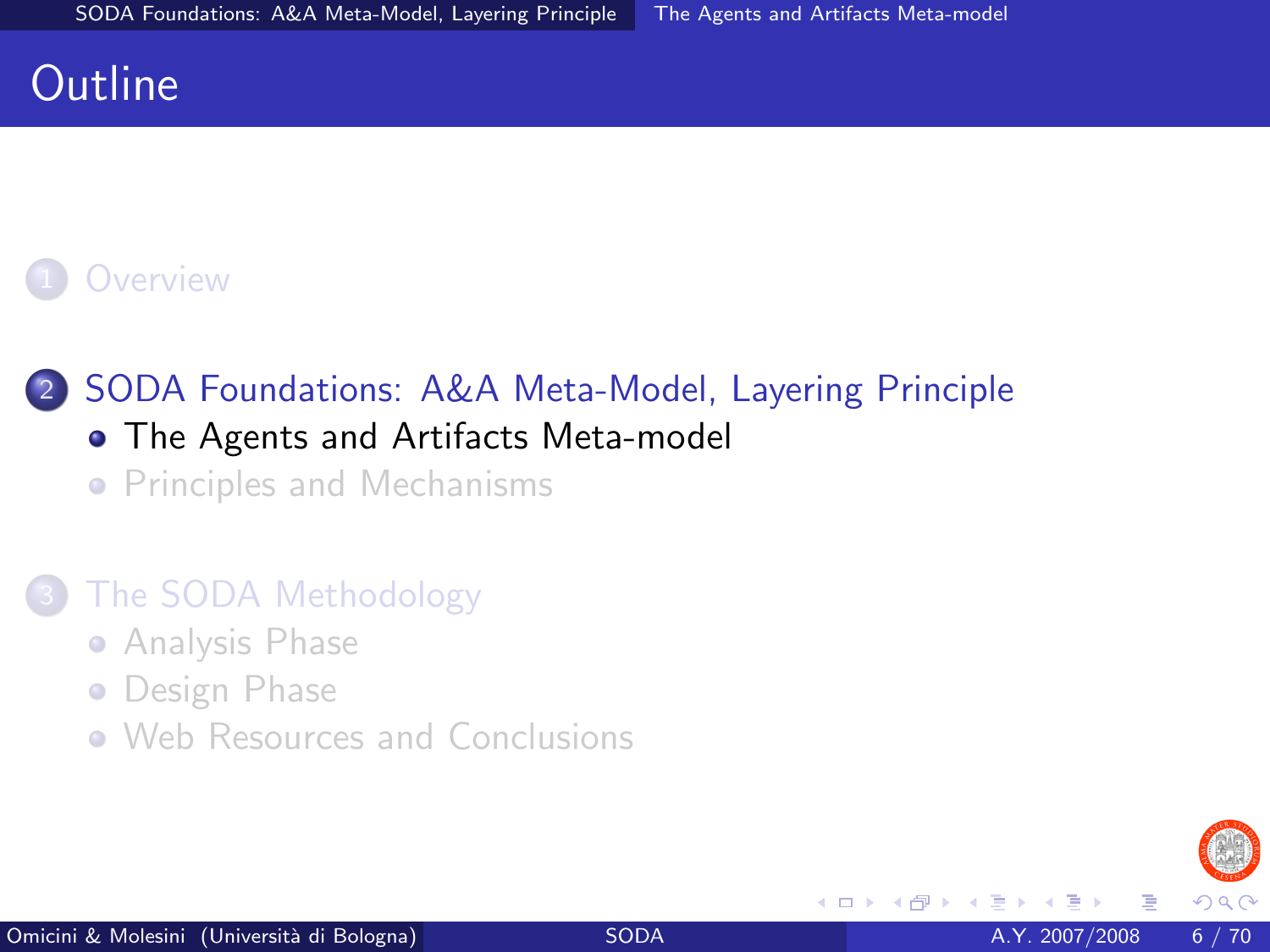## **Artifacts**

- Artifacts take the form of objects or tools that agents *share* anduse to
	- support their activities
	- achieve their objectives
- Artifacts are explicitly designed to provide some functions which guide their use by agents

#### Example: Coordination Artifacts [\[Omicini et al., 2006\]](#page-67-1)

- **Govern social activities**
- **•** Enable and mediate agent interaction
- Mediate the interaction between individual agents and their environment
- Capture, express and embody the parts of the environment that support agents' activities

4 D F

 $\Omega$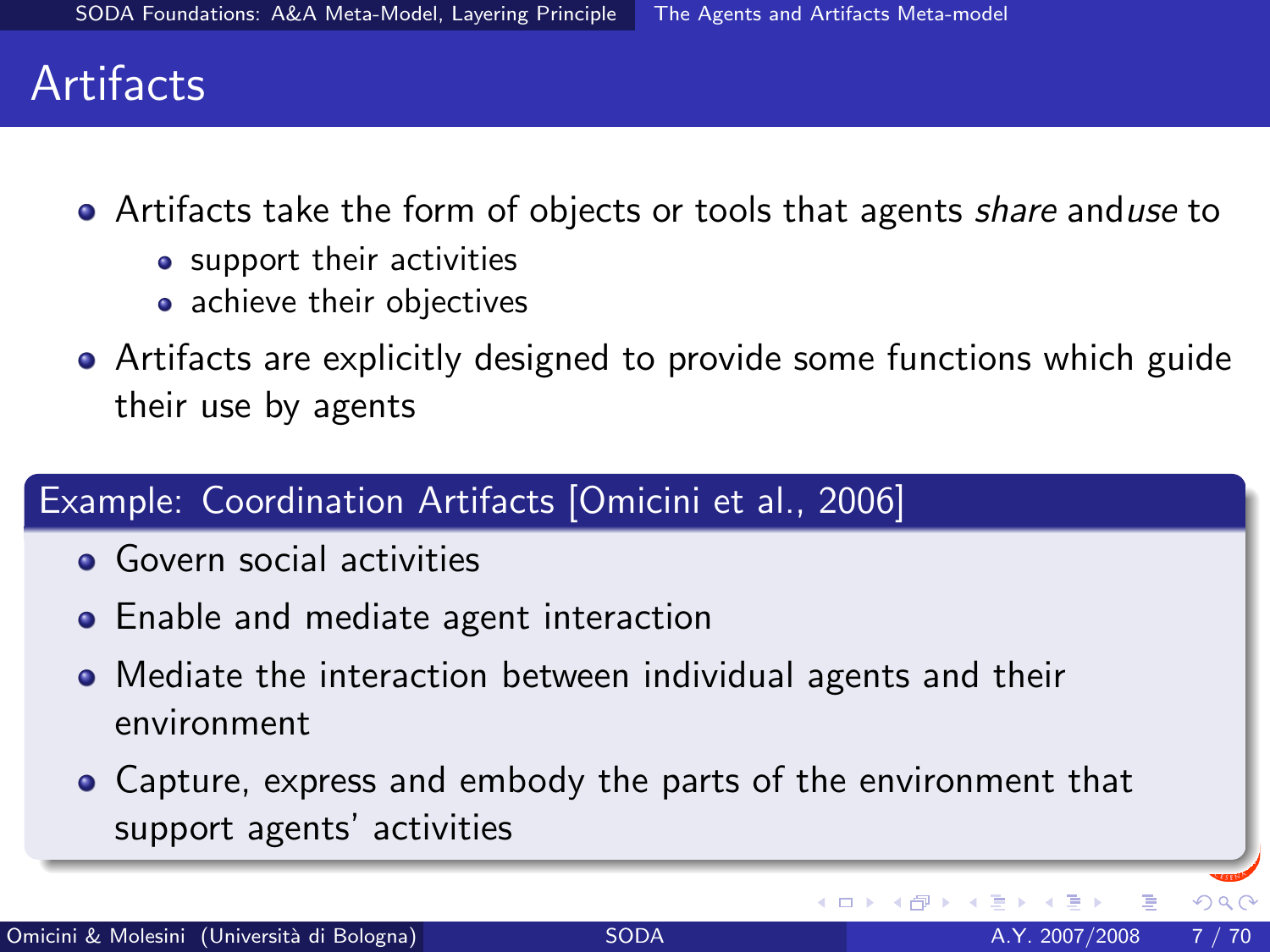# Cognitive Features of Artifacts

• In order to promote its own use by cognitive agents, an artifact should expose

Usage interface  $-$  the set of operations provided by an artifact Operating instructions — are a description of the procedure an agent has to follow to meaningfully interact with an artifact over time

Function description  $\frac{1}{2}$  a description of the functionality provided by the artifact, which agents can use essentially for artifact selection

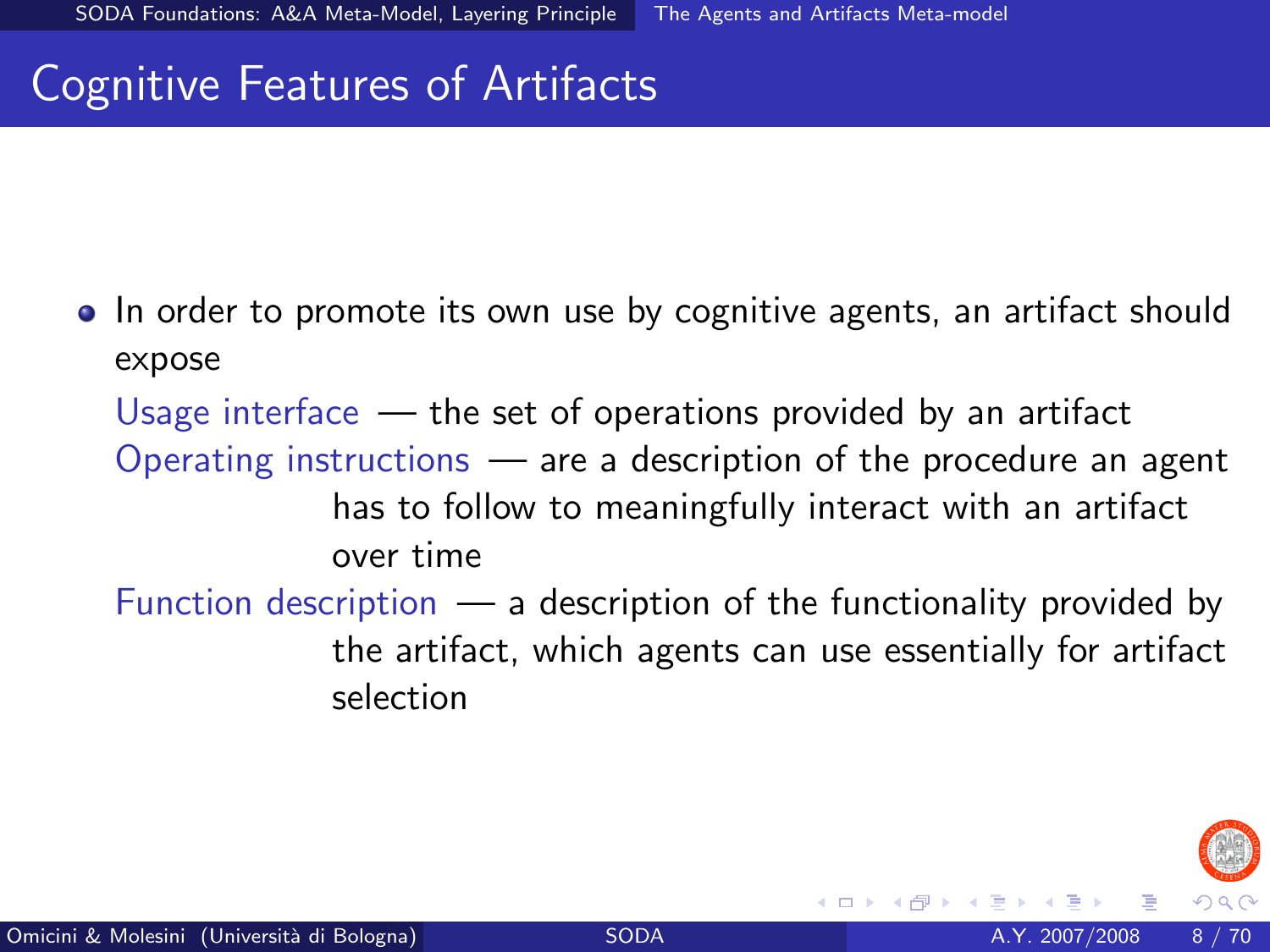# Features for Artifact Classification

Other features of artifacts, among the many others, are Inspectability  $-$  the state of an artifact, the laws governing its behaviour might be all or partially inspectable by agents Malleability — the behaviour of an artifact could be modifiable at execution time in order to adapt to the changing needs or mutable external conditions of a MAS. Linkability  $-$  in order to scale up with complexity it might be useful to compose artifacts, by allowing artifacts to

invoke operations on other artifacts

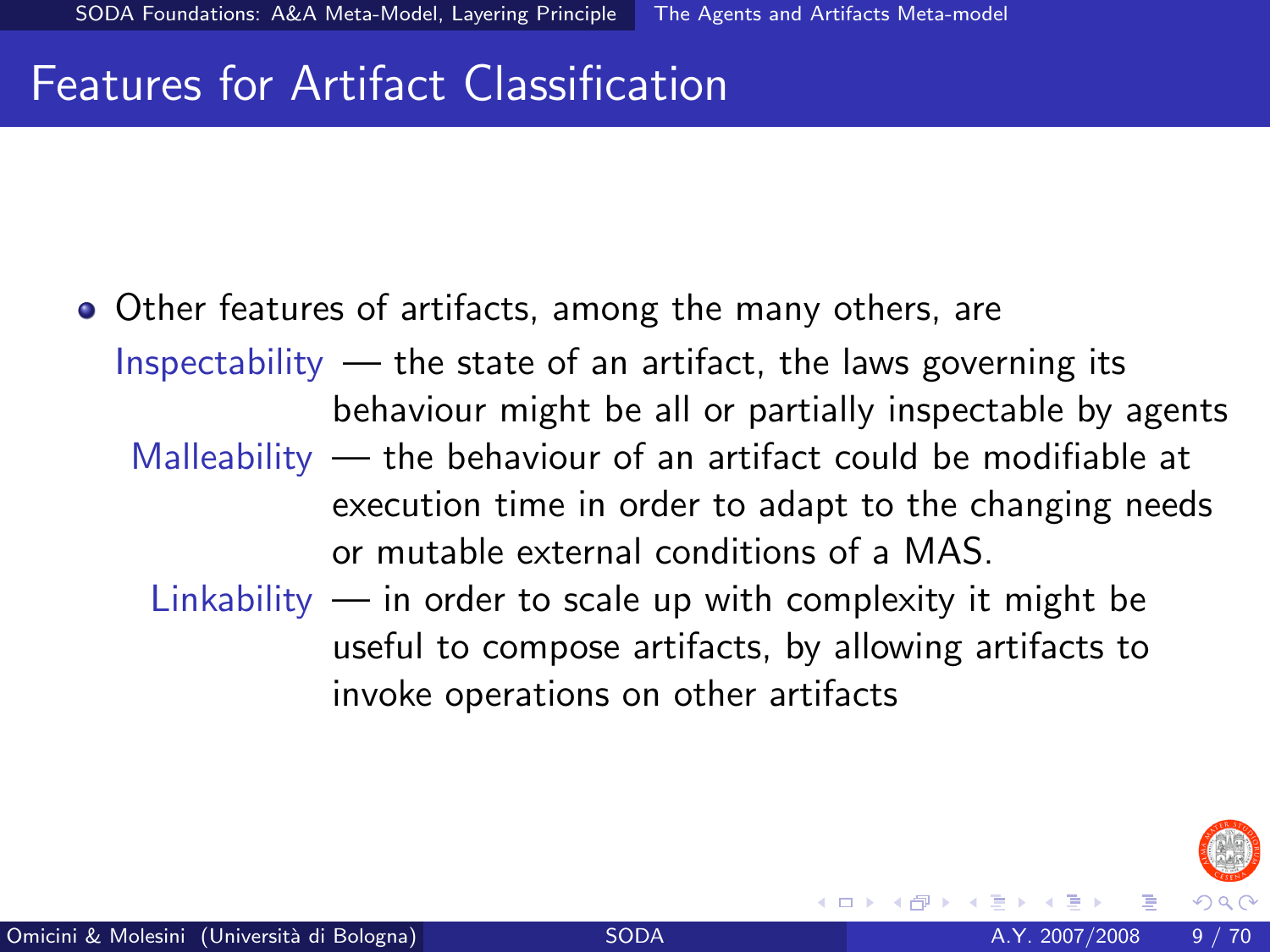# Classification

#### A possible classification for artifacts

Individual artifacts — exploited by one agent only in order to mediate its interaction with the environment. In general, individual artifacts are not directly affected by the activity of other agents, but can, through linkability, interact with other artifacts in the MAS

Social artifacts — exploited by more than one agent, mediate between two or more agents in a MAS. In general, social artifacts typically provide MAS with a service which is in the first place meant to achieve a social goal of the MAS, rather than an individual agent goal

Environmental artifacts — mediate between a MAS and an external resource. In principle, environmental artifacts can be conceived as a means to raise external MAS resources up to the agent cognitive level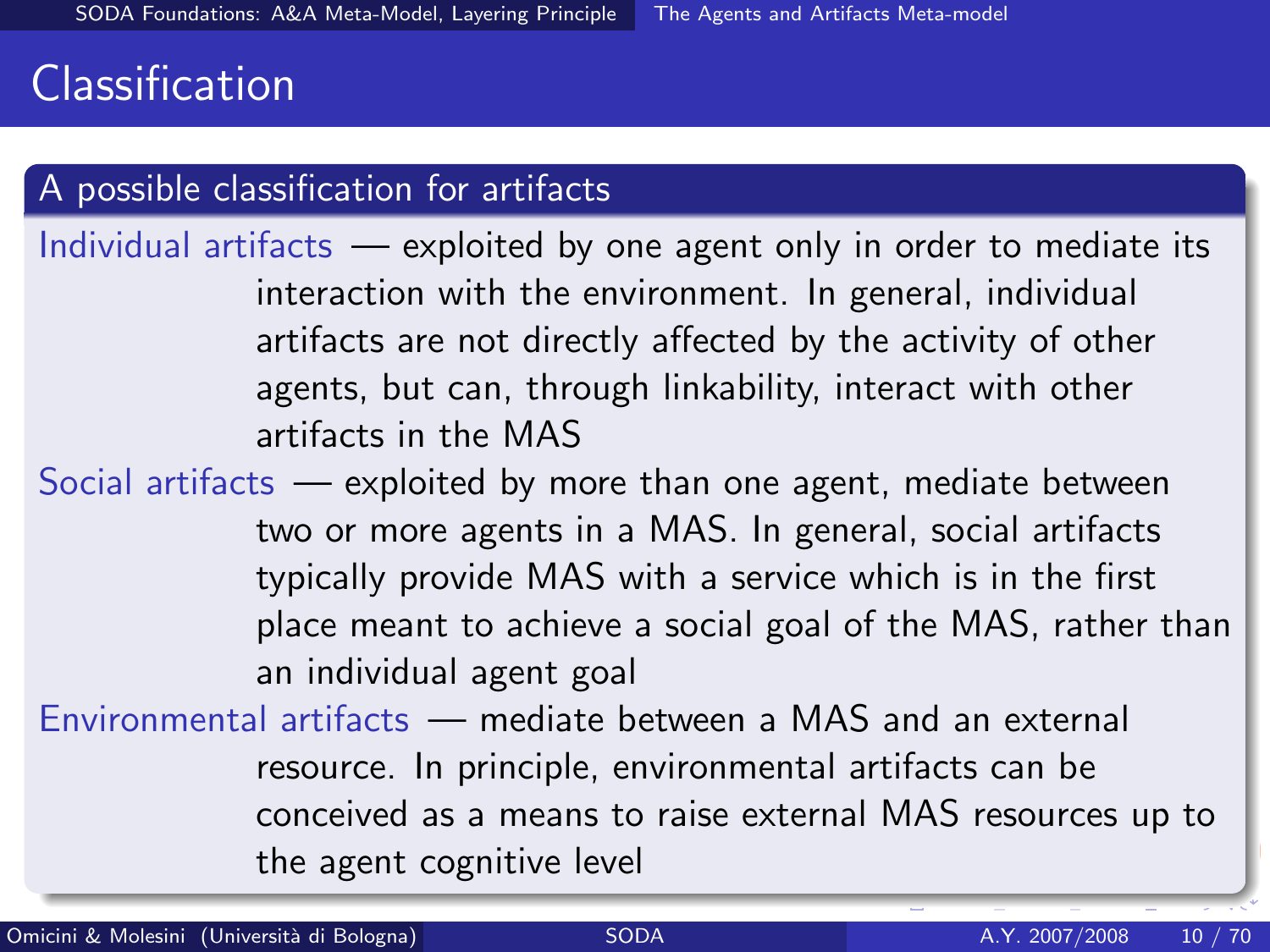# Agents & Artifacts (A&A)

- Artifacts constitute the basic building blocks both for
	- MAS analysis/modelling
	- MAS development
- Agents and artifacts can be assumed as two fundamental abstractions for modelling MAS structure
	- Agents speaking with other agents
	- Agents using artifacts to achieve their objectives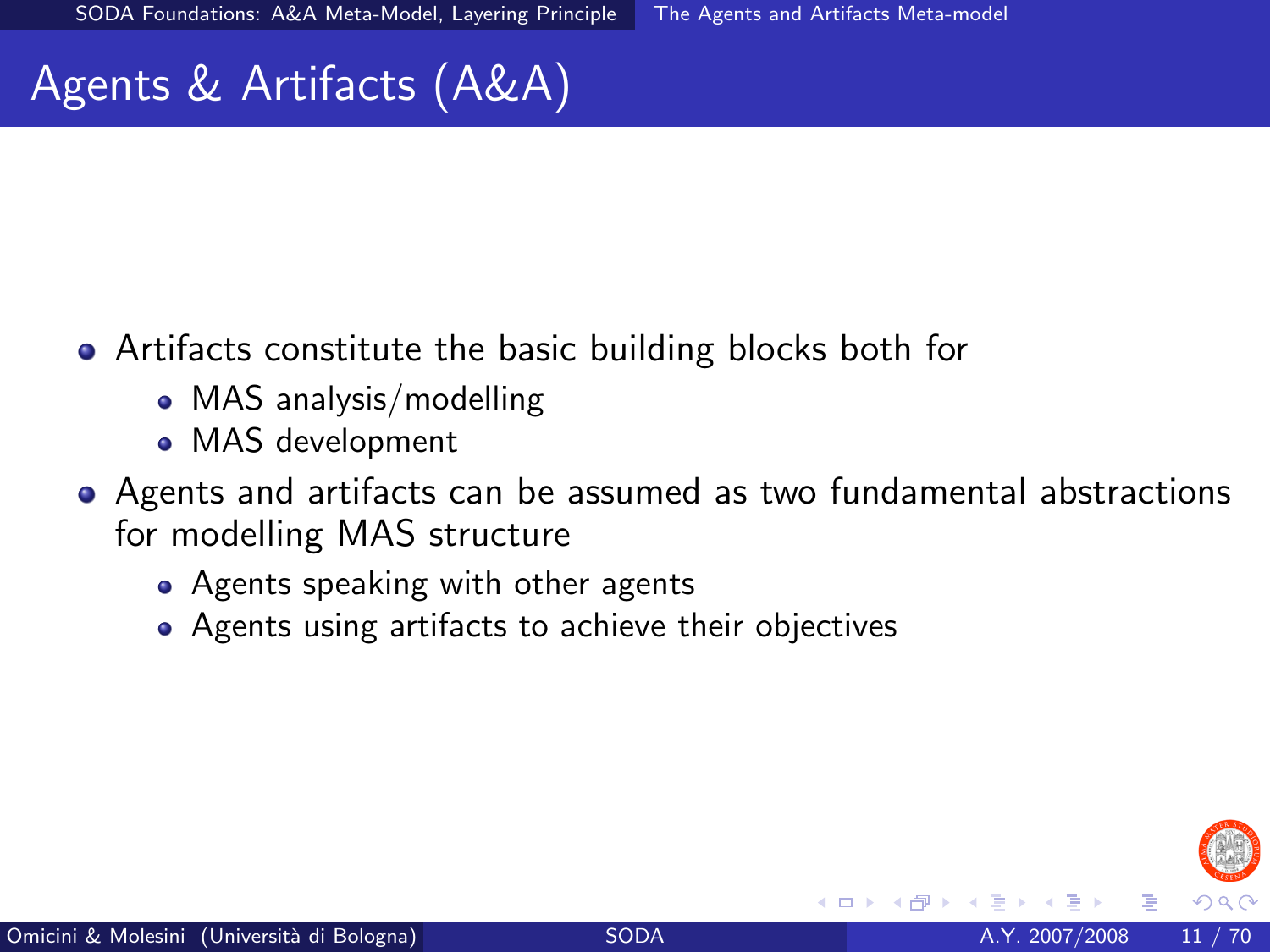## Meta-model Ingredients

- Agents & artifacts lead to new ontological meta-model for MAS
- **Artifacts allow to** 
	- model the environment as a first-class entity
	- engineer the space of interaction among agents (not only mere conversations between agents, but complex agent interaction patterns)
	- enrich MAS design with social/organisational structure, topological models, as well as (complex) security models
- In particular in SODA [\[Molesini et al., 2006a\]](#page-66-1)...
	- agents model individual/social activities
	- $\bullet$  artifacts glue agents together, as well as MAS and the enviromnent
		- they mediate between individual agents and MAS
		- they build up agent societies
		- they wrap up and bring MAS resources to the cognitive level of agents

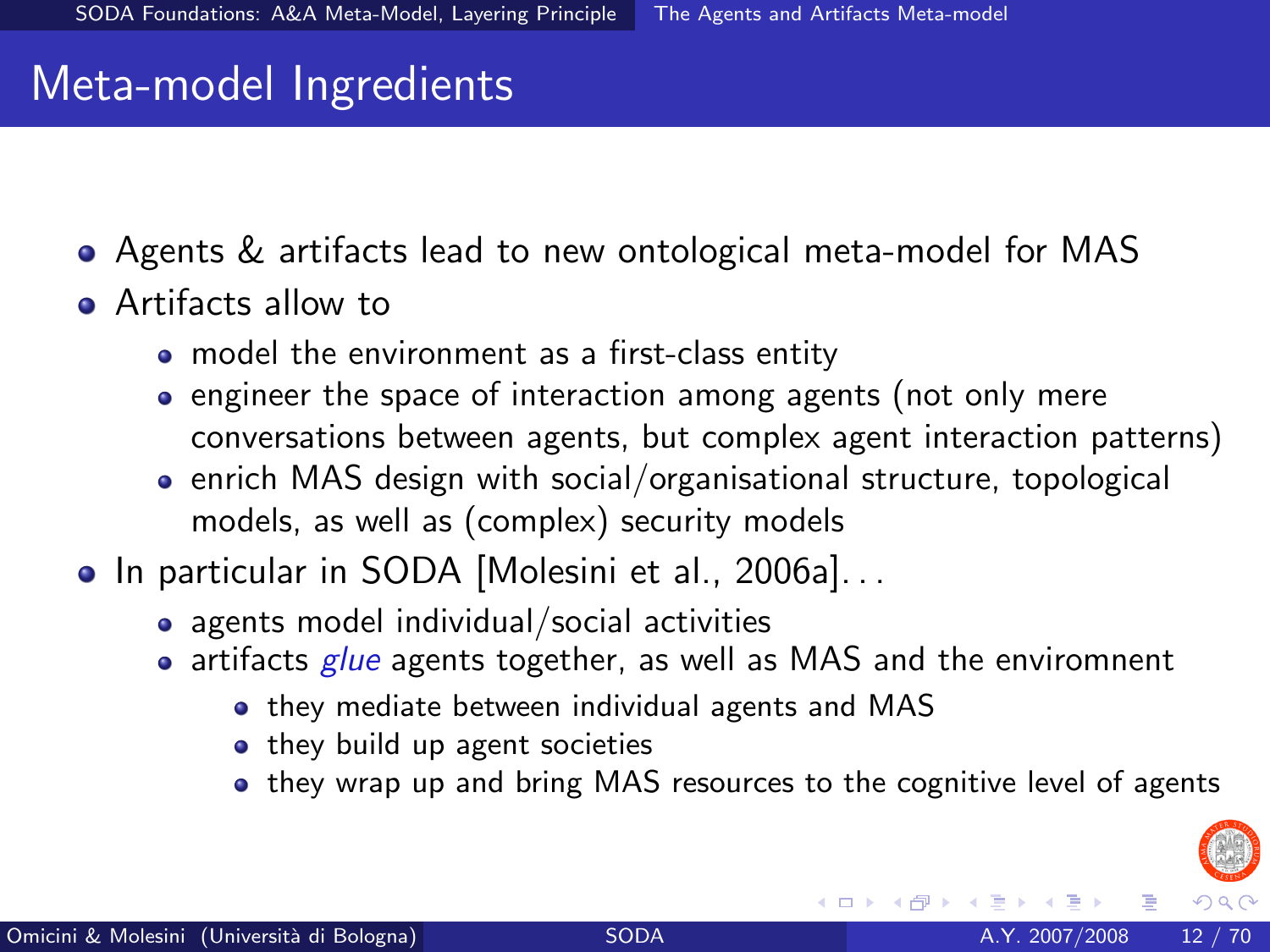## **Outline**

### **[Overview](#page-2-0)**

#### 2 [SODA Foundations: A&A Meta-Model, Layering Principle](#page-5-0) **• [The Agents and Artifacts Meta-model](#page-5-0)**

• [Principles and Mechanisms](#page-12-0)

#### [The SODA Methodology](#page-20-0)

- **[Analysis Phase](#page-21-0)**
- **•** [Design Phase](#page-42-0)
- <span id="page-12-0"></span>• [Web Resources and Conclusions](#page-62-0)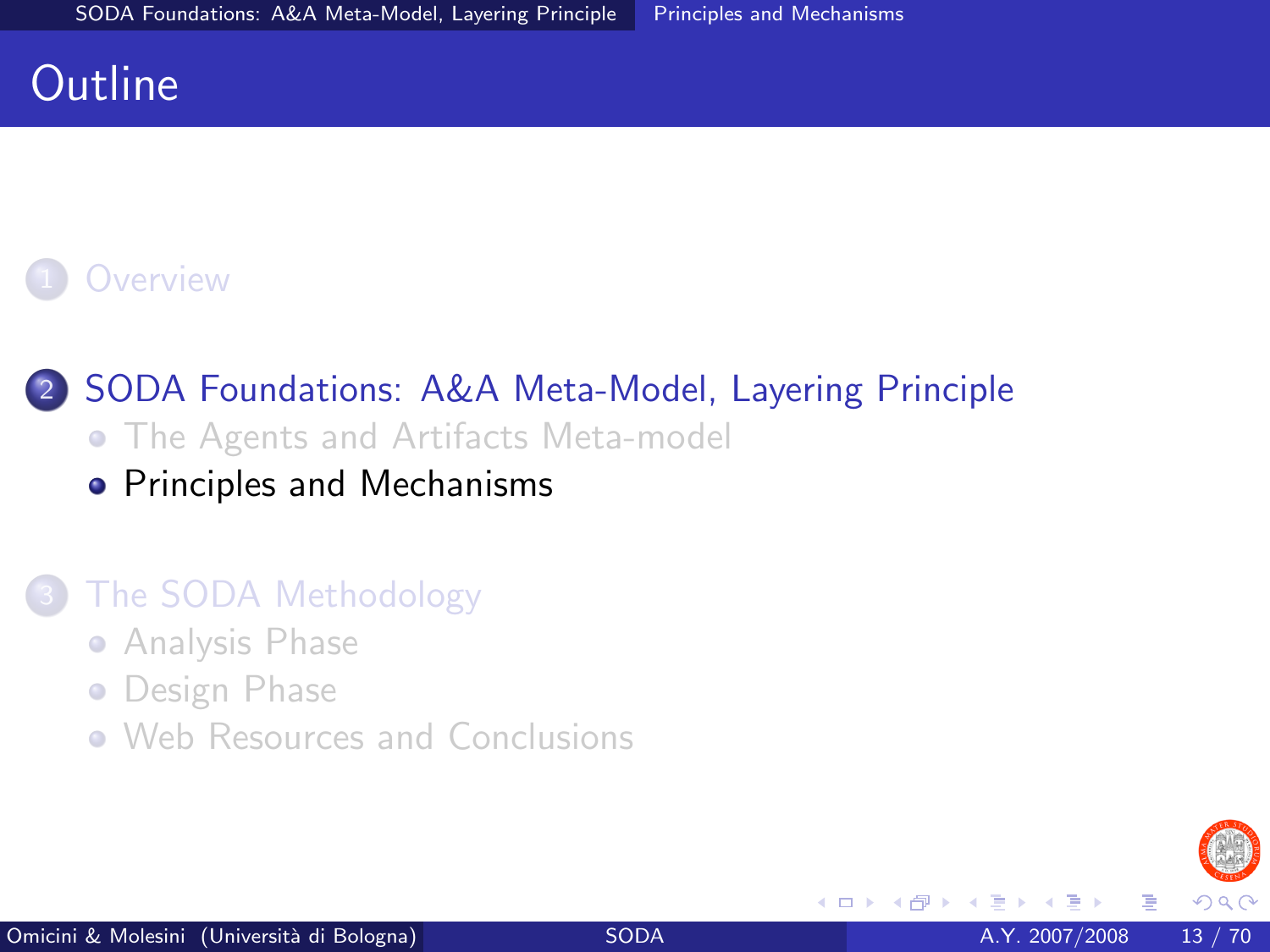## Layering, Systems, and MAS

- In many branches of sciences, systems are represented as organised on different layers
- Each level is essential to the general understanding of the system's wholeness, but at the same time, no level can be understood in isolation
- When applied to the engineering of MAS, this principle suggests
	- that MAS models, abstractions, patterns and technologies can be suitably categorised and compared using a layered description
	- that agent-oriented processes and methods should support some forms of MAS layering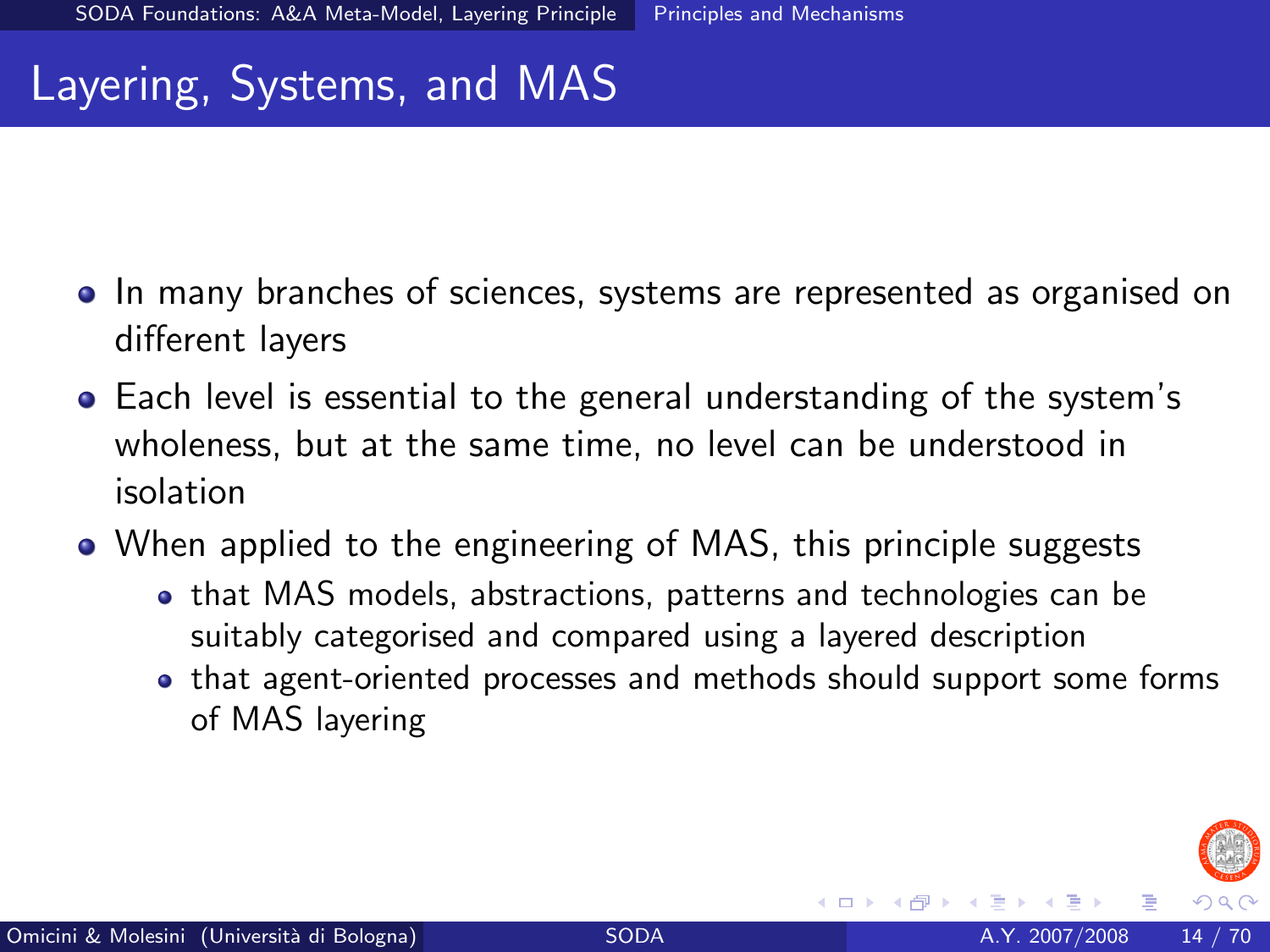# Layering in SODA: The Meta-Model

• The layering principle is achieved by means of the zoom and projection mechanisms [\[Molesini et al., 2006b,](#page-66-0) [Molesini et al., 2007\]](#page-65-1) • Two kinds of zoom in-zoom — from an

abstract to a more detailed layer out-zoom — from a detailed to a more abstract layer

• The projection mechanism projects entities from one to another layer

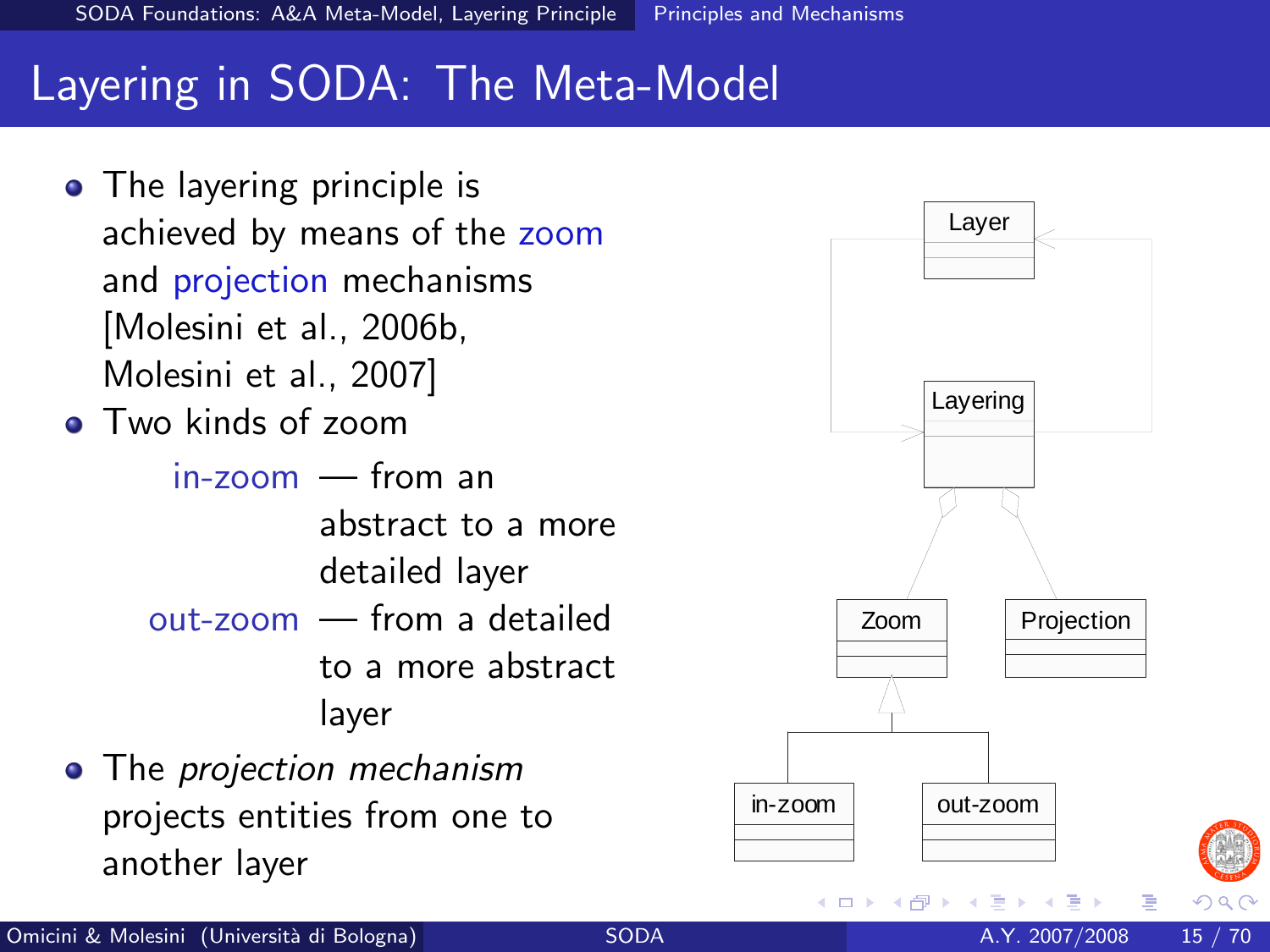# Layering Principle

- In general, when working with SODA, we start from a certain layer, we could call *core layer*, and it is labelled with "c"
- The core layer is always **complete**
- $\bullet$  In the other layer we find only the in/out zoomed entities and the projection entities.
- The in-zoomed layers are labelled with " $c+1$ ", " $c+2$ " and the out-zoomed layers are labelled "c-1", "c-2". . .
- $\bullet$  The projection entities will be labelled with " $+$ " if the projection is from abstract layer to detailed layer, "-" otherwise
- The only relations between layers are the *zooming relation* express by means of zooming table (in the following)
- If we have relation between entities belonging different layers we have to project these entities in the same layer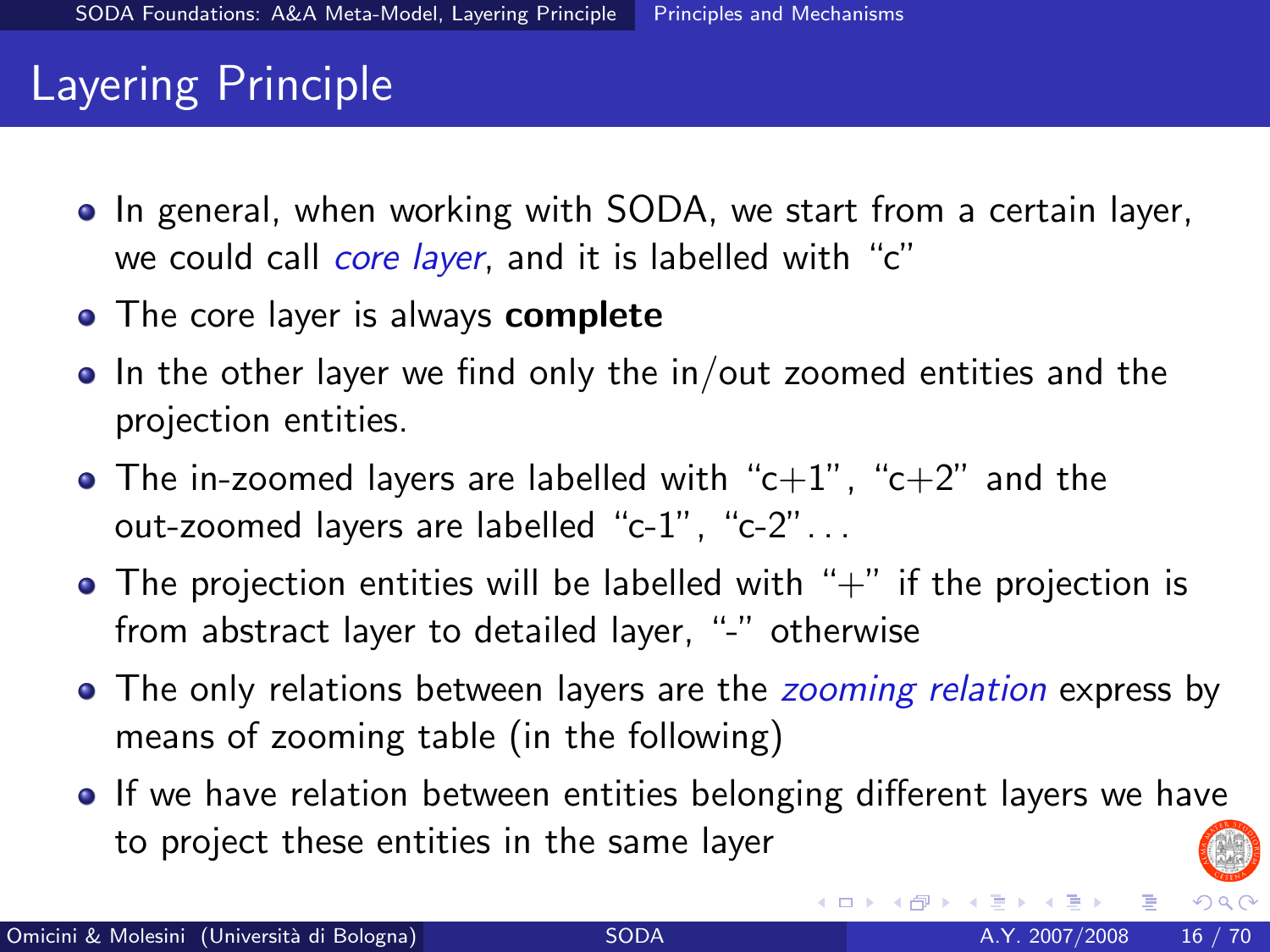## Example





 $\leftarrow$   $\Box$ 

× × 重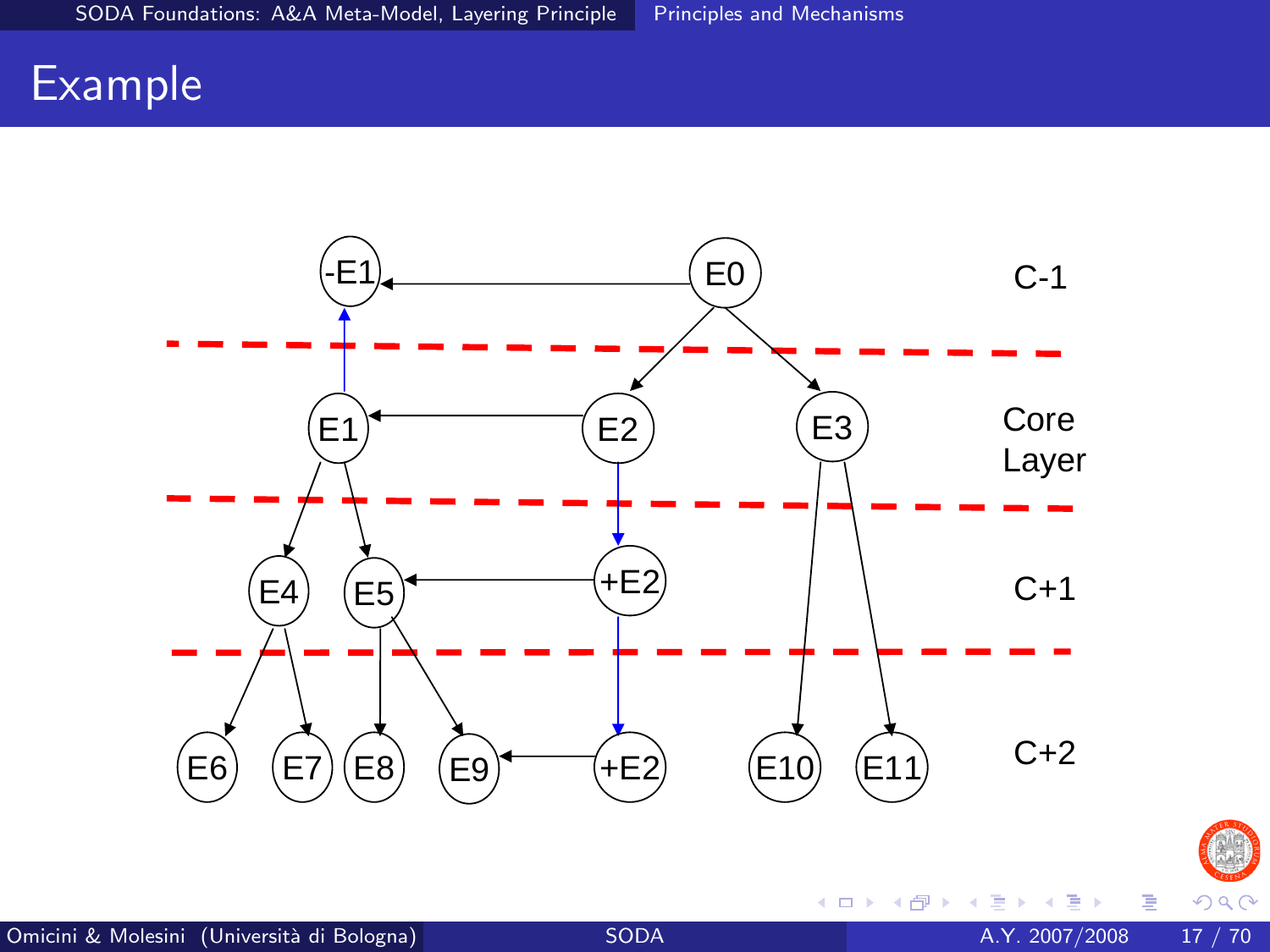# System's views

Horizontal view: analyse the system in one level of detail



Vertical view: analyse one kind of abstract entity



4 0 8



Þ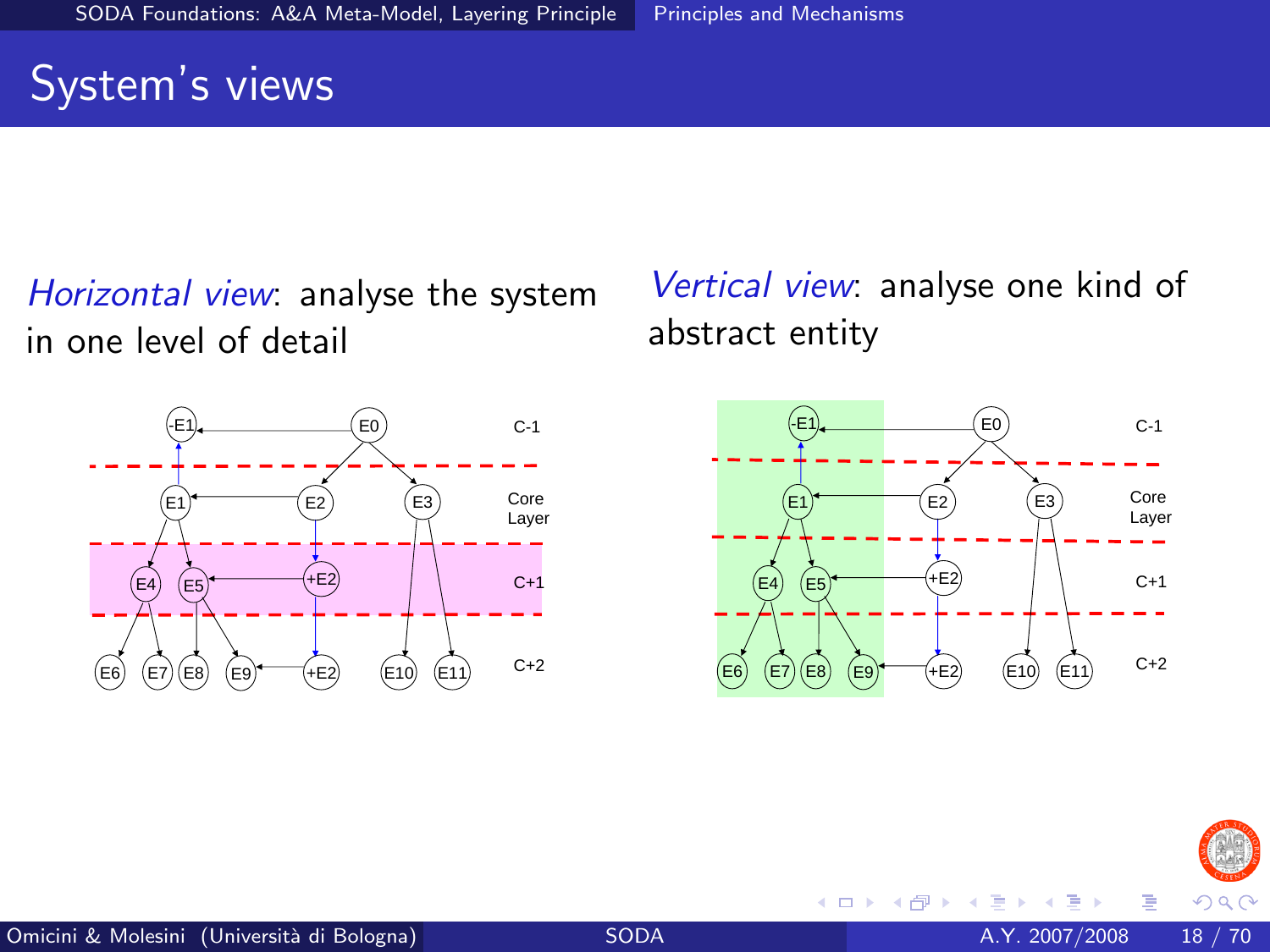# Zooming Artifact 1/2



 $299$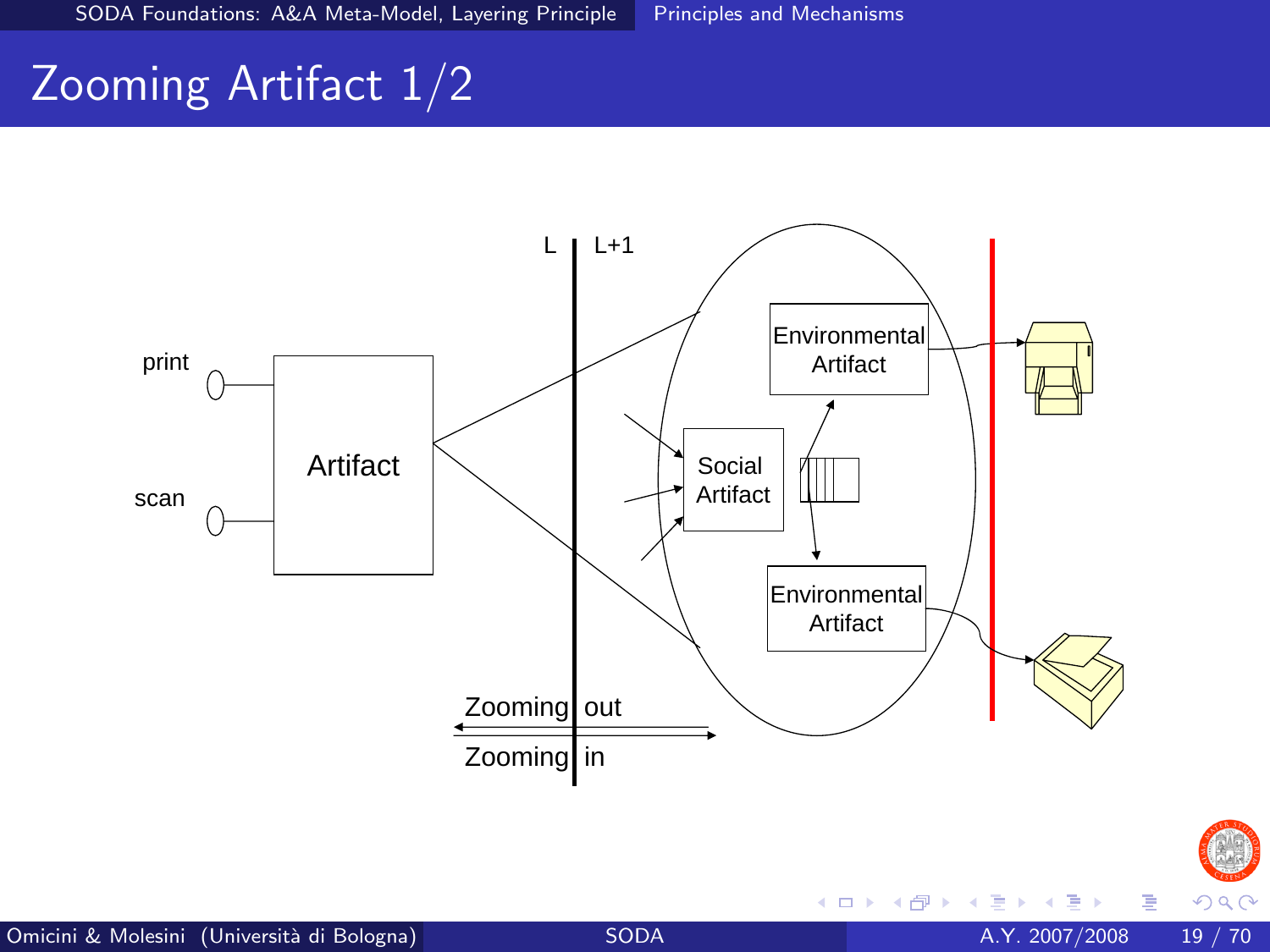# Zooming Artifact 2/2

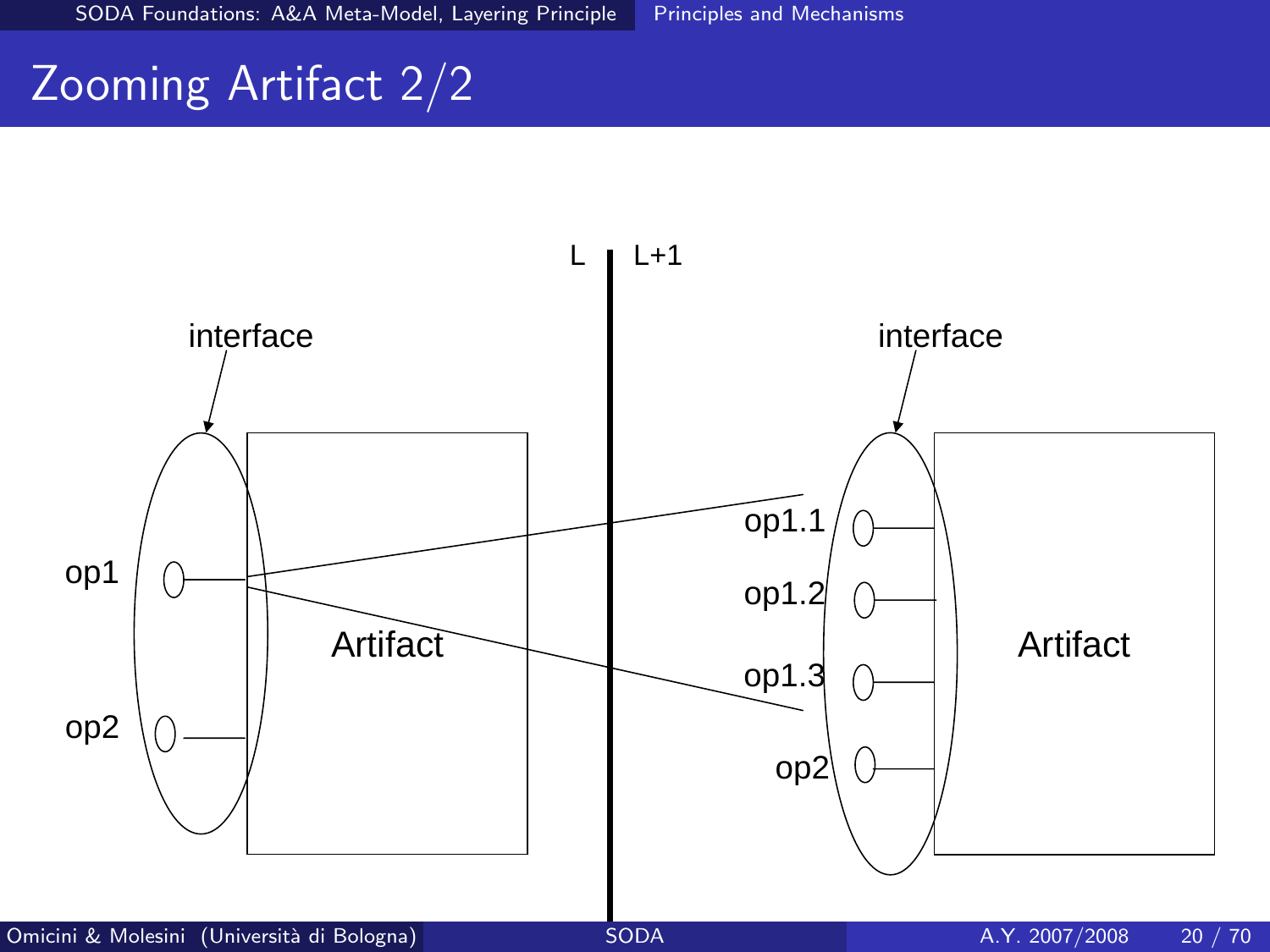## SODA

SODA is organised in two phase and each of them is composed of two steps

- Analysis phase
	- Requirement Analysis  $-$  the system's requirements and the external environment are analysed and modelled.
	- $\bullet$  Analysis the system's requirements are modelled in terms of tasks, functions, topologies and dependencies
- Design phase
	- Architectural Design phase: in this phase we analyse the solution domain, the system is modelled in terms of roles, resources, actions, operations, interactions, workspaces and environment
	- Detailed Design phase  $-$  in this phase we design the system in terms of agents, societies, artifacts, composition of artifacts, workspaces and environment

<span id="page-20-0"></span>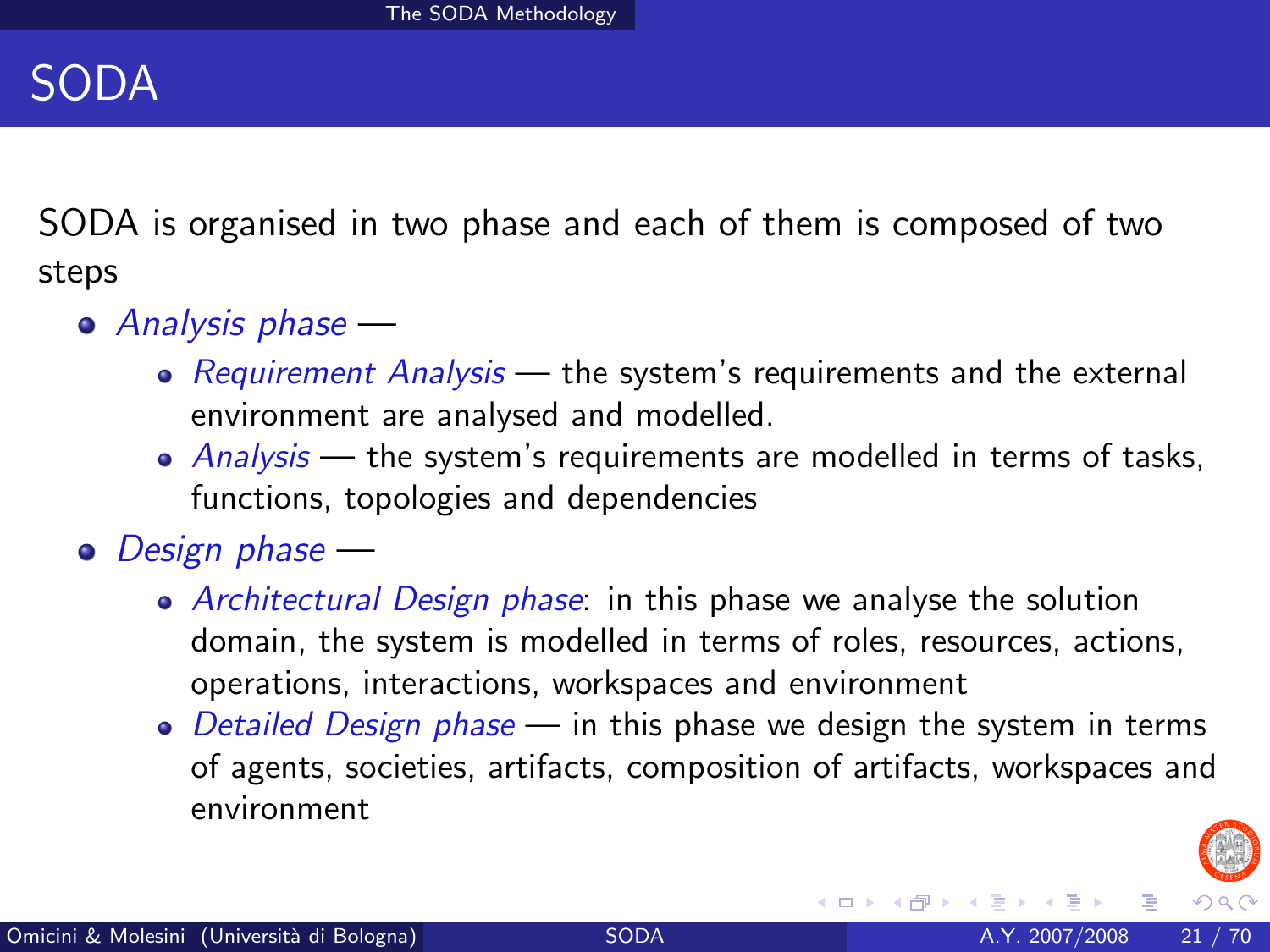# **Outline**

## **[Overview](#page-2-0)**

2 [SODA Foundations: A&A Meta-Model, Layering Principle](#page-5-0)

- **[The Agents and Artifacts Meta-model](#page-5-0)**
- **[Principles and Mechanisms](#page-12-0)**

[The SODA Methodology](#page-20-0)

- [Analysis Phase](#page-21-0)
- **•** [Design Phase](#page-42-0)
- [Web Resources and Conclusions](#page-62-0)

4 0 8

<span id="page-21-0"></span>つへへ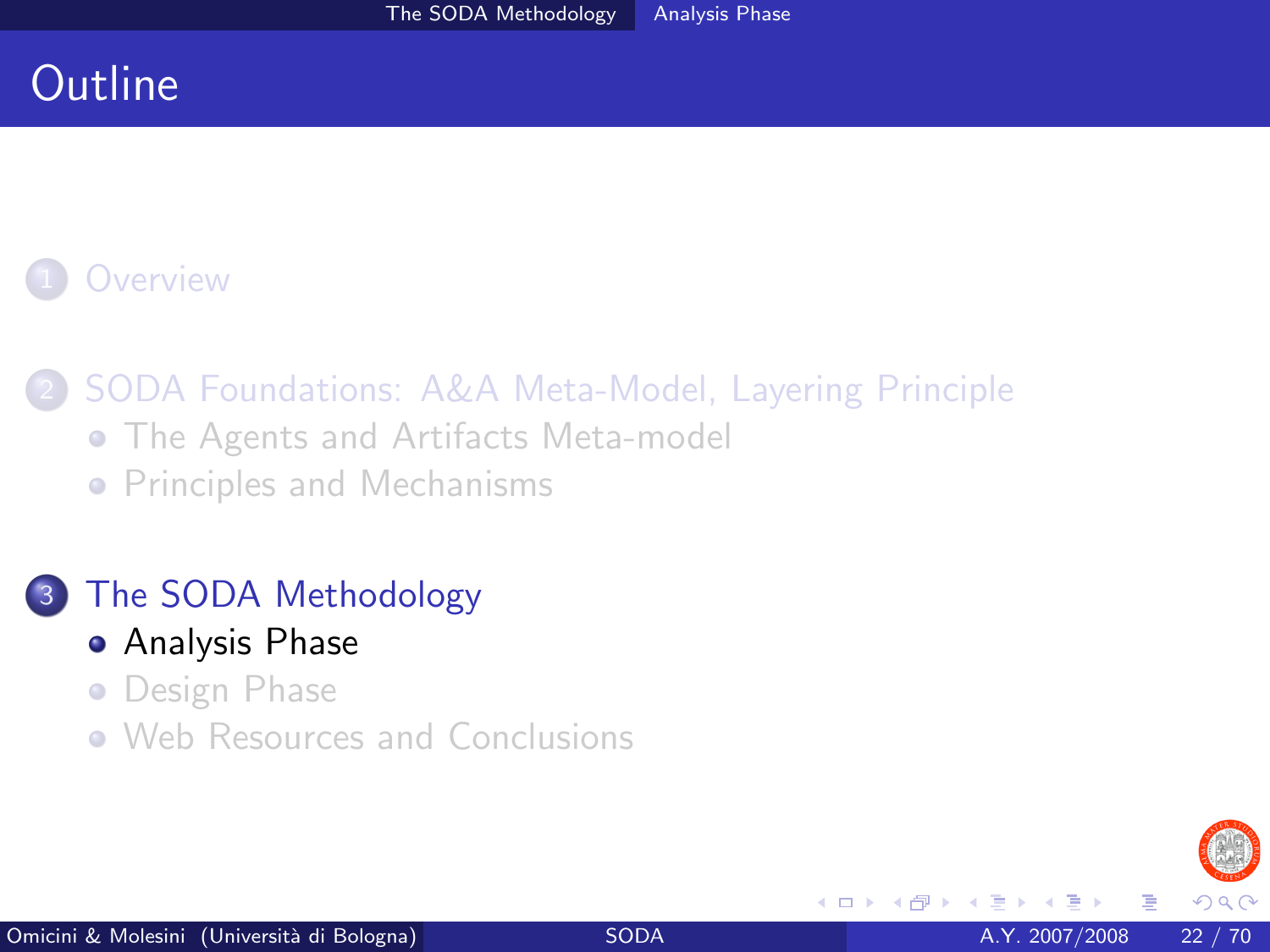The requirements can be categorised in:

- $\bullet$  Functional Requirement statements of services the system should provide, how the system should react to particular inputs and how the system should behave in particular situations.
- Non-Functional Requirement constraints on the services or functions offered by the system such as timing constraints, constraints on the development process, standards, etc.
- Domain Requirement requirements that come from the application domain of the system and that reflect characteristics of that domain.

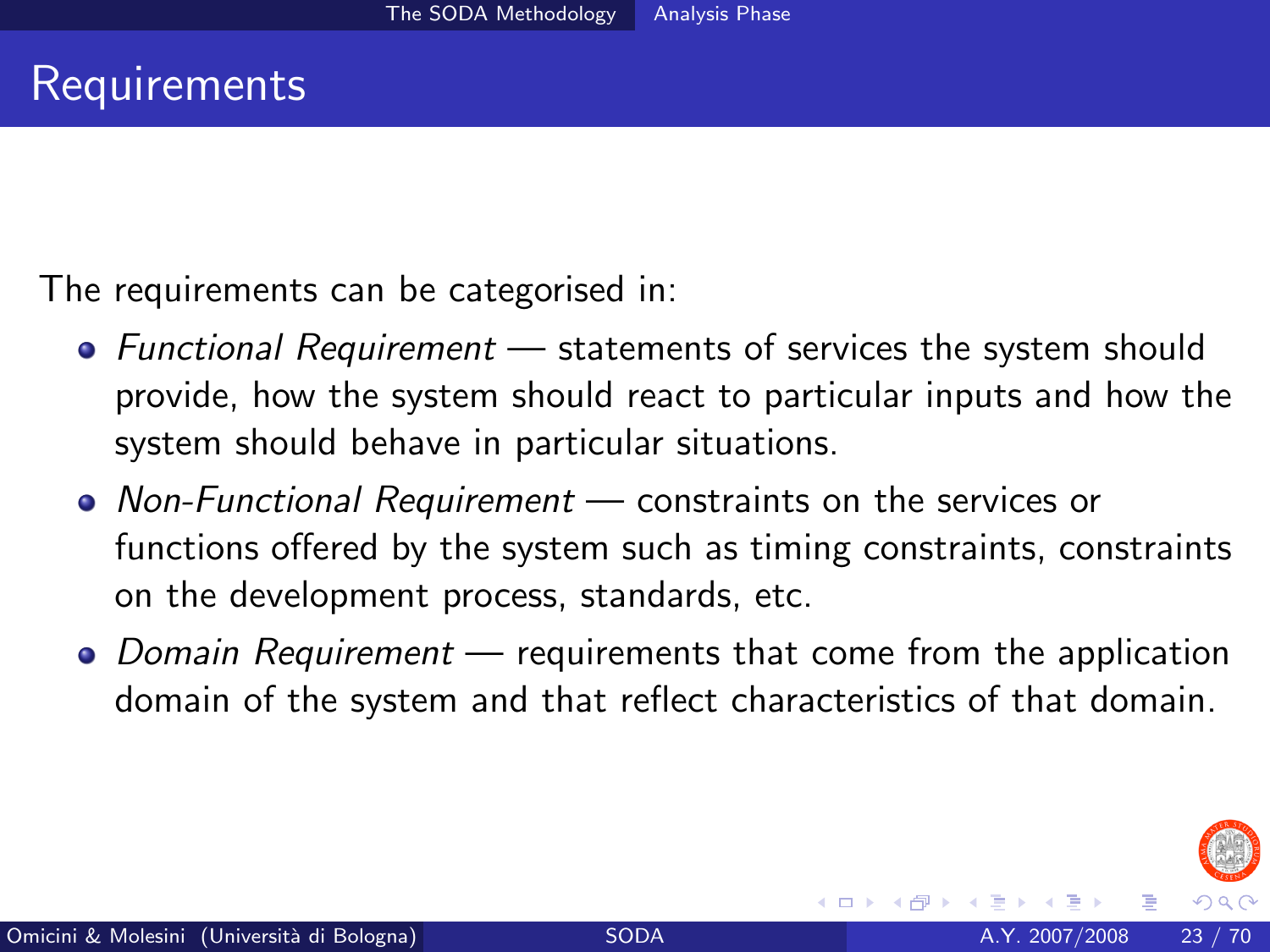The SODA Methodology Analysis Phase

## Requirement Analysis Meta-model



4 日下

 $290$ 

Þ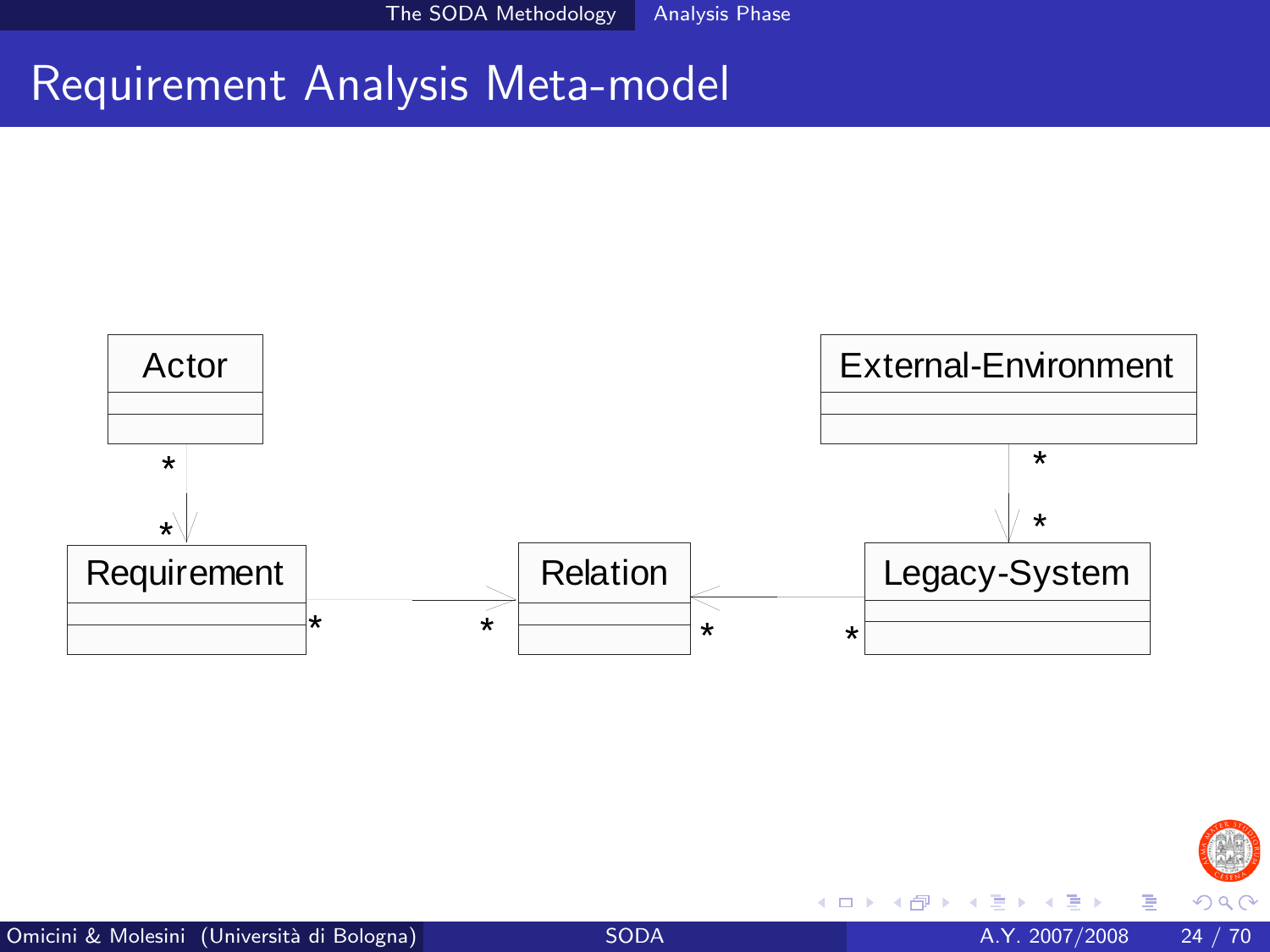# Requirement Analysis

- Actor is a user of the systems that needs several functionalities from the systems. We use the system as an actor in order to express several non-functional requirements as security, standards and so on. The actors are used in order to facilitated the trace of the sources of requirements.
- Requirement is a functional, non-functional or domain description of the system service and constraint of the system.
- External-Environment is the external world of the system made by legacy systems that will interact with the system.
- Legacy-System is a single legacy system.
- Relation is a relationship among requirements and contexts.

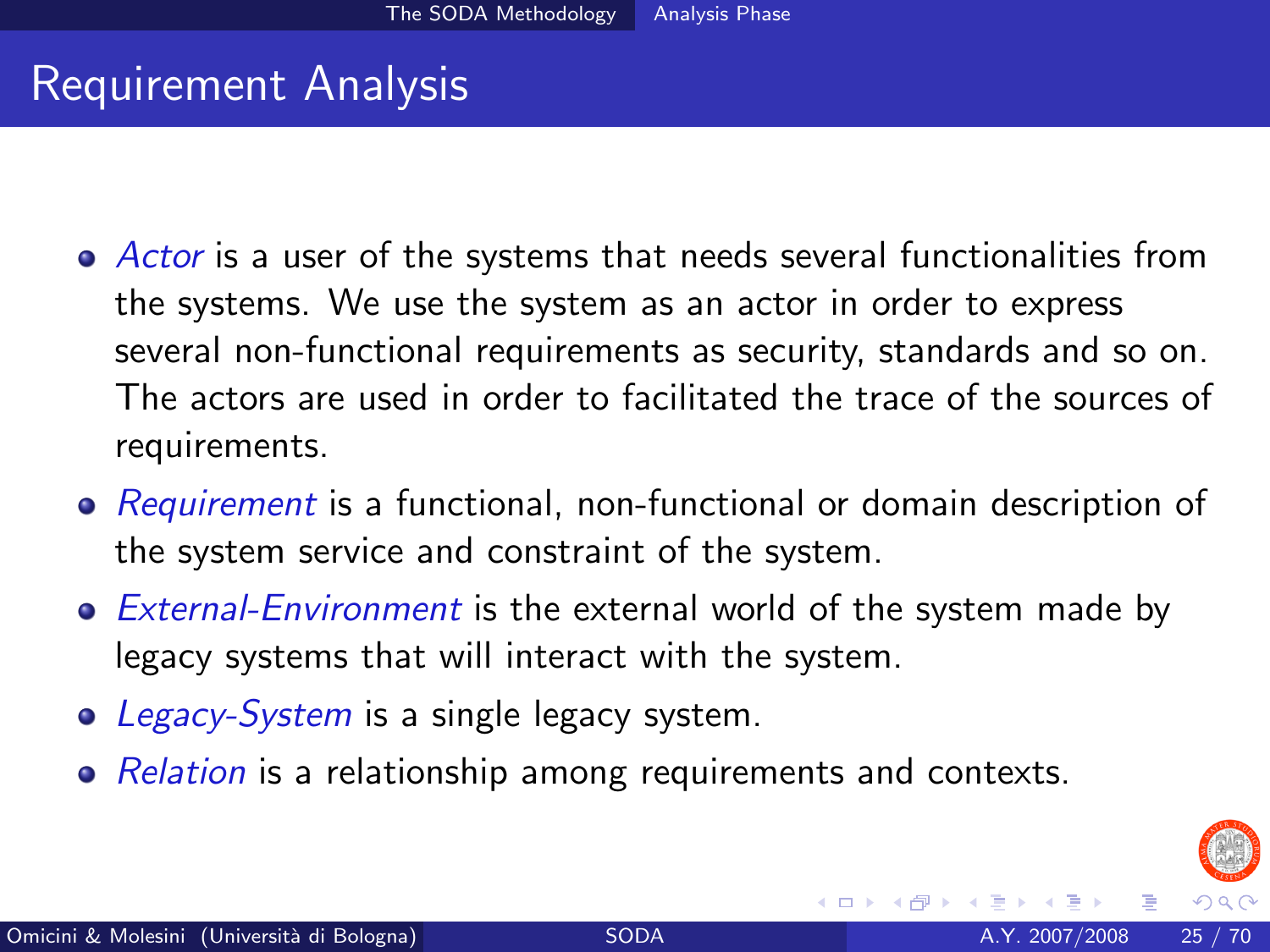• Requirements Tables:  $(L)AR_t$  and  $(L)Re_t$ 

| Actor            | Requirement             |
|------------------|-------------------------|
| actor name       | requirement names       |
| Requirement      | Description             |
| requirement name | requirement description |

• Domain Tables:  $(L) E E L S_t$  and  $(L) L S_t$ 

| External-Environment | Legacy-System |
|----------------------|---------------|
| external-environment | Legacy-System |
| name                 | names         |

| Legacy-System | Description   |
|---------------|---------------|
| legacy-system | legacy-system |
| name          | description   |

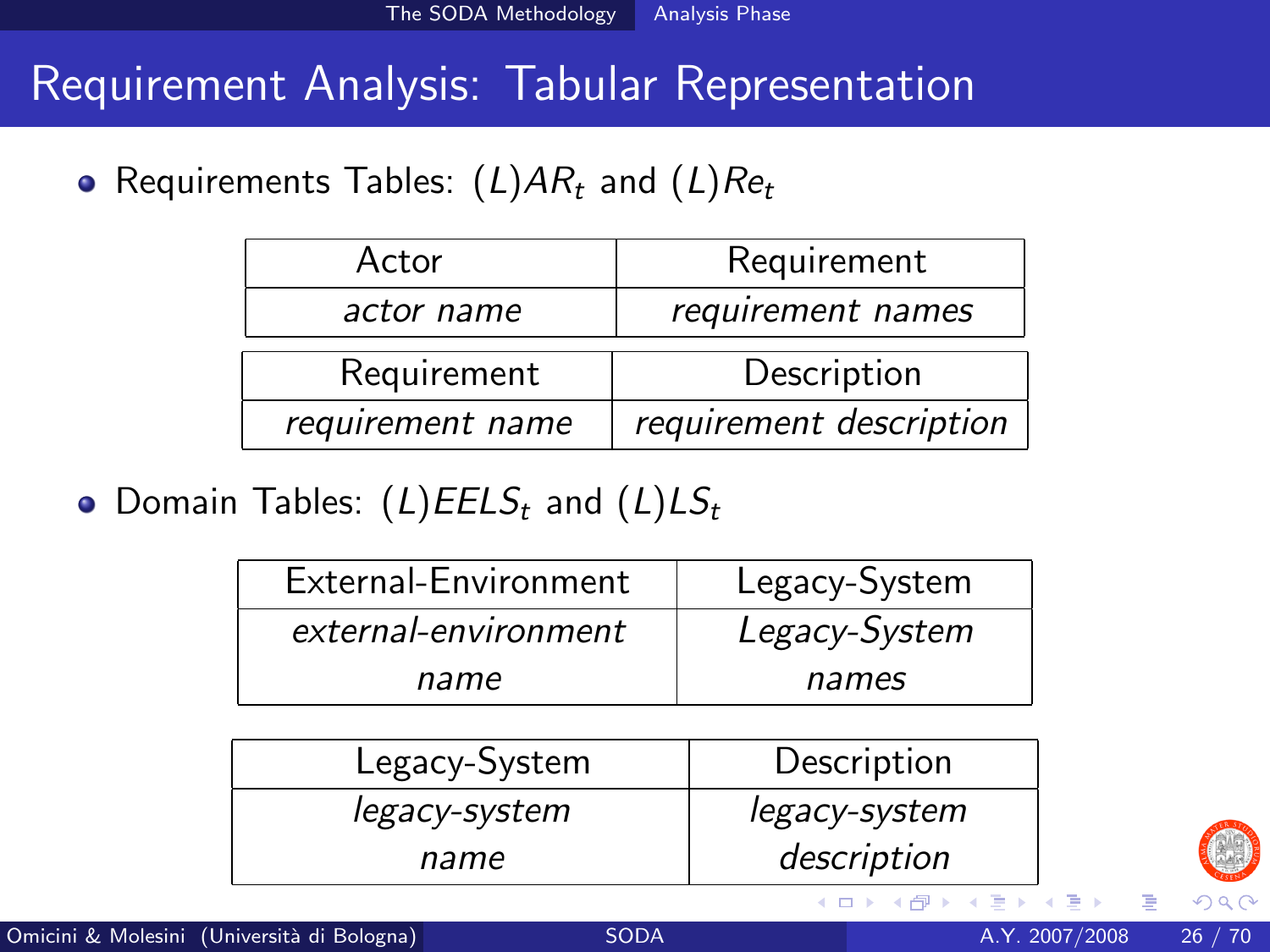- Requirements Tables define and describe the abstract entities tied to the concept of "requirement"
	- Actor-Requirement Table  $((L)AR_t)$  specifies the list of the requirements for each actors
	- Requirement Table  $((L)Re_t)$  lists all the requirement and describe them.
- Domain Tables define and describe the abstract entities tied to the external environment
	- ExternalEnvironment-LegacySystem Table  $((L)E E S_t)$  specifies the list of the contexts for external-environment
	- Legacy-System Table  $((L) LS_t)$  lists all the contexts and describe them

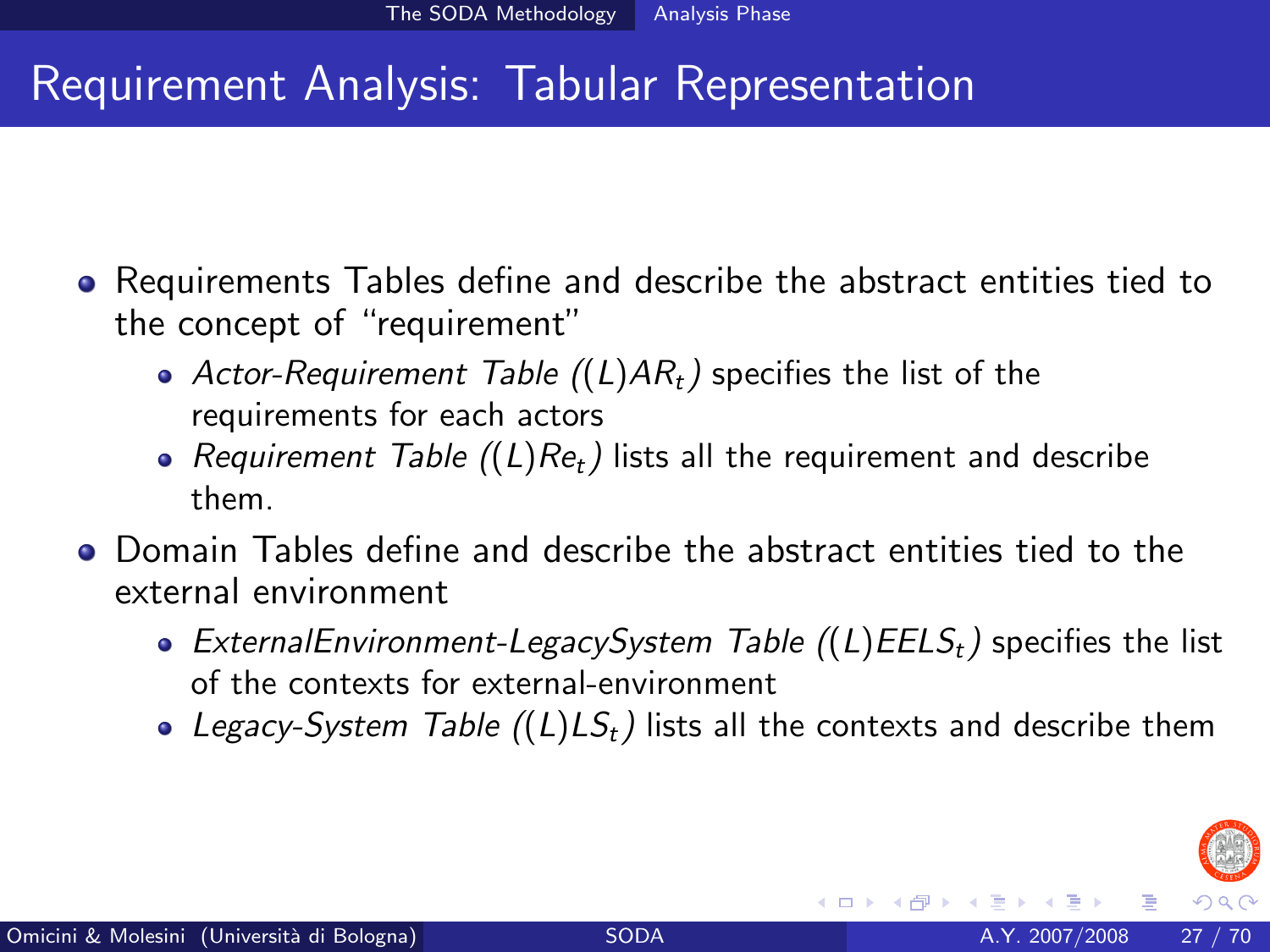Relations Tables:  $(L) Re l_t$ ,  $(L) R R_t$  and  $(L) R L S_t$ 

| <b>Relation</b> | Description          |
|-----------------|----------------------|
| relation name   | relation description |

| Requirement      | Relation       |
|------------------|----------------|
| requirement name | relation names |

| Legacy-System      | Relation       |
|--------------------|----------------|
| legacy-system name | relation names |

4 0 8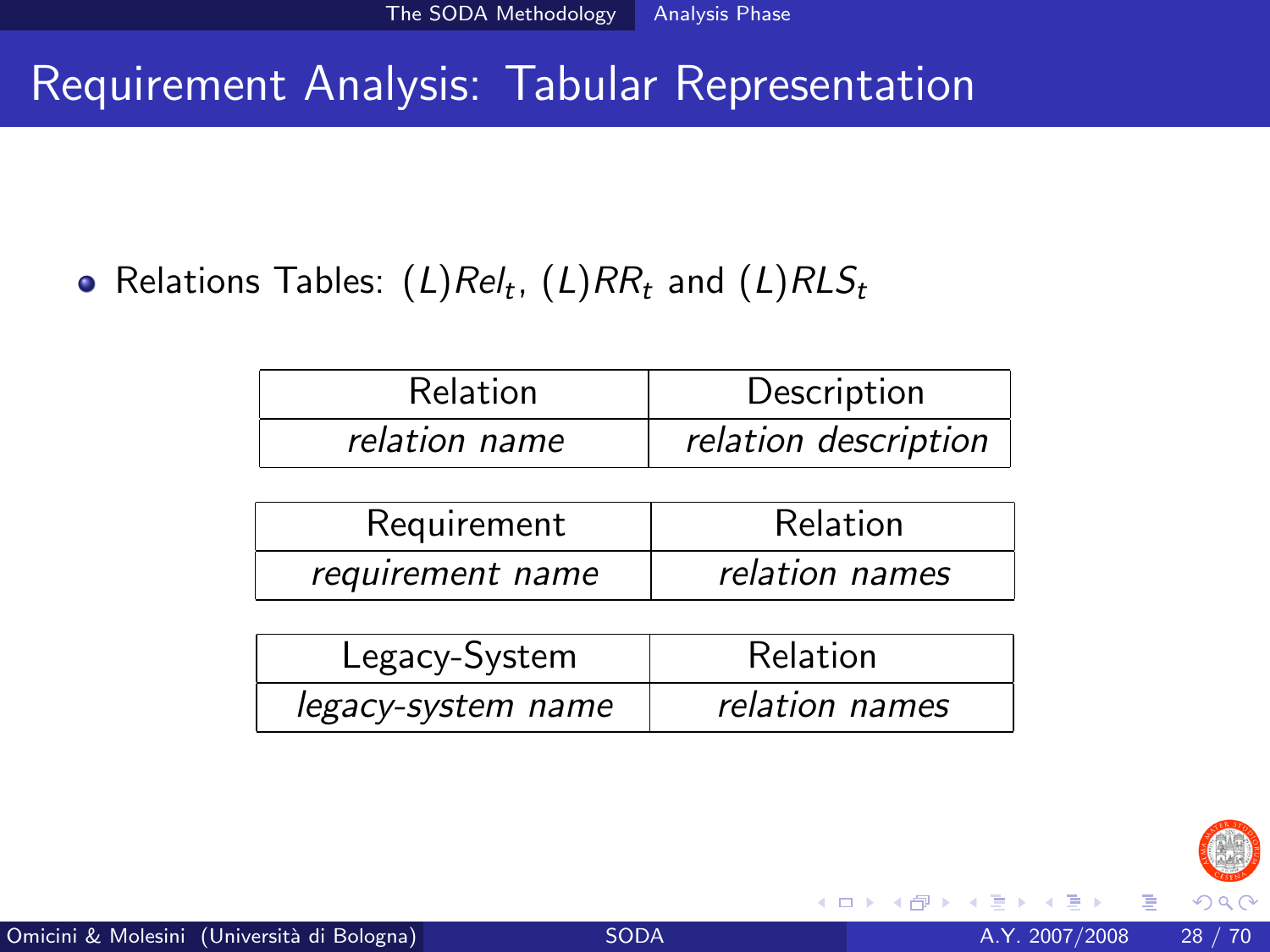- Relations Tables relate the abstract entities among them
	- Relation Table((L)Rel<sub>t</sub>) lists all the relationship among abstract entities and provides a description to them
	- Requirement-Relation Table((L)RR<sub>t</sub>) specifies the list of relations where requirement is involved
	- LegacySystem-Relation Table  $((L)LSR<sub>t</sub>)$  specifies the list of relations where context is involved

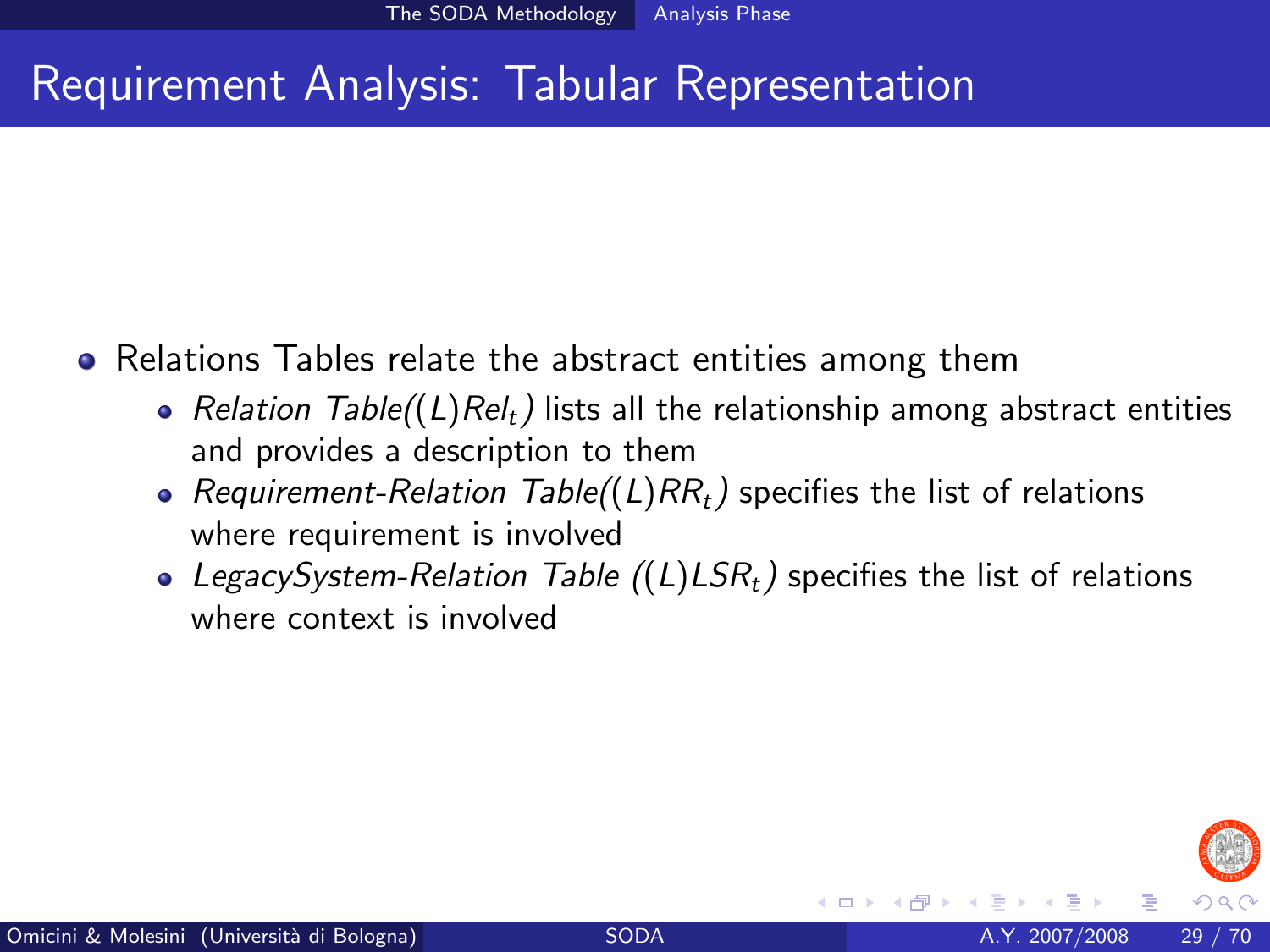# Analysis Meta-model





4 日下

 $\mathcal{A}$  $\rightarrow$  Þ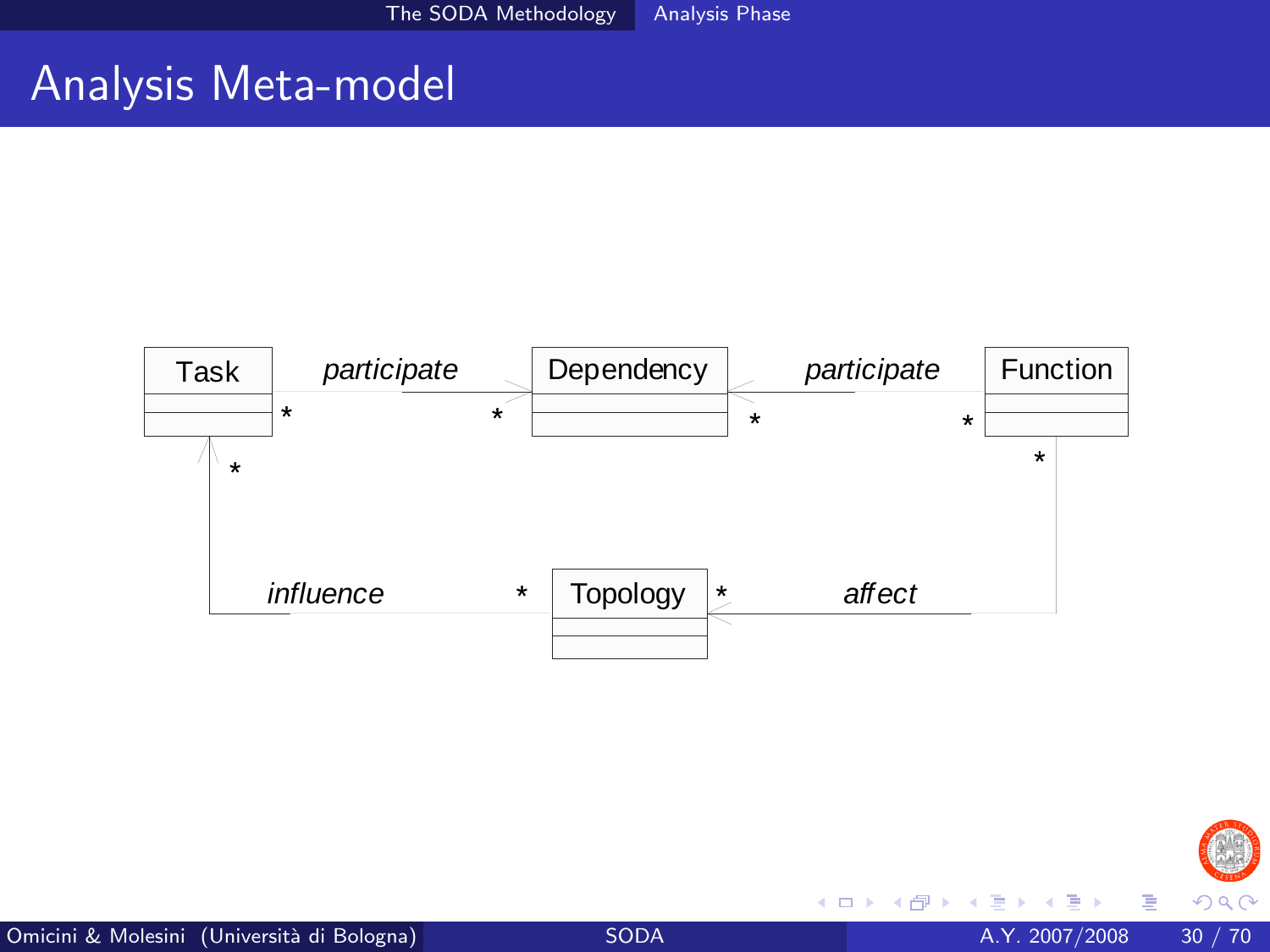- $\bullet$  Task is an activity that requires one or more competences and the use of functions
- $\bullet$  Function is an reactive activity that aimed at supporting tasks
- $\bullet$  Dependency is any relationship (interactions, constraints...) among other (tasks and/or functions) abstract entities
- $\bullet$  Topology is any topological necessity of the environment's structure, often could be derived from functions. It is important to note that topology could influence the tasks because topology could constrains the achievement of tasks

<span id="page-30-0"></span>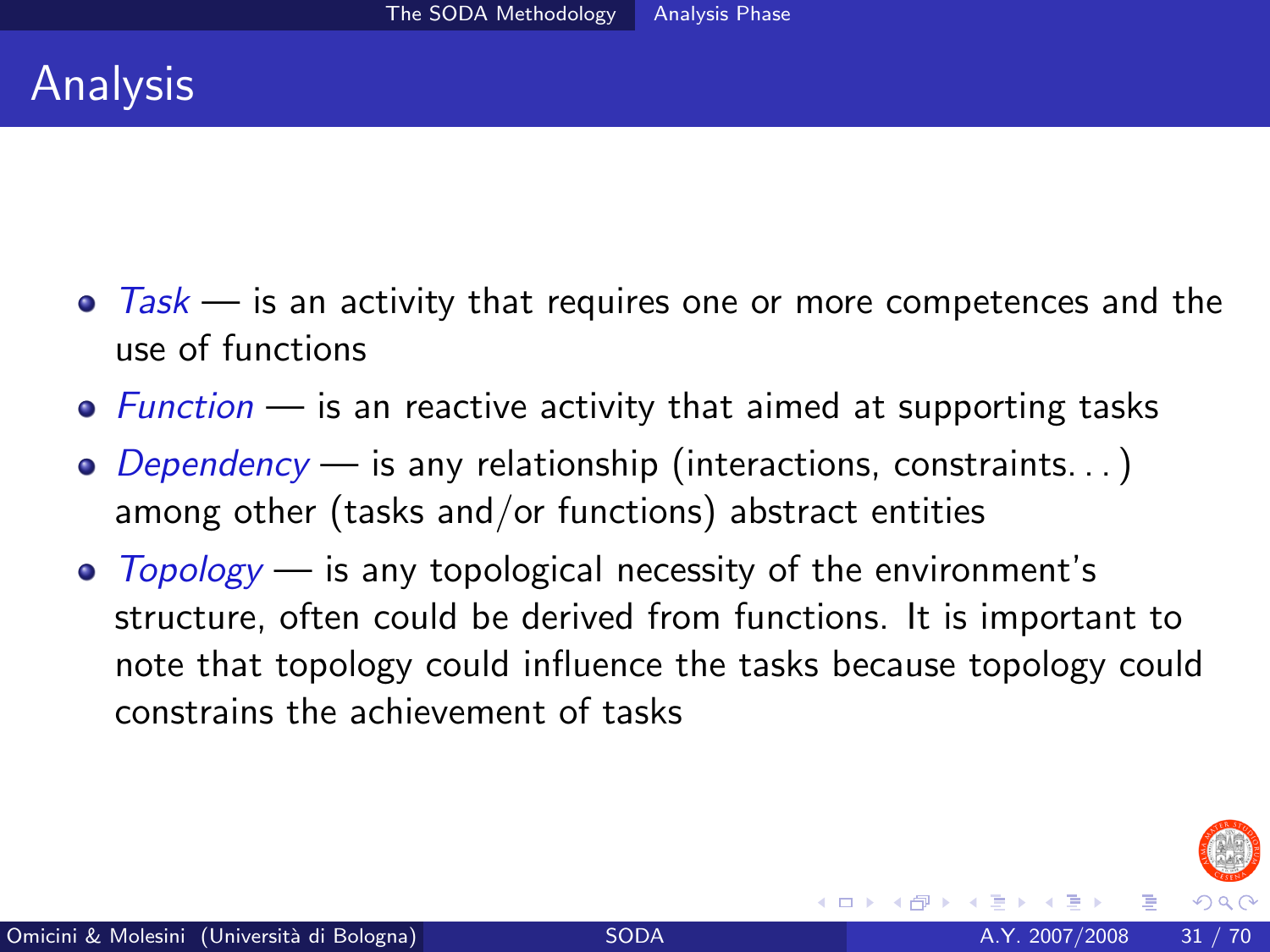# From Requirement Analysis to Analysis (I)

References Tables in top- down order:  $(L) RRT_t$ ,  $(L) RRF_t$ ,  $(L) RLSF_t$ ,  $(L)RLST_t$  and  $(L)RRD_t$ 

| Requirement      | Task       |
|------------------|------------|
| requirement name | task names |

| Requirement      | <b>Function</b> |
|------------------|-----------------|
| requirement name | function names  |

| Legacy-System      | <b>Function</b> |
|--------------------|-----------------|
| legacy-system name | function names  |

| Legacy-System      | Topology       |
|--------------------|----------------|
| legacy-system name | topology names |

<span id="page-31-0"></span>

| <b>Relation</b> | Dependency       |
|-----------------|------------------|
| relation name   | dependency names |

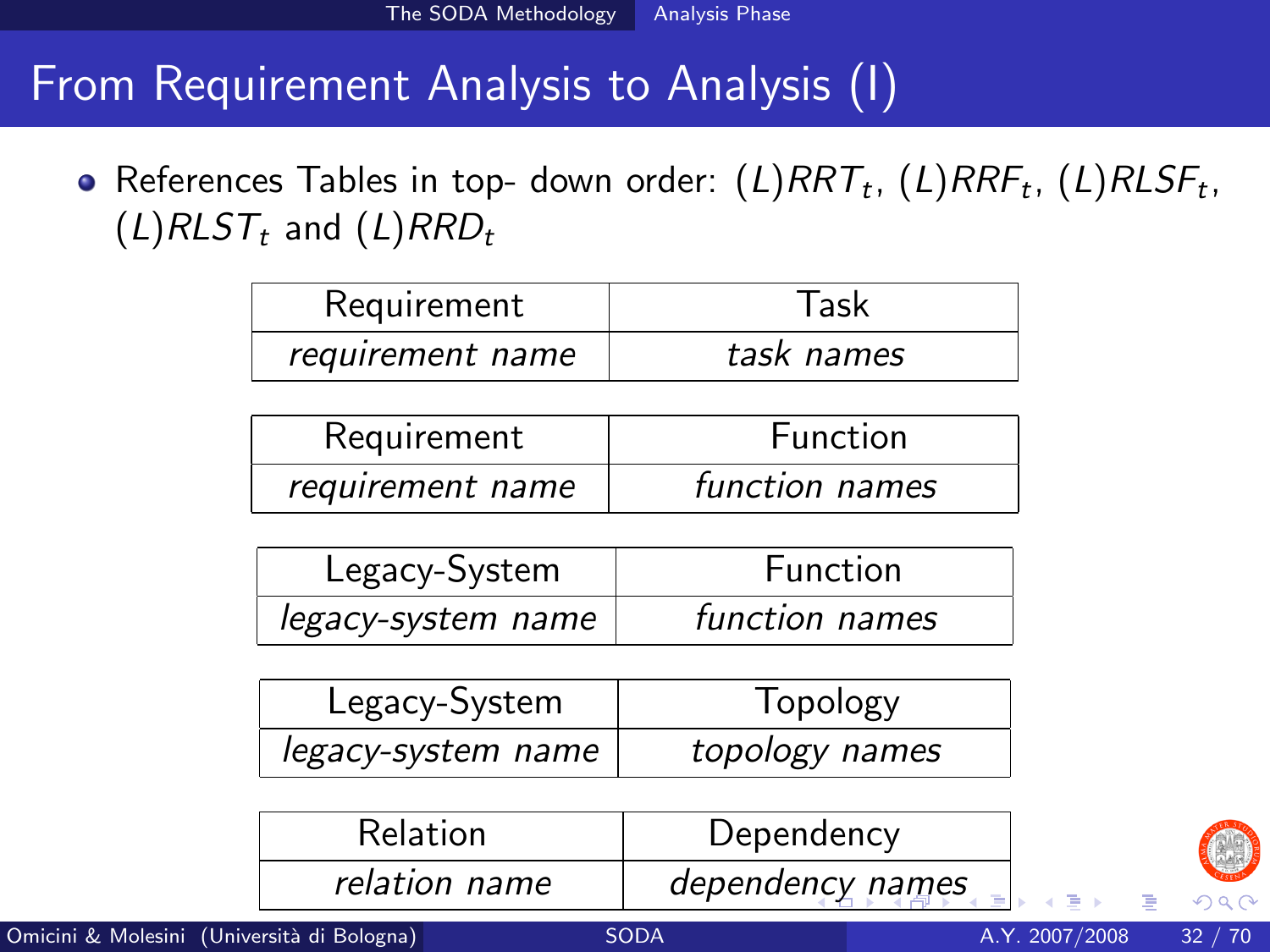# From Requirement Analysis to Analysis (II)

References Tables identify the relations among the abstractions of the requirement analysis phase and the abstractions used in analysis phase.

- Reference Requirement-Task Table( $(L)$ RRT<sub>t</sub>) specifies the mapping between requirement and tasks.
- Reference Requirement-Function Table  $((L)RRF_t)$  specifies the mapping between requirement and resources.
- Reference LegacySystem-Function Table  $((L)RLSF_t)$  specifies the mapping between legacy-system and functions.
- Reference LegacySystem-Topology Table  $((L)RLST<sub>t</sub>)$  specifies the mapping between legacy-system and topologies.
- Reference Relation-Dependency Table ((L)  $RRD_t$ ) specifies the mapping between relations and dependencies.

<span id="page-32-0"></span>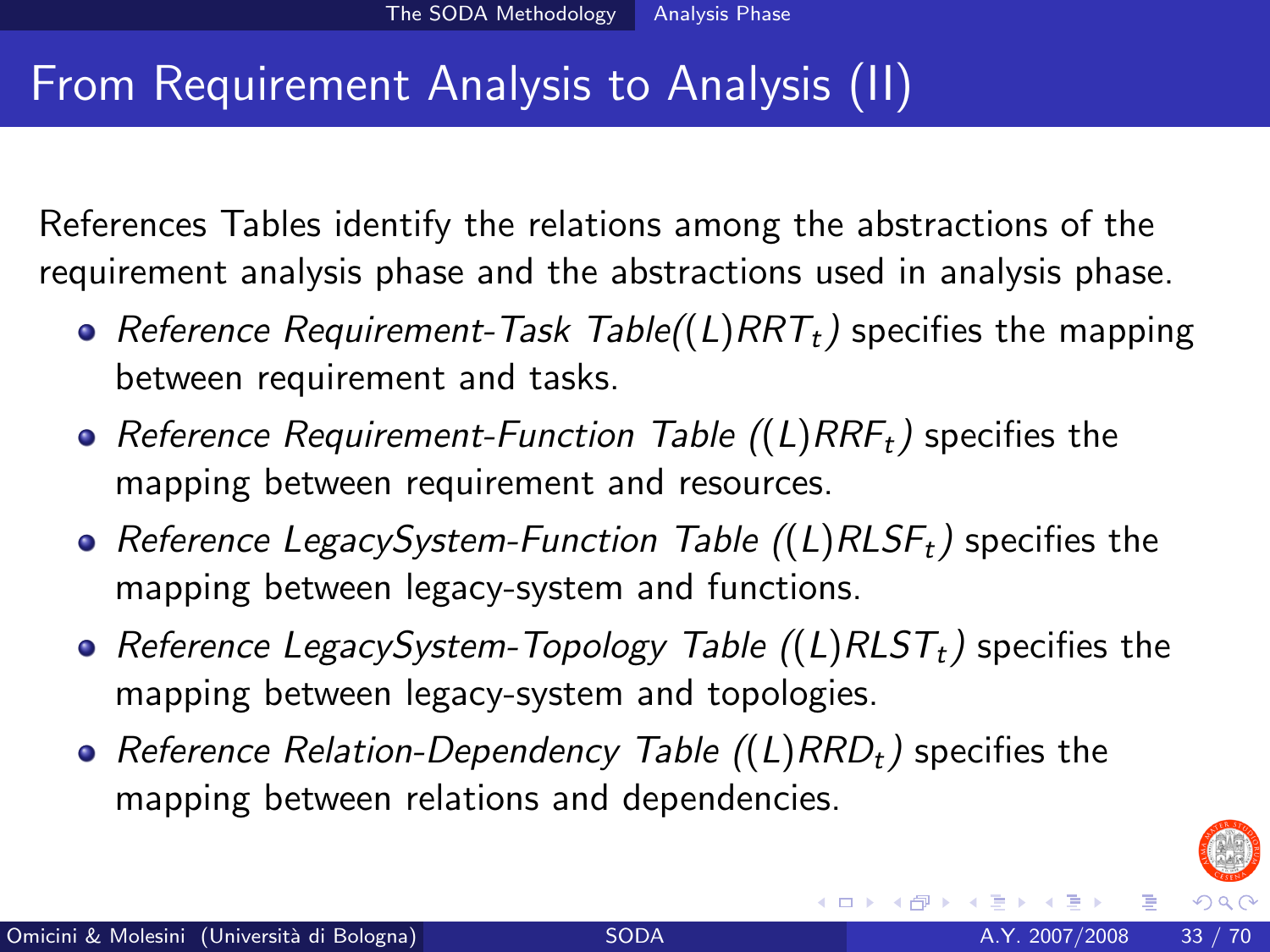## Analysis: Tabular Representation

• Responsibilities Tables:  $(L)T_t$  and  $(L)F_t$ 

| Task          | Description          |
|---------------|----------------------|
| task name     | task description     |
| Function      | Description          |
| function name | function description |

Dependencies Tables:  $(L)D_t$ ,  $(L)$   $TD_t$  and  $(L)$   $\mathit{FD}_t$ 

| Dependency      | Description            |
|-----------------|------------------------|
| dependency name | dependency description |

| Task      | Dependency       |
|-----------|------------------|
| task name | dependency names |

<span id="page-33-0"></span>

| <b>Function</b> | Dependency       |                       |
|-----------------|------------------|-----------------------|
| function name   | dependency names | $\leftarrow \equiv +$ |

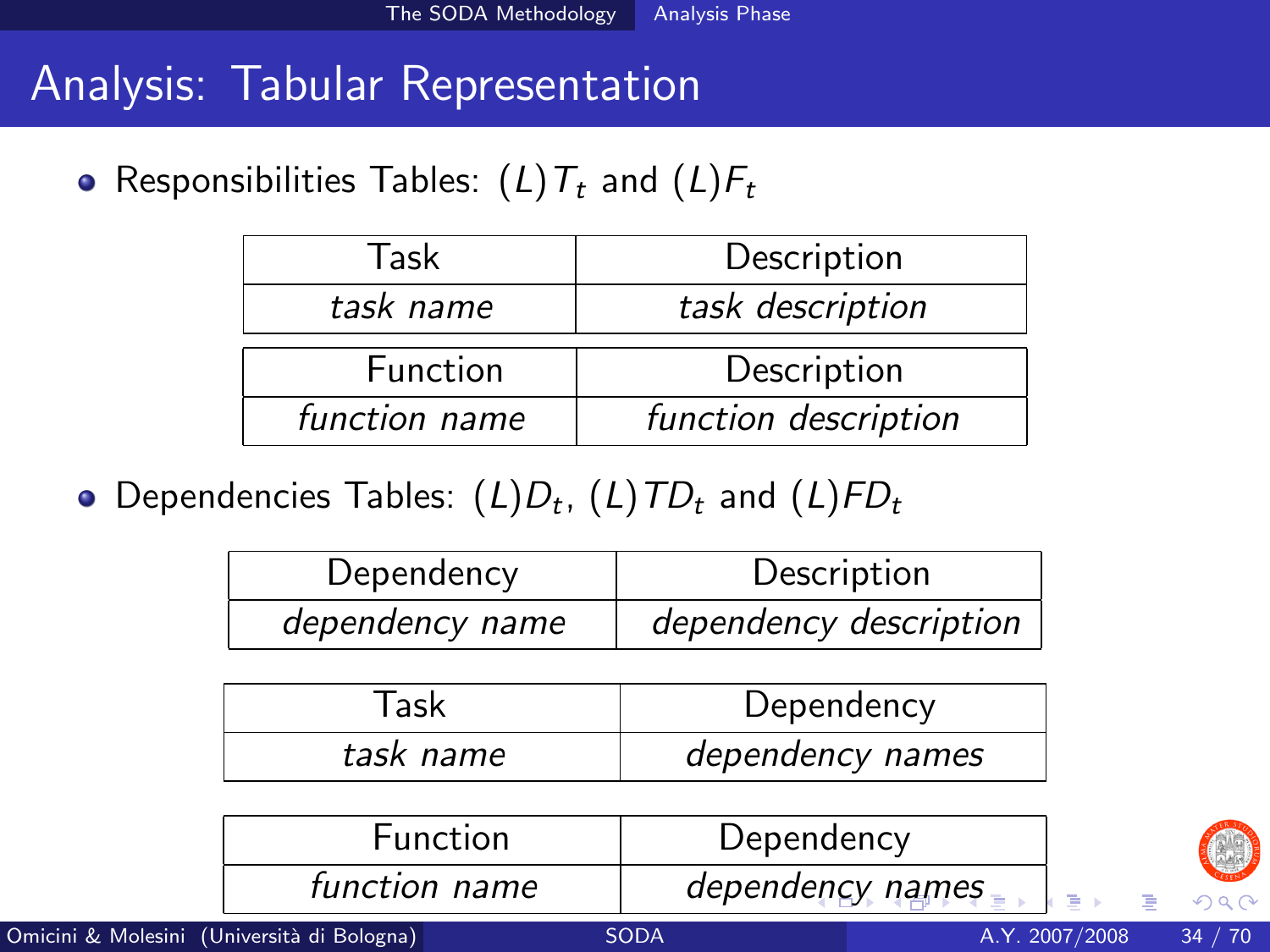# Analysis: Tabular Representation I

- Responsibilities Tables define and describe the abstract entities tied to the concept of "responsibility"
	- Task Table  $((L)T_t)$  lists all the tasks and describes them
	- Function Table  $((L)F_t)$  lists all the functions and describe them
- Dependencies Tables relate the abstract entities among them.
	- Dependency Table  $((L)D_t)$  lists all the dependency among abstract entities and provides a description to them
	- Task-Dependency Table  $((L)TD_t)$  specifies the list of dependencies where task is involved
	- Function-Dependency Table  $((L)FD_t)$  specifies the list of dependencies where function is involved

<span id="page-34-0"></span>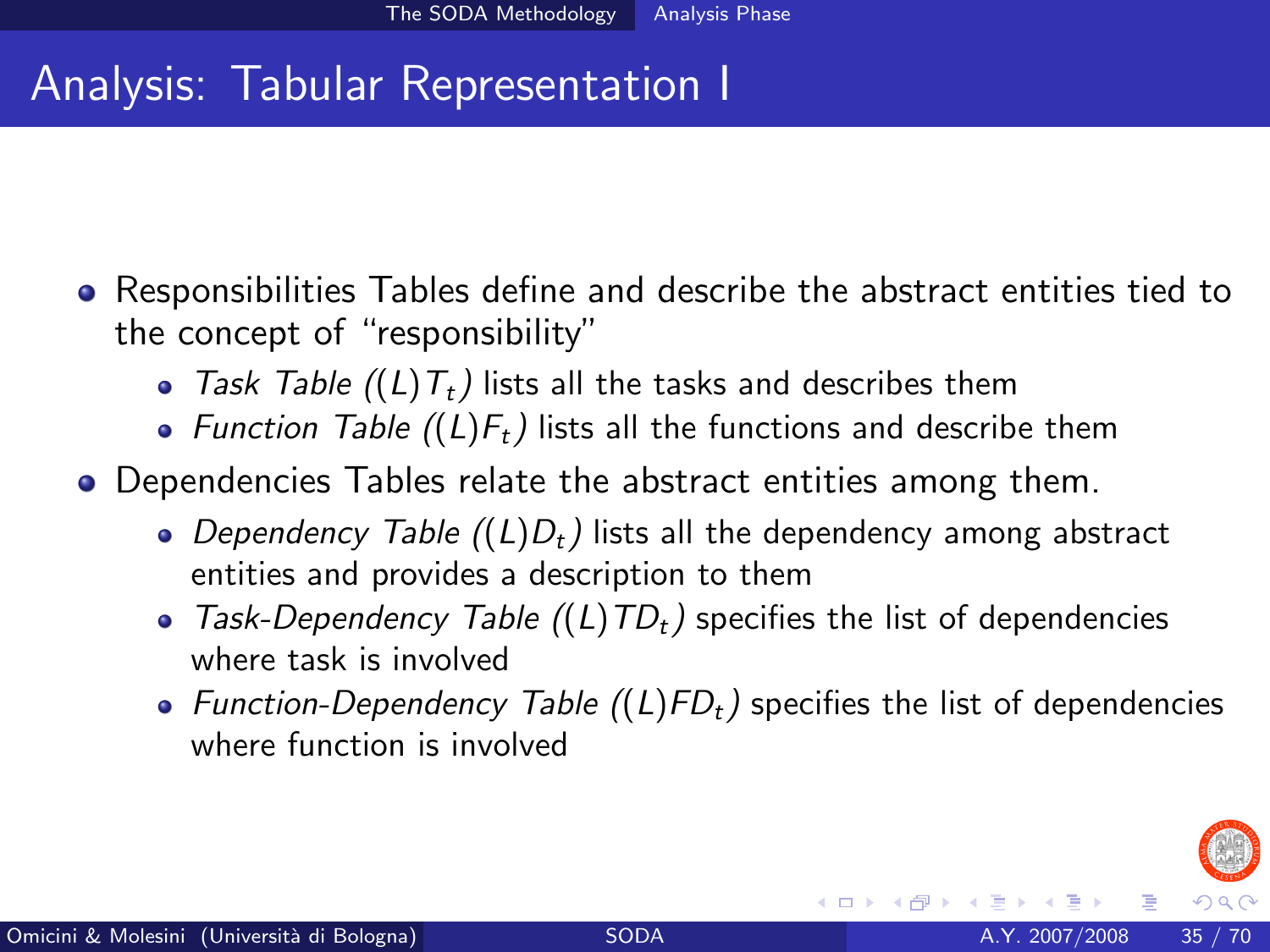# Analysis: Tabular Representation II

#### Topologies Tables in top-down order —  $(L)$ T $\sigma$ p $_{t}$ ,  $(L)$ T $\tau$ o $p_{t}$ ,  $(L)$ F $\tau$ o $p_{t}$

| Topology      | Description          |
|---------------|----------------------|
| Topology name | topology description |

| Task      | Topology       |
|-----------|----------------|
| task name | topology names |

| <b>Function</b> | Topology       |
|-----------------|----------------|
| function name   | topology names |



4 0 8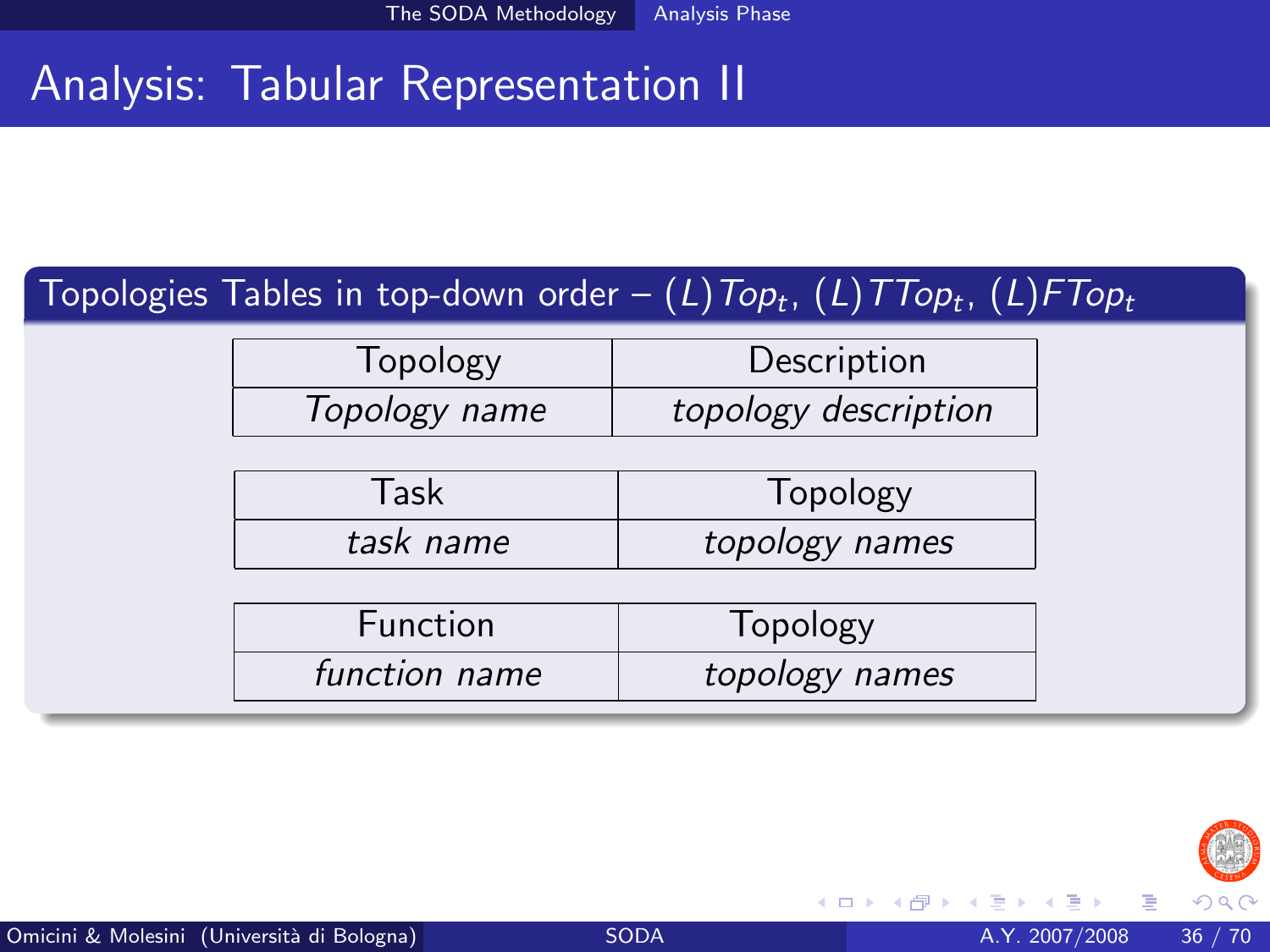# Analysis: Tabular Representation III

#### Topologies Tables express the topological needs

- Topology Table  $((L)Top_t)$  lists all the topological requirements and provides a description to them.
- Task-Topology Table  $((L)TTop_t)$  specifies the list of topological requirements those influence the task.
- Function-Topology Table  $((L)FTop_t)$  specifies the list of topological requirements affected by the function.

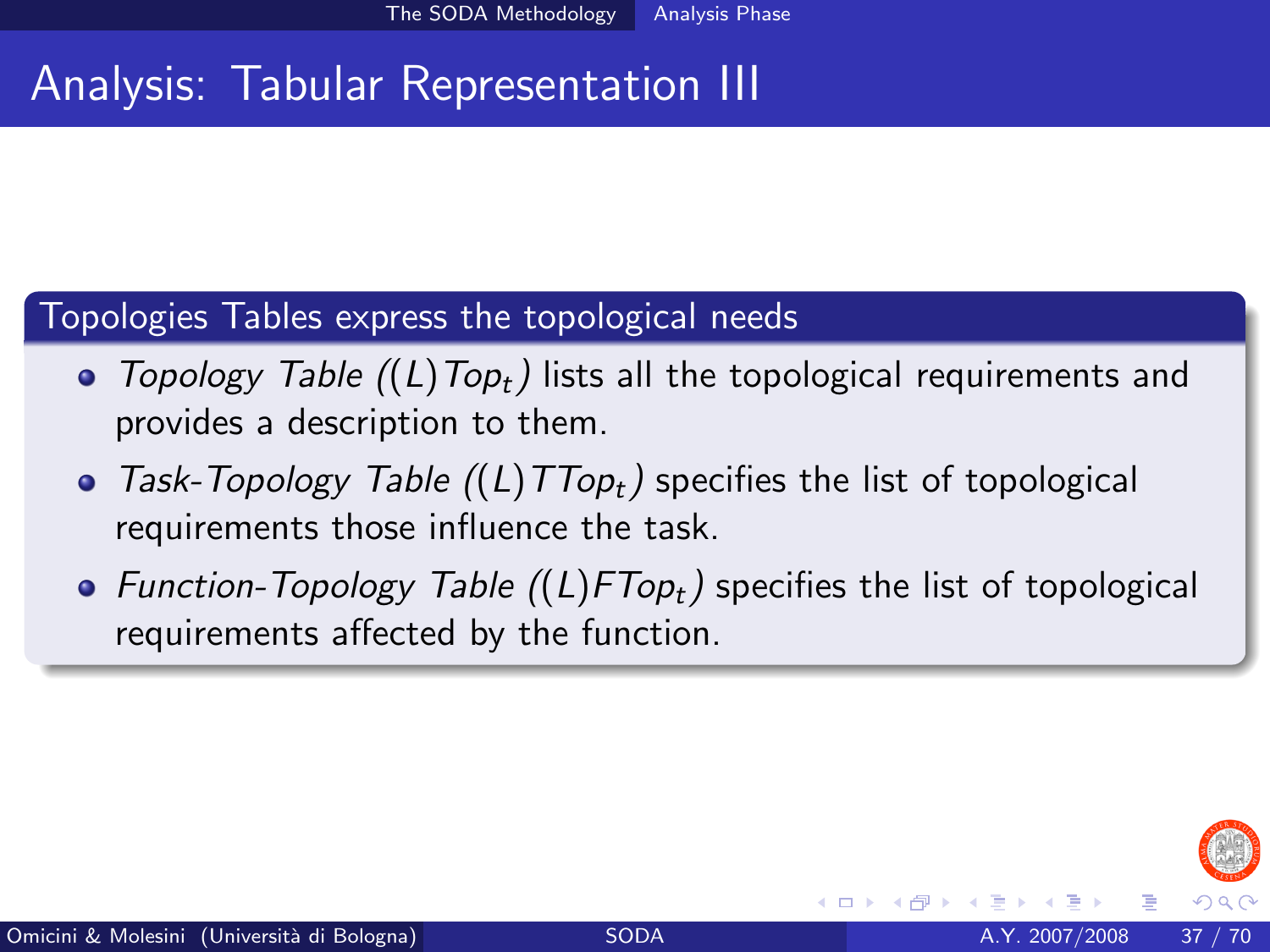# Zooming: Tabular Representation

### • Zooming Table:  $(L)Z_t$

| Layer L | Layer $L+1$                              |
|---------|------------------------------------------|
|         | out-zoomed entity $ $ in-zoomed entities |



4 0 8

э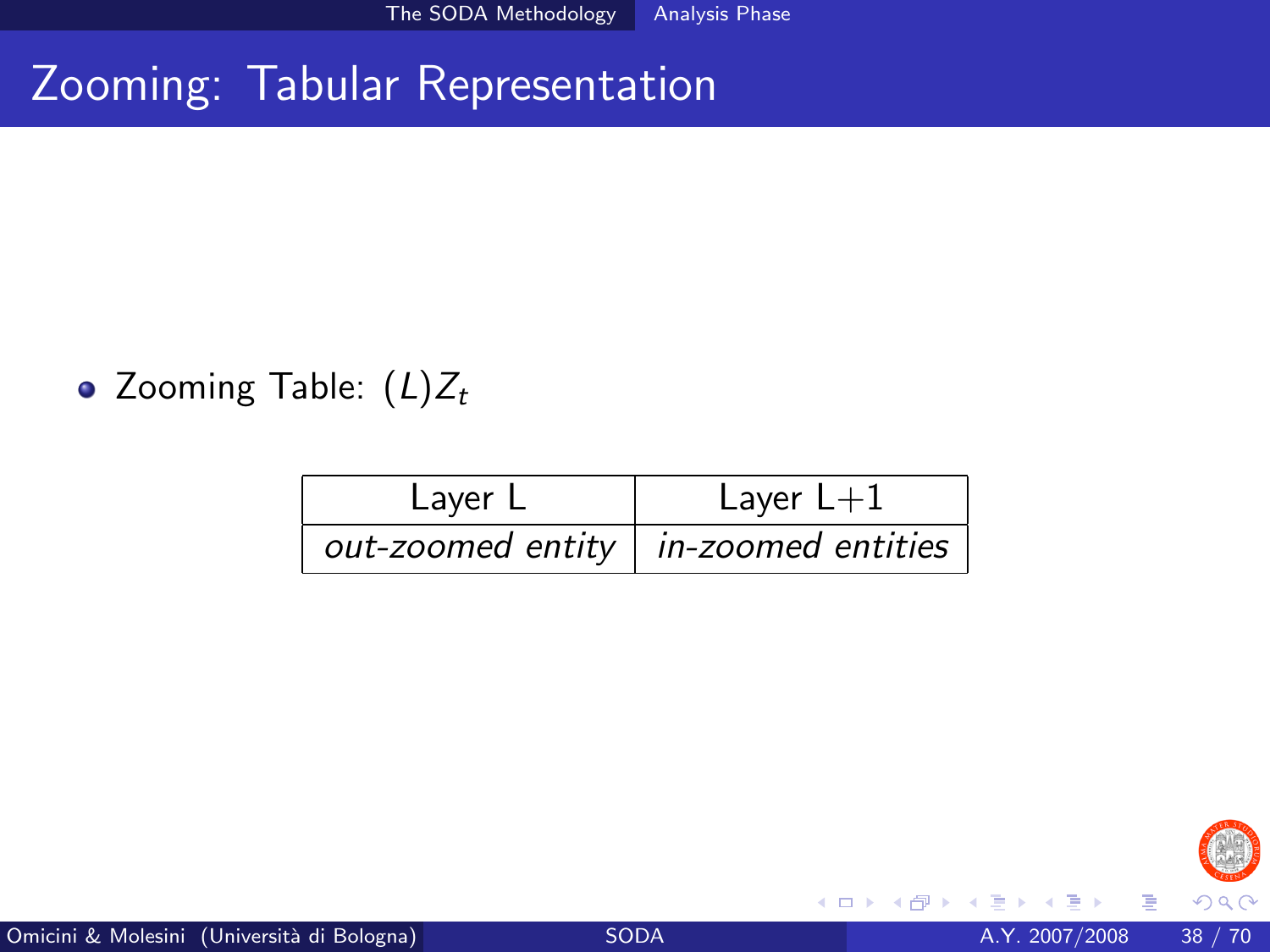## Example: In-zoom task



• Zooming Table:  $(L)Z_t$ 

4 0 8

| Layer L | Layer $L+1$             |
|---------|-------------------------|
|         | $T1a, T1b, T1c, \ldots$ |



Þ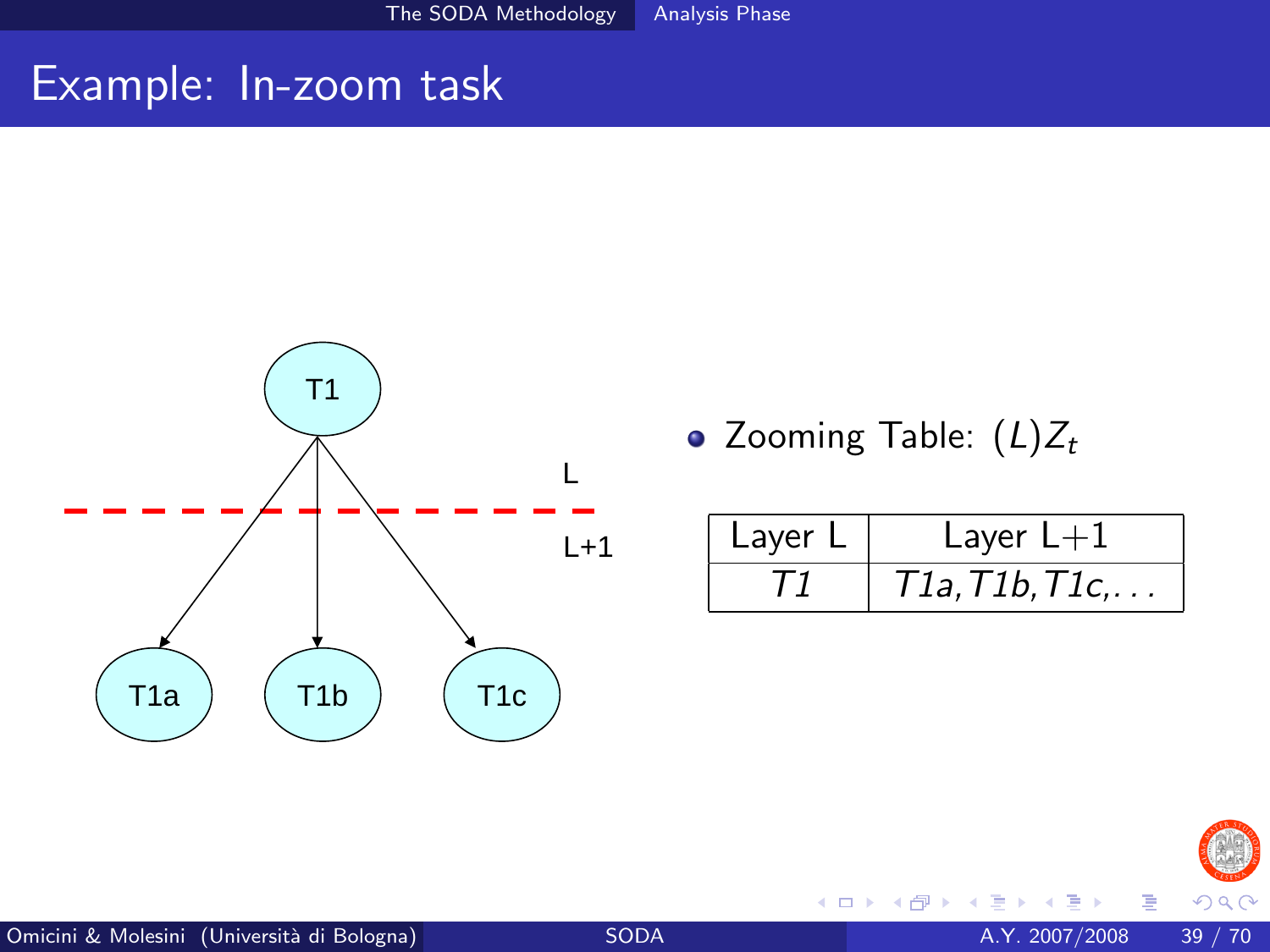The SODA Methodology Analysis Phase

## Example: Out-zoom tasks



• Zooming Table:  $(L)Z_t$ 

4 0 8

| Layer L-1 | Layer L         |
|-----------|-----------------|
|           | I 1, I 2, I 3,. |



 $290$ 

Þ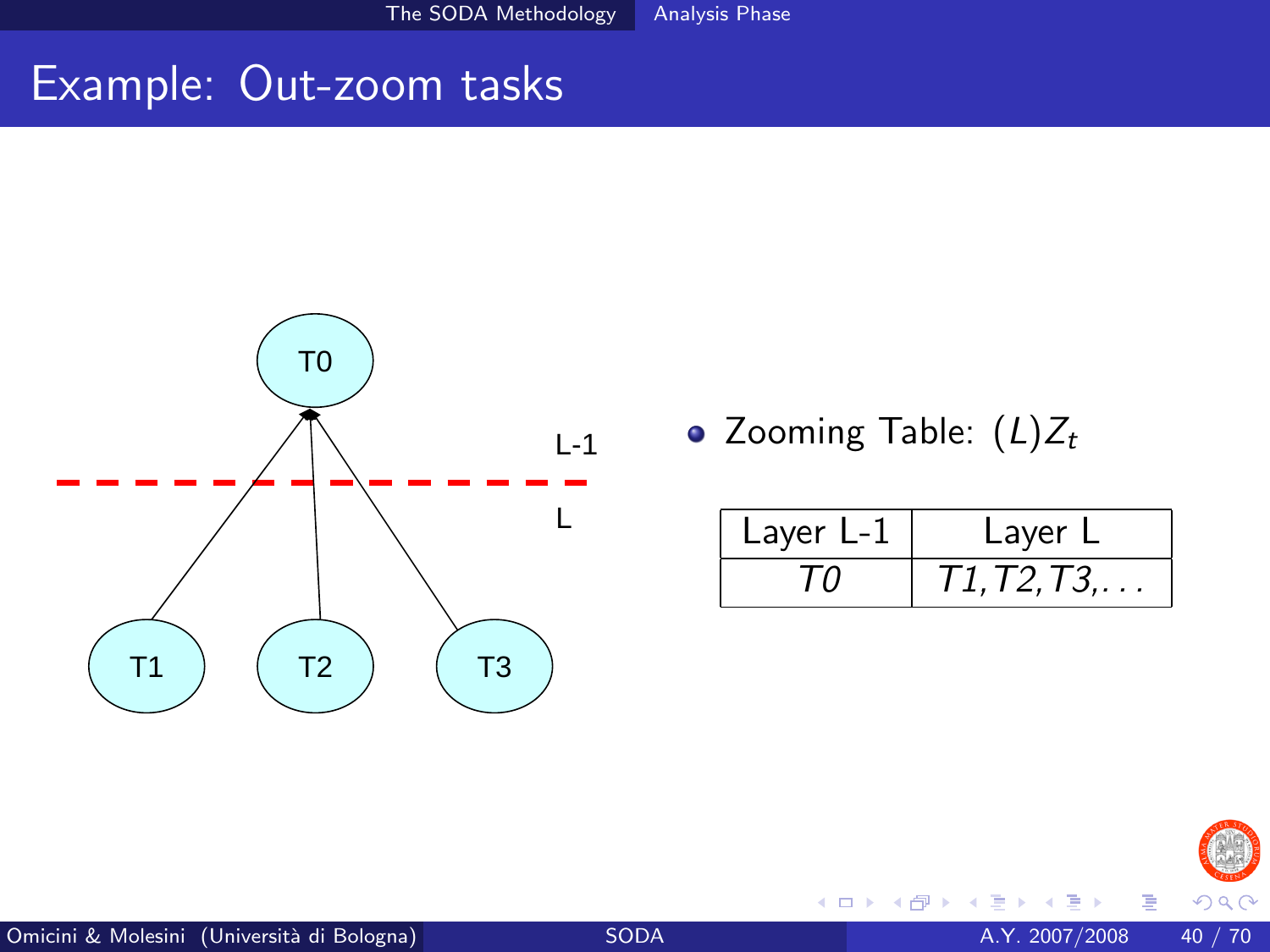## Remarks

- The organisational structure of the system is *implicitly managed by* means of zooming relation
- For example when we in-zoom a task, we obtain new tasks, new dependencies and potentially new functions and topologies.
- By means of new dependencies we can express all the social rules that allow to new task to work together to achieve the original tasks.
- In the same way in the architectural design phase when we in-zoom a role, we obtain new roles, new actions, new interactions and potentially new resources and operations. By means of new interactions we can express all the social rules that allow to new roles to work together to achieve the "social task(s)" assigned to the original role.

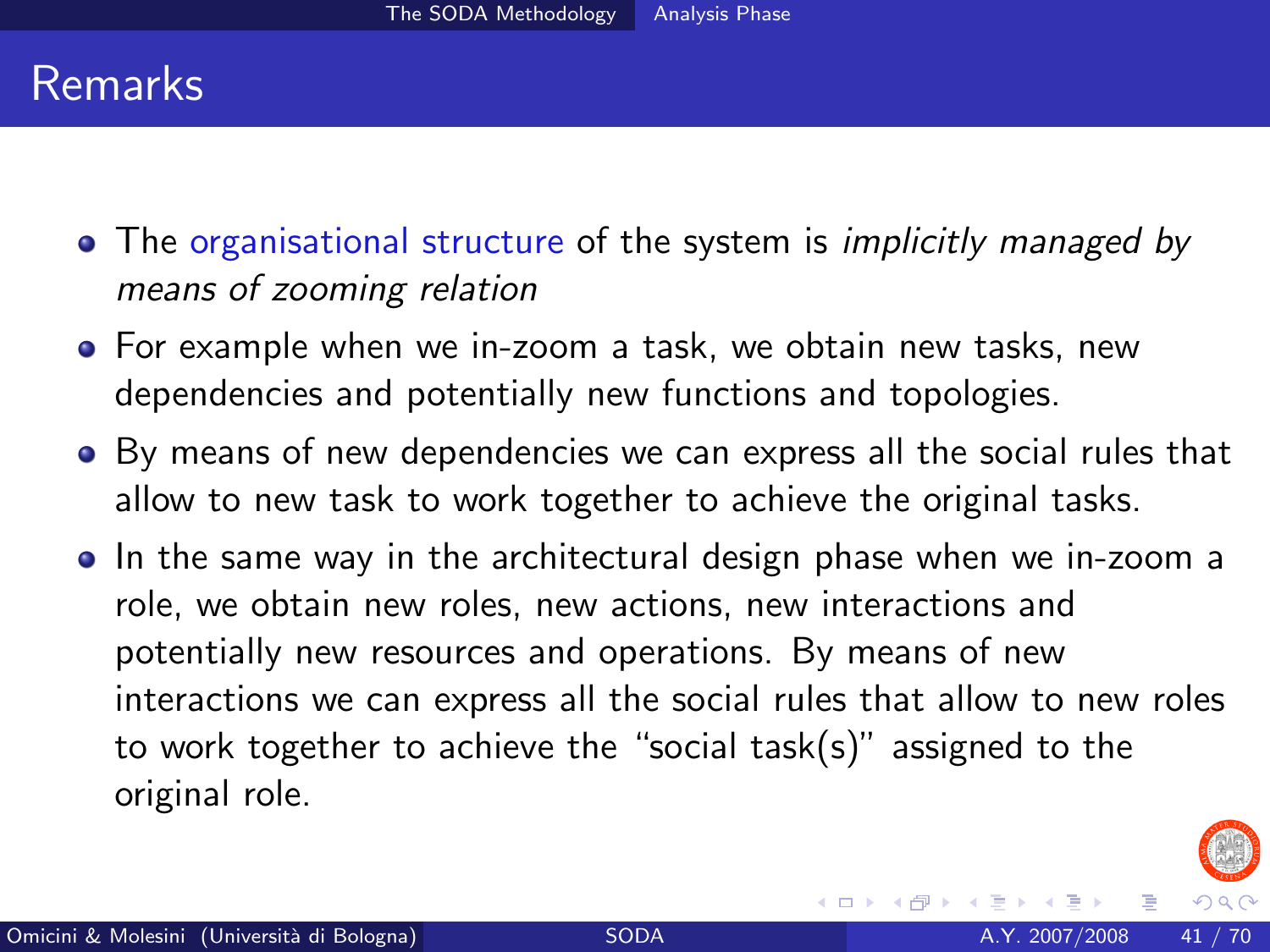The SODA Methodology Analysis Phase

## Complete Example: in-zoom task



• Zooming Table:  $(L)Z_t$ 

4 0 8

| Layer L | Layer $L+1$                                      |
|---------|--------------------------------------------------|
|         | T1a,T1b,T1c                                      |
|         | D <sub>1</sub> , D <sub>2</sub> , D <sub>3</sub> |



Þ

 $290$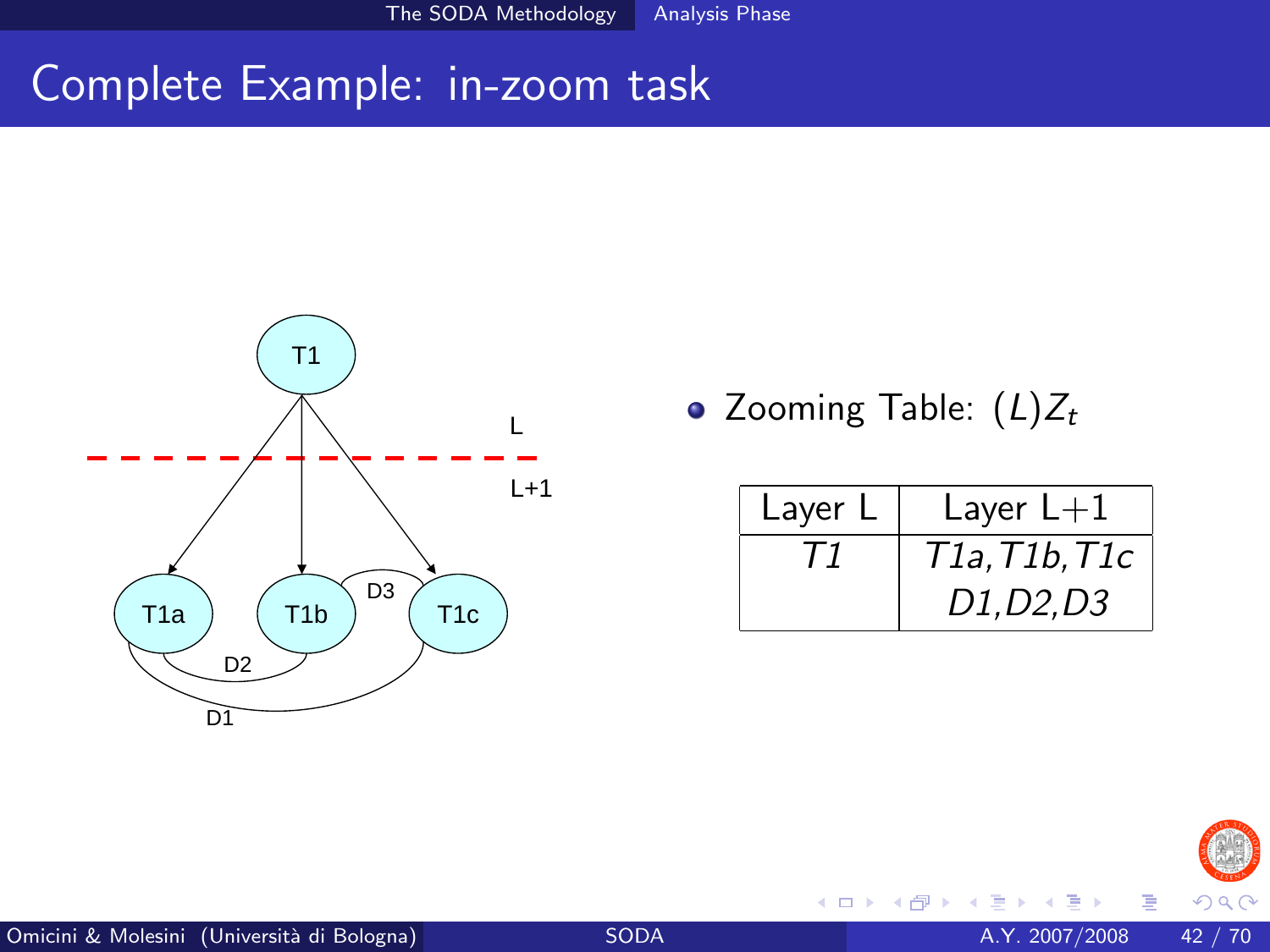# **Outline**

## **[Overview](#page-2-0)**

2 [SODA Foundations: A&A Meta-Model, Layering Principle](#page-5-0)

- **[The Agents and Artifacts Meta-model](#page-5-0)**
- **[Principles and Mechanisms](#page-12-0)**

## [The SODA Methodology](#page-20-0)

- **[Analysis Phase](#page-21-0)**
- **•** [Design Phase](#page-42-0)
- [Web Resources and Conclusions](#page-62-0)

<span id="page-42-0"></span>4 0 8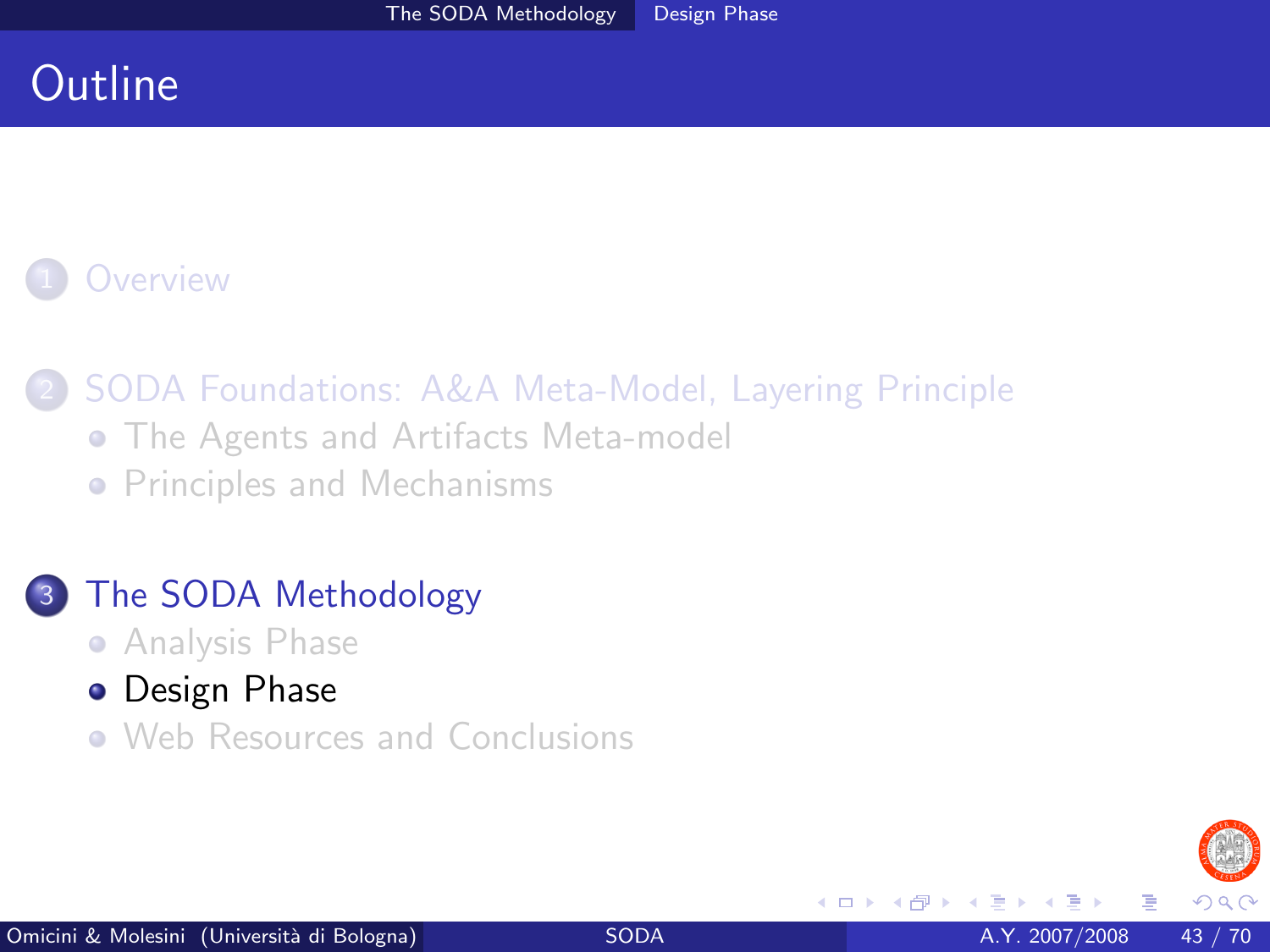# Architectural Design Meta-model



Þ

<span id="page-43-0"></span> $290$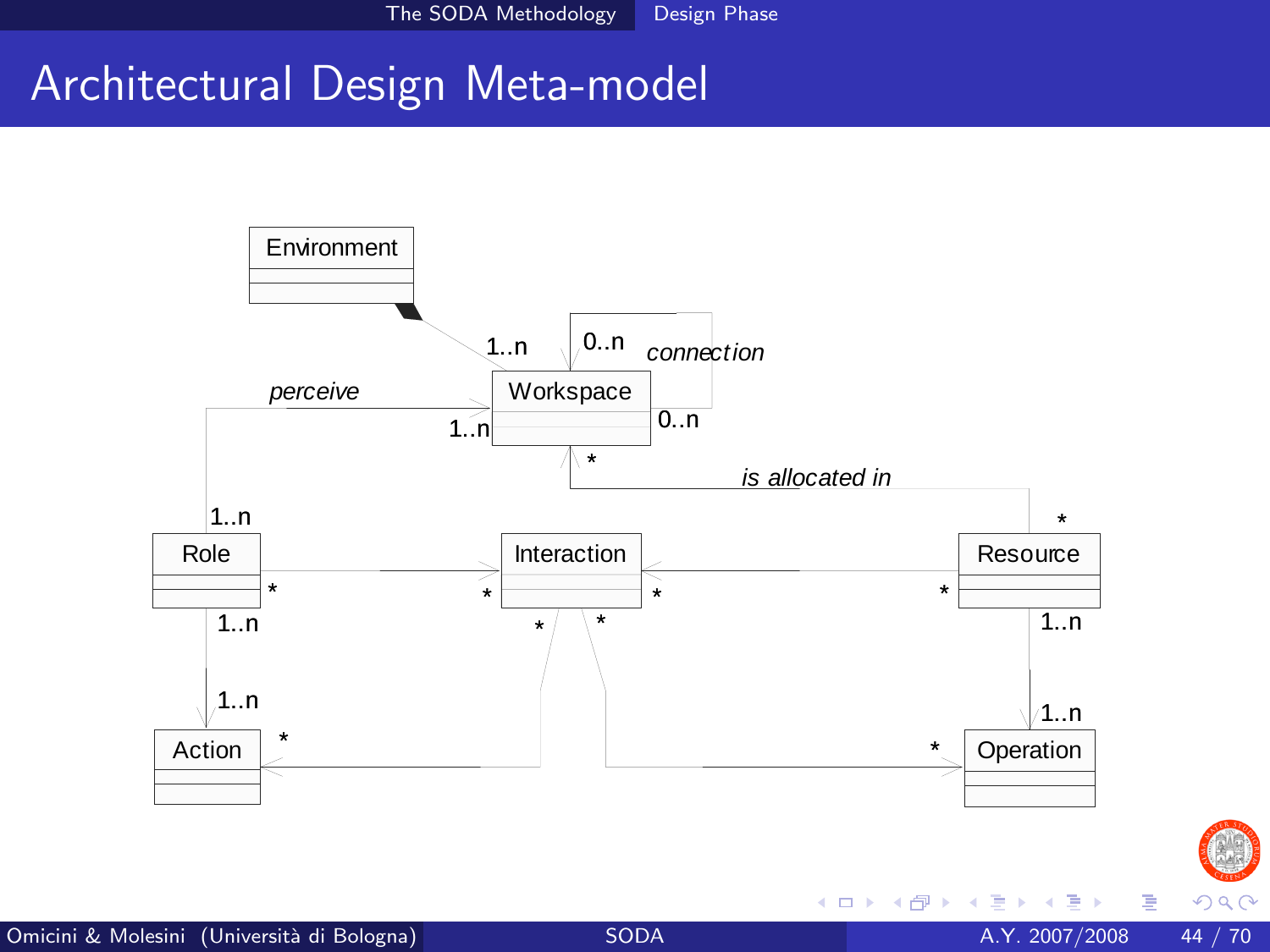## Architectural Design

- $Role$  is defined as the abstraction responsible for the achievement of one or more tasks
- Resource is defined as the abstraction that provides some functions
	- Action represents an action that the role potentially could be able to do
- Operation represents the operation that the resource is potentially able to provide
- Interaction is defined as "rules" aimed to enable and bound both the behaviour of the abstract entities and the space of interactions. Bounds could be expressed by means of authorisation, prohibition and obligation concepts. Enabling could be expressed by means of rules that tie the actions with operations that support them

Environment  $-$  is the environment of the system

<span id="page-44-0"></span>Workspace — is a conceptual locus in the en[viro](#page-43-0)[n](#page-45-0)[m](#page-43-0)[en](#page-44-0)[t](#page-45-0)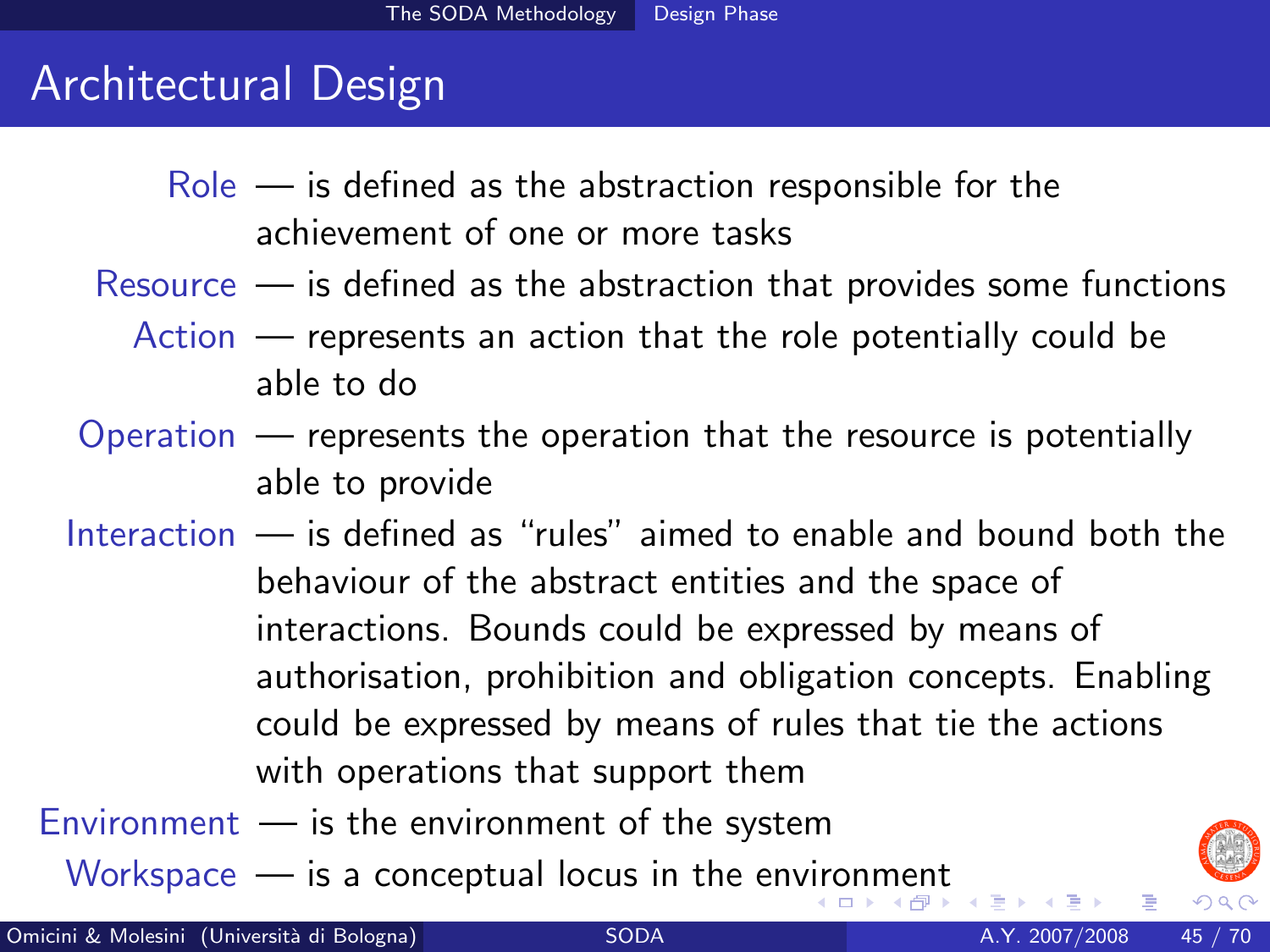# From Analysis to Architectural Design I

## Transition Tables in top-down order —  $(L)$ TRT<sub>t</sub>,  $(L)$ TRF<sub>t</sub>,  $(L)$ TID<sub>t</sub>,  $(L)$ TTop $W_t$

| Role            | Task              |
|-----------------|-------------------|
| role name       | task names        |
| Resource        | Function          |
| resource name   | function names    |
| Dependency      | Interaction       |
| dependency name | interaction names |
| Topology        | Workspace         |
| topology name   | workspace names   |

<span id="page-45-0"></span>

 $\leftarrow$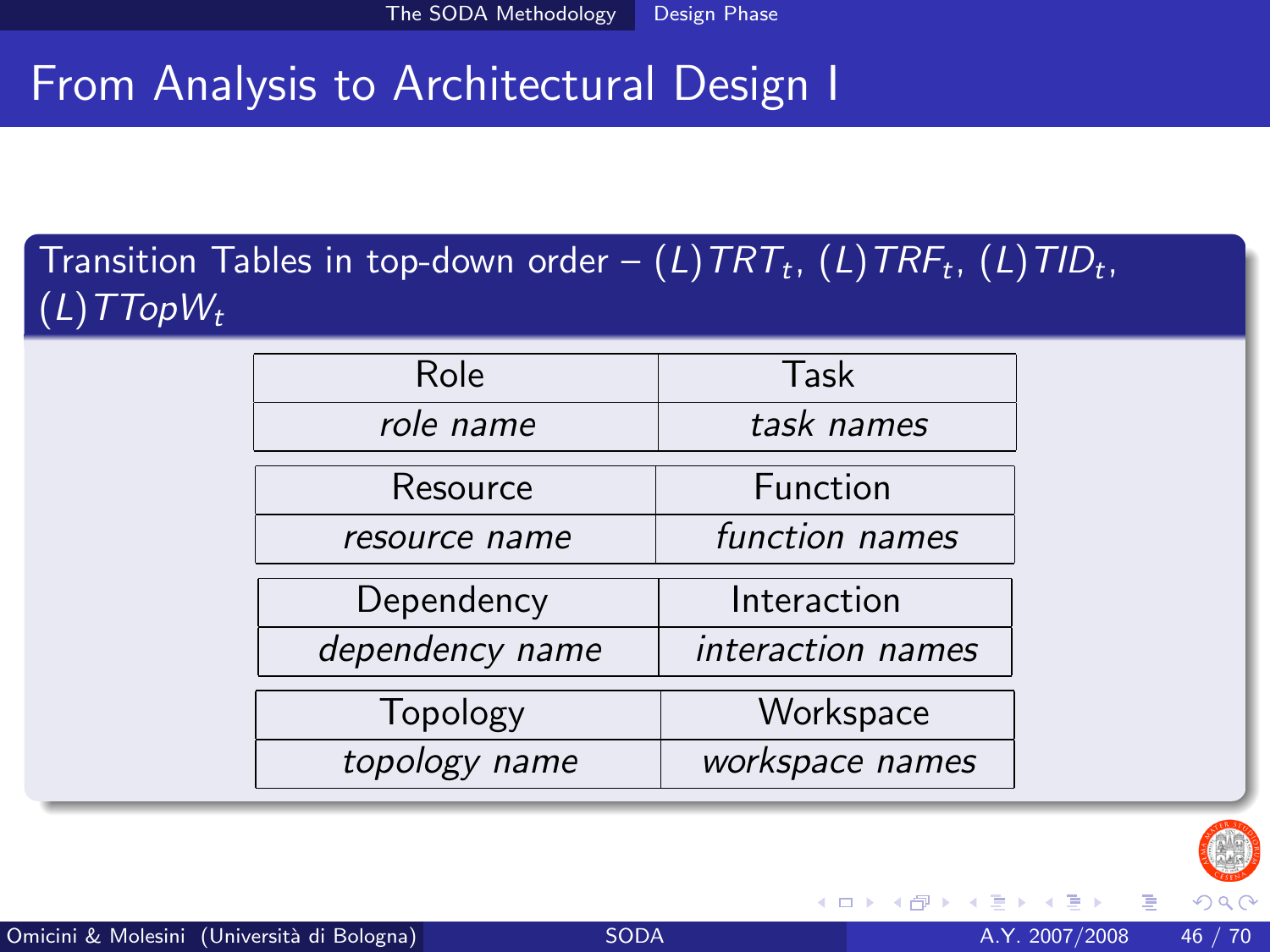# From Analysis to Architectural Design II

Transition Tables identify the relations among the abstractions of the requirement analysis phase and the abstractions used in analysis phase

- Transition Role-Task Table  $((L) TRT<sub>t</sub>)$  specifies the mapping between tasks and roles.
- Transition Resource-Function Table  $((L)TRF_t)$  specifies the mapping between functions and resources.
- Transition Interaction-Dependency Table  $((L)TID_t)$  specifies the mapping between dependencies and interaction.
- Transition Topology-Workplace Table  $((L)TTopW<sub>t</sub>)$  specifies the mapping between topologies and workplaces.

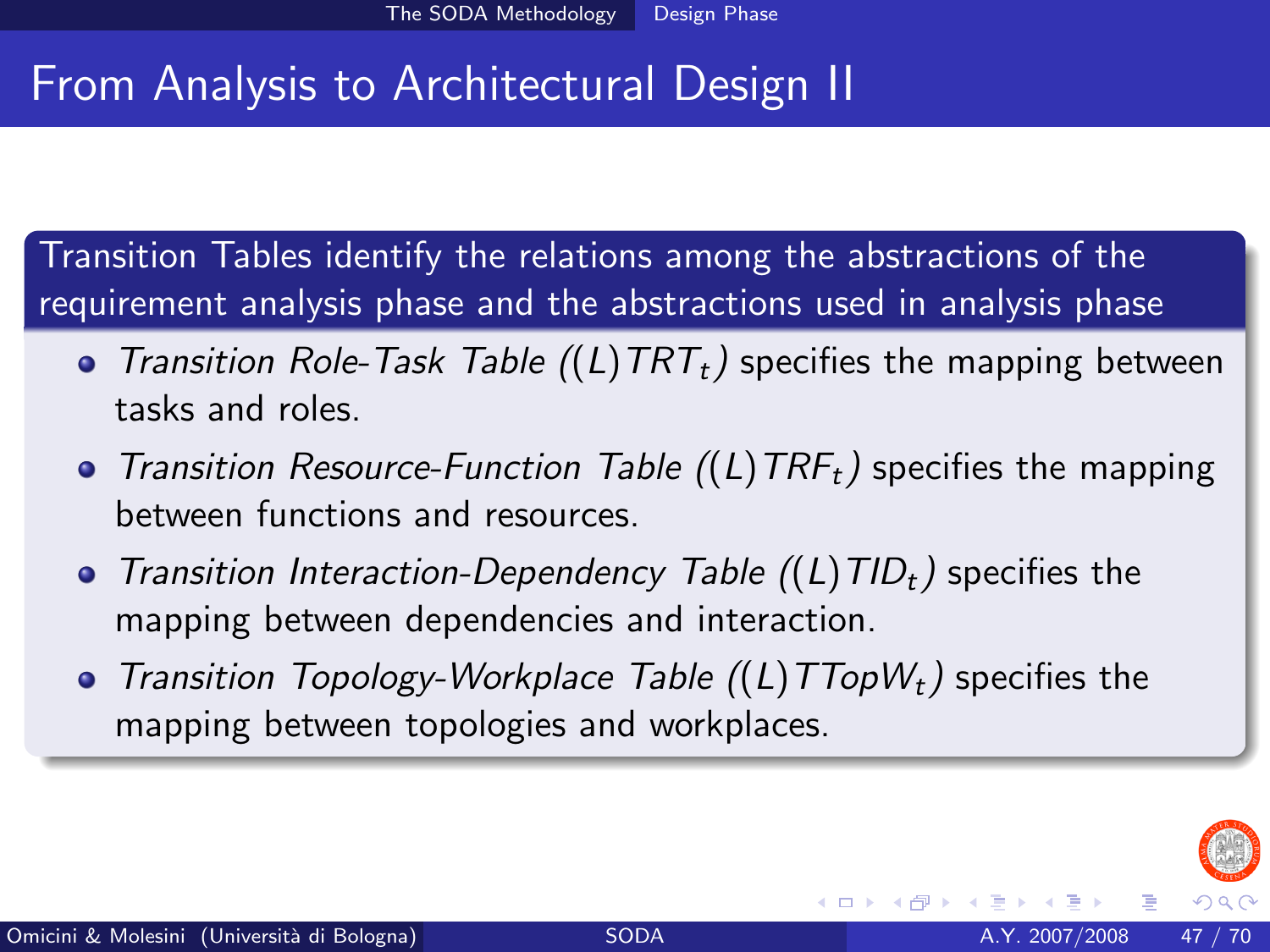# Architectural Design: Tabular Representation I

## Entities Tables in top-down order —  $(L)A_t$ ,  $(L)O_t$ ,  $(L)RA_t$ ,  $(L)RO_t$

| Action         | Description     |
|----------------|-----------------|
| action name    | description     |
| Operation      | Description     |
| operation name | description     |
| Role           | Action          |
| role name      | action names    |
| Resource       | Operation       |
| resource name  | operation names |
|                |                 |

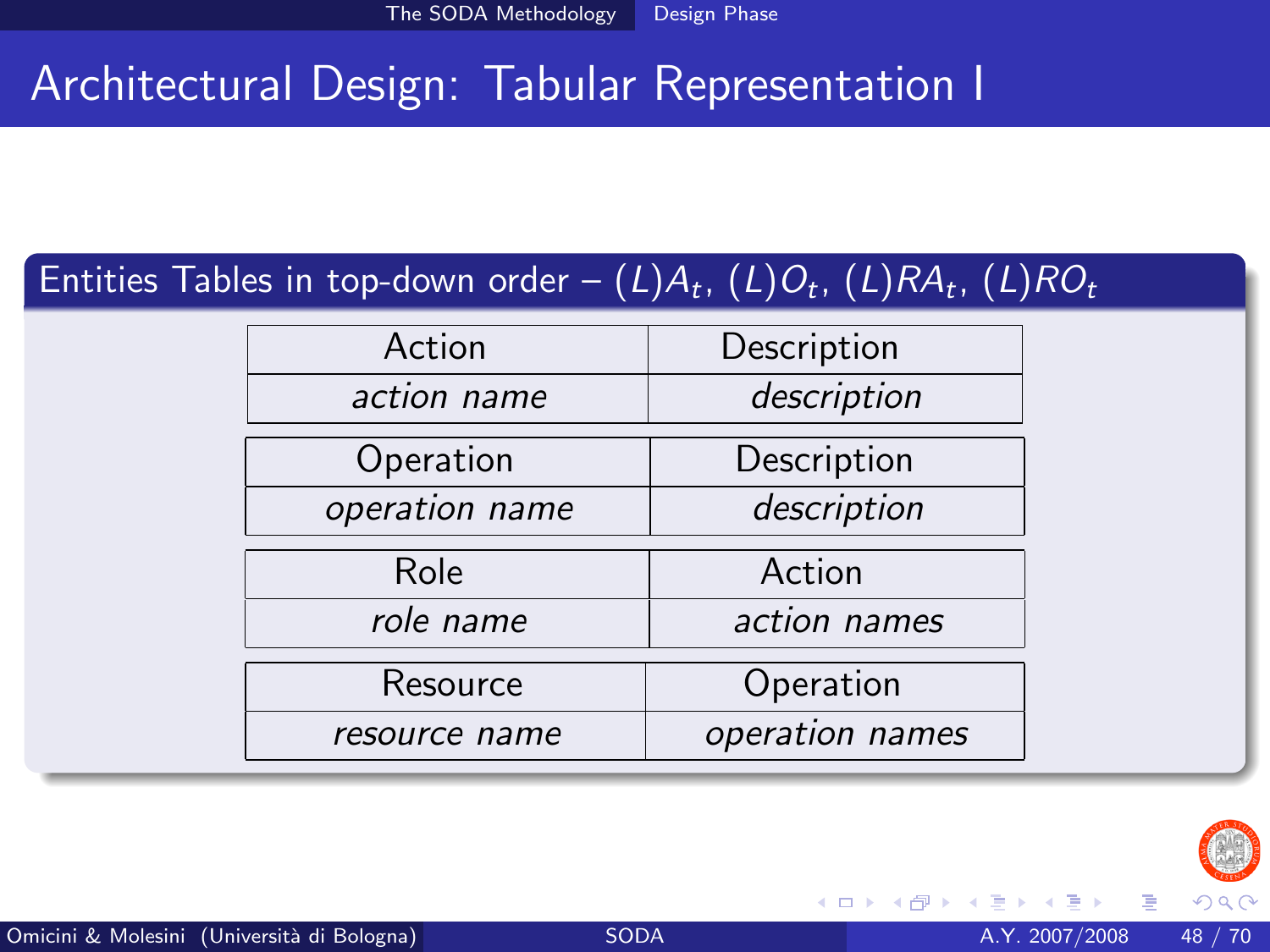# Architectural Design: Tabular Representation II

#### The Entities Tables that describe roles and resources of the system

- Action Table( $(L)A_t$ ) specifies the actions that roles could be able to execute and describes them the mapping between tasks and roles.
- Operation Table  $((L)O_t)$  specifies the operations that resources could provide and describes them the mapping between tasks and roles.
- Role-Action Table  $((L)RA_t)$  specifies the list of actions that a specific role is able to do.
- Resource-Operation Table  $((L)RO<sub>t</sub>)$  specifies the list of operations that a specific resource is able to provide.

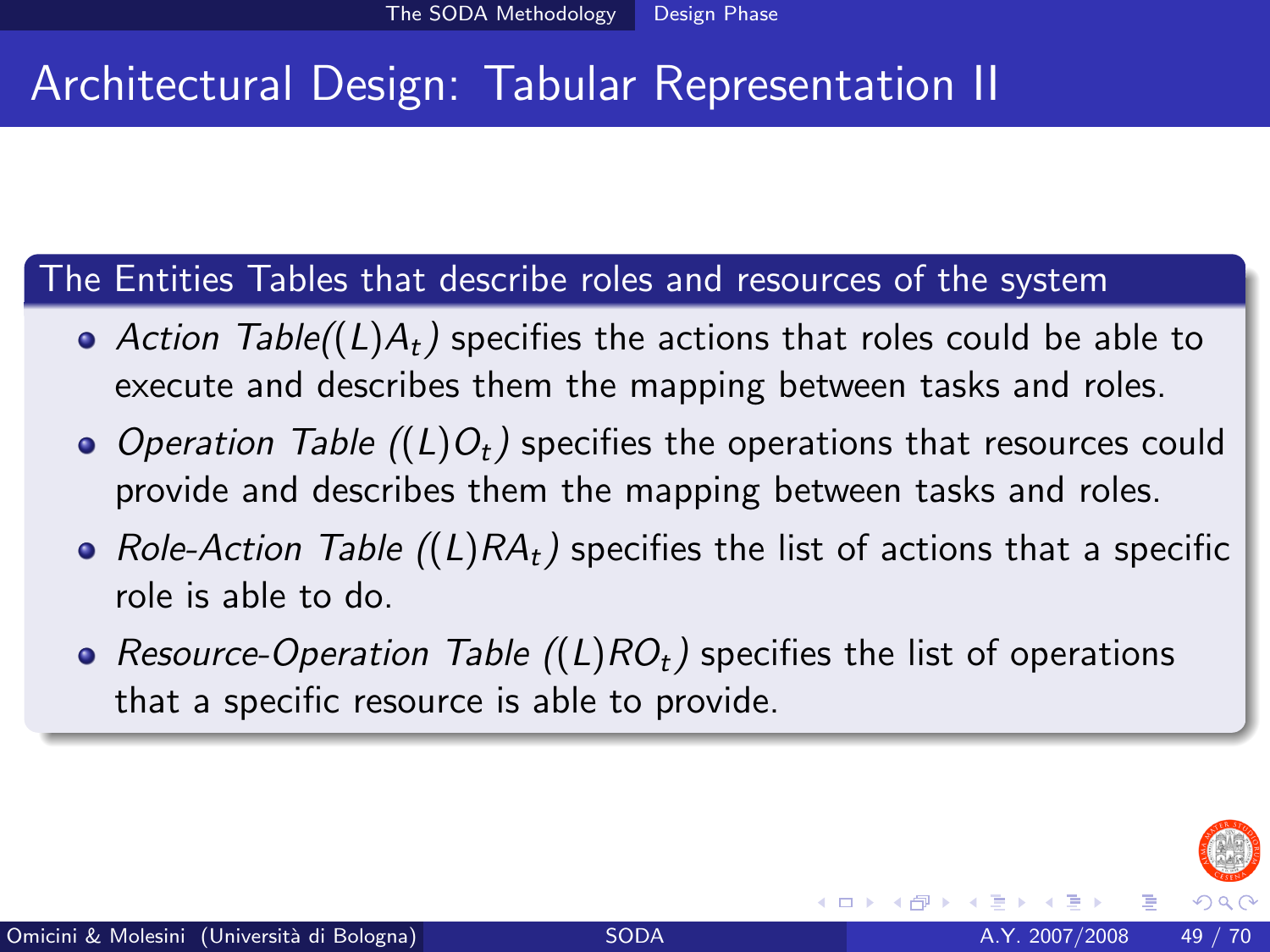# Architectural Design: Tabular Representation III

### Interactions Tables in top-down order —  $(L)l_t$ ,  $(L)Rol_t$ ,  $(L)Rel_t$

| Interaction      | Description       |
|------------------|-------------------|
| interaction name | description       |
| Role             | Interaction       |
| role name        | interaction names |
| Resource         | Interaction       |
| resource name    | interaction names |



 $\leftarrow$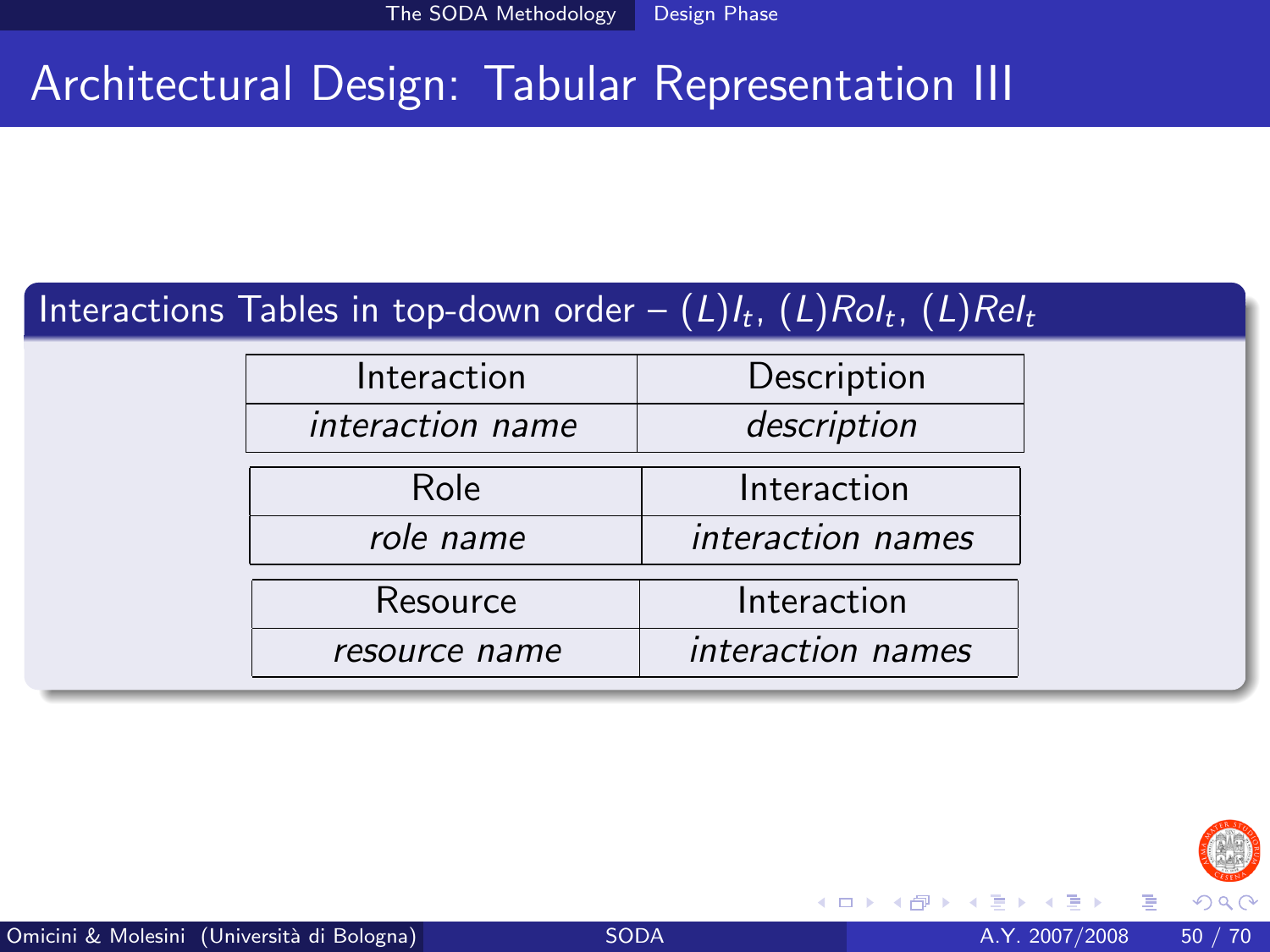# Architectural Design: Tabular Representation IV

The Interactions Tables that describe the interaction where roles and resources are involved

- Interaction Table  $((L)I_t)$  specifies the interactions and describes them. the mapping between tasks and roles.
- Role-Interaction Table ((L)RoI<sub>t</sub>) specifies the list of interactions where roles are involved
- Resource-Interaction Table  $((L)Rel_t)$  specifies the list of interactions where resources are involved

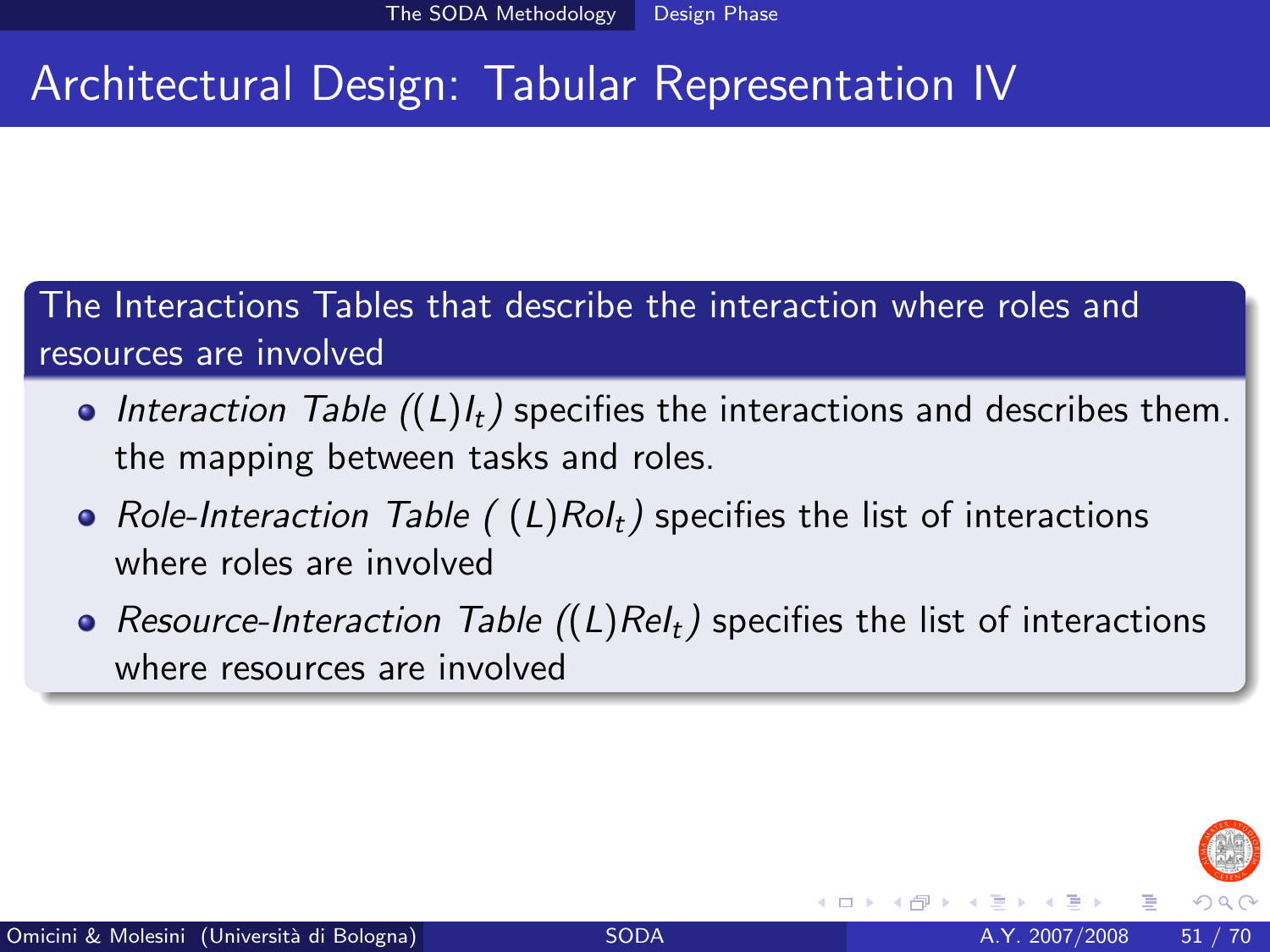# Architectural Design: Tabular Representation V

### Topological Tables in top-down order —  $(L)W_t$ ,  $(L)W\!C_t$ ,  $(L)W\!R_{e_t}$  and  $(L)WRo_t$

| Workspace      | Description     |
|----------------|-----------------|
| workspace name | description     |
| Workspace      | Connection      |
| workspace name | workspace names |
| Workspace      | Resource        |
| workspace name | resource names  |
| Role           | Workspace       |
| role name      | workspace names |

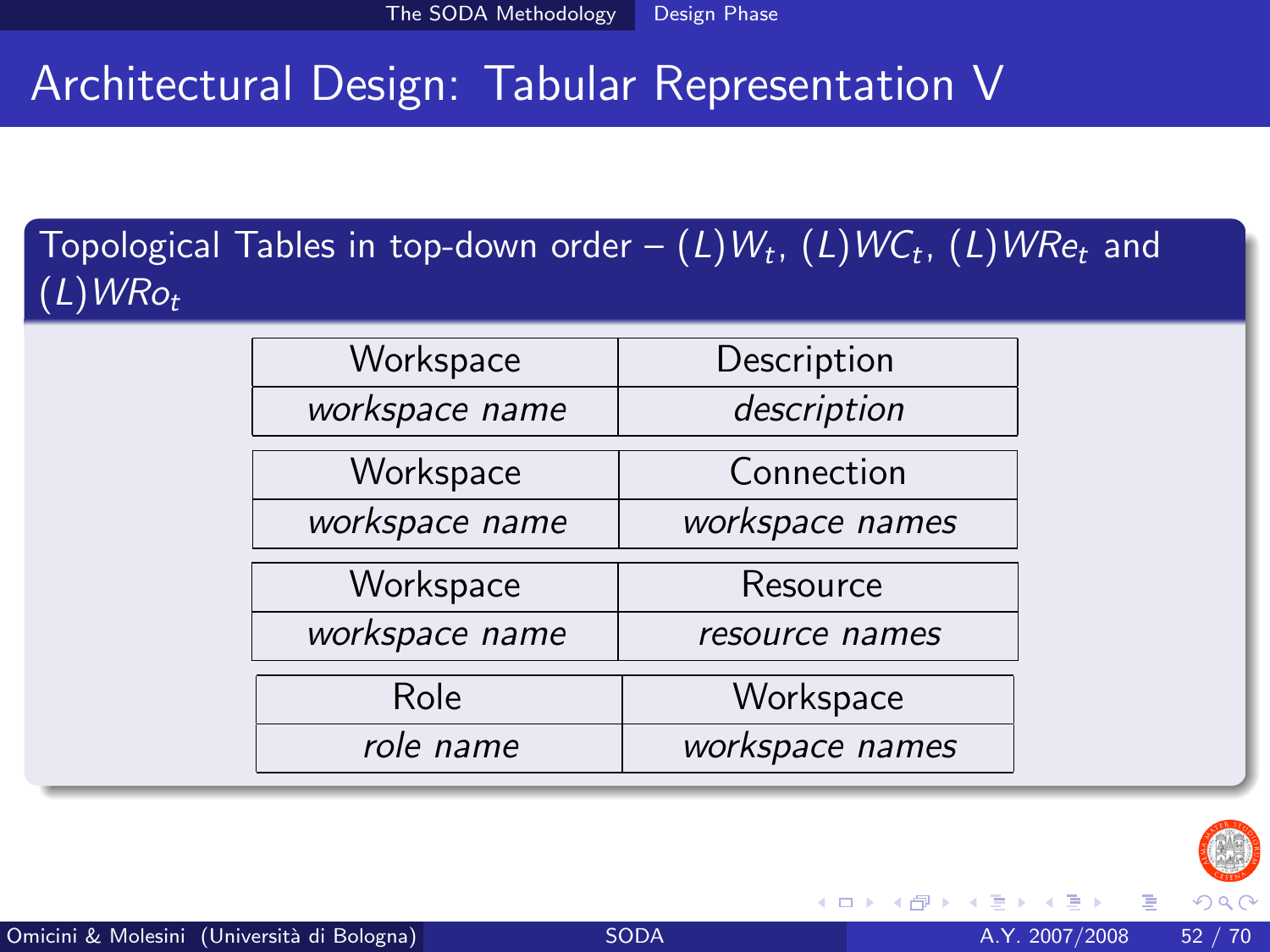# Architectural Design: Tabular Representation VI

#### Topological Tables

- Workspace Table  $((L)W_t)$  specifies the workspaces and describes them.
- Workspace-Connection Table  $((L)WC_t)$  shows the connections between workspaces at the same layer of abstraction (the hierarchical relations among workspaces are managed by means of zooming table)
- Workspace-Resource Table  $((L)WRe_t)$  shows the allocation of the resources to workspaces. A resource could be allocated in several different workspaces. In particular, a single, distributed resource can in principle be used to model a distributed service, accessible from more nodes of the network.
- Workspace-Role Table  $((L)WRo_t)$  shows the list of workspace that the roles can perceive in the system.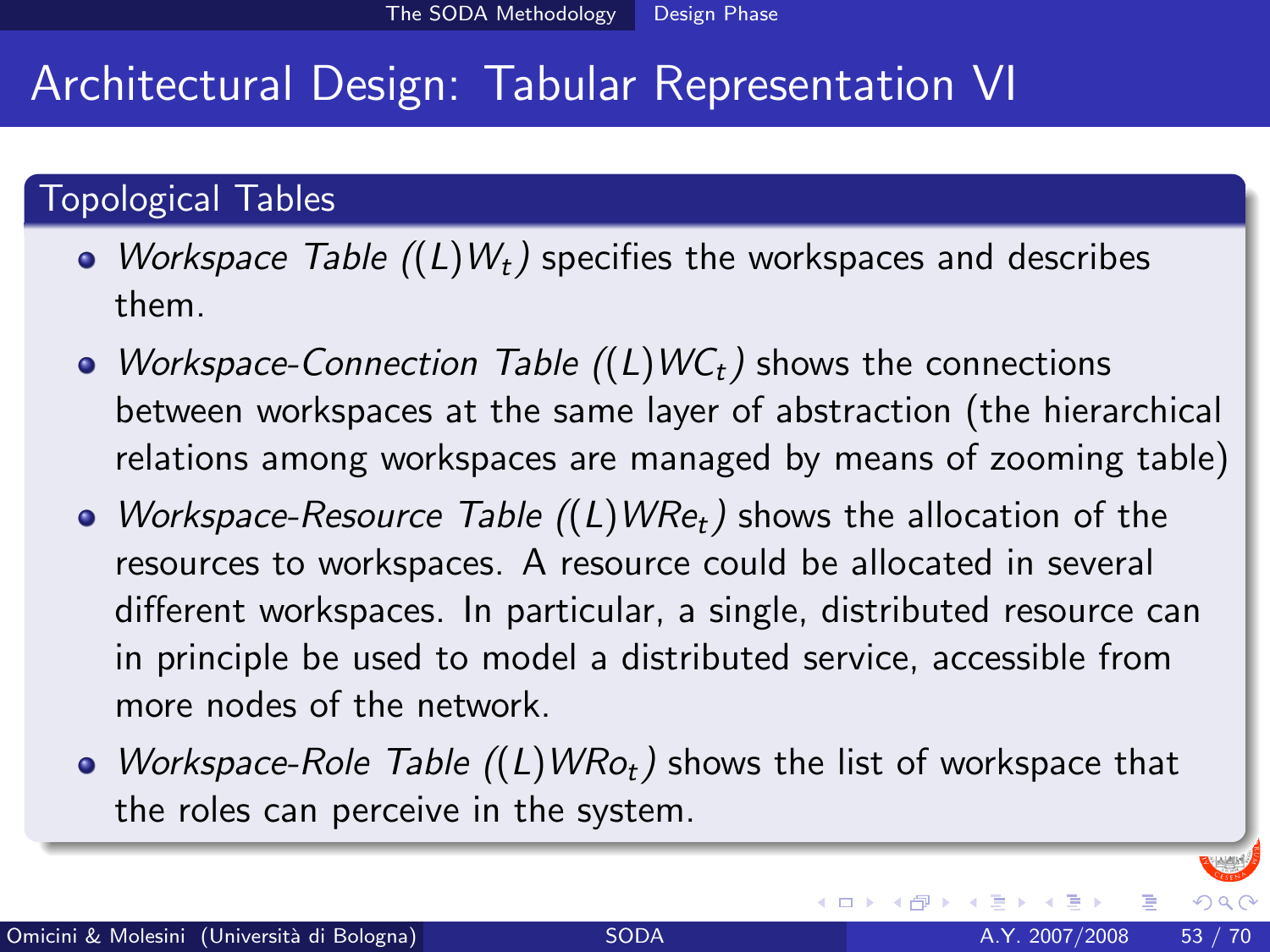# Design Views

- In this phase potentially our system could be composed by all the layers detected in the previously steps
- **•** But the deliverable of the Detailed Design step will be composed of only one layer
- So, for each entity, we choose the appropriate layer of representation



 $\Omega$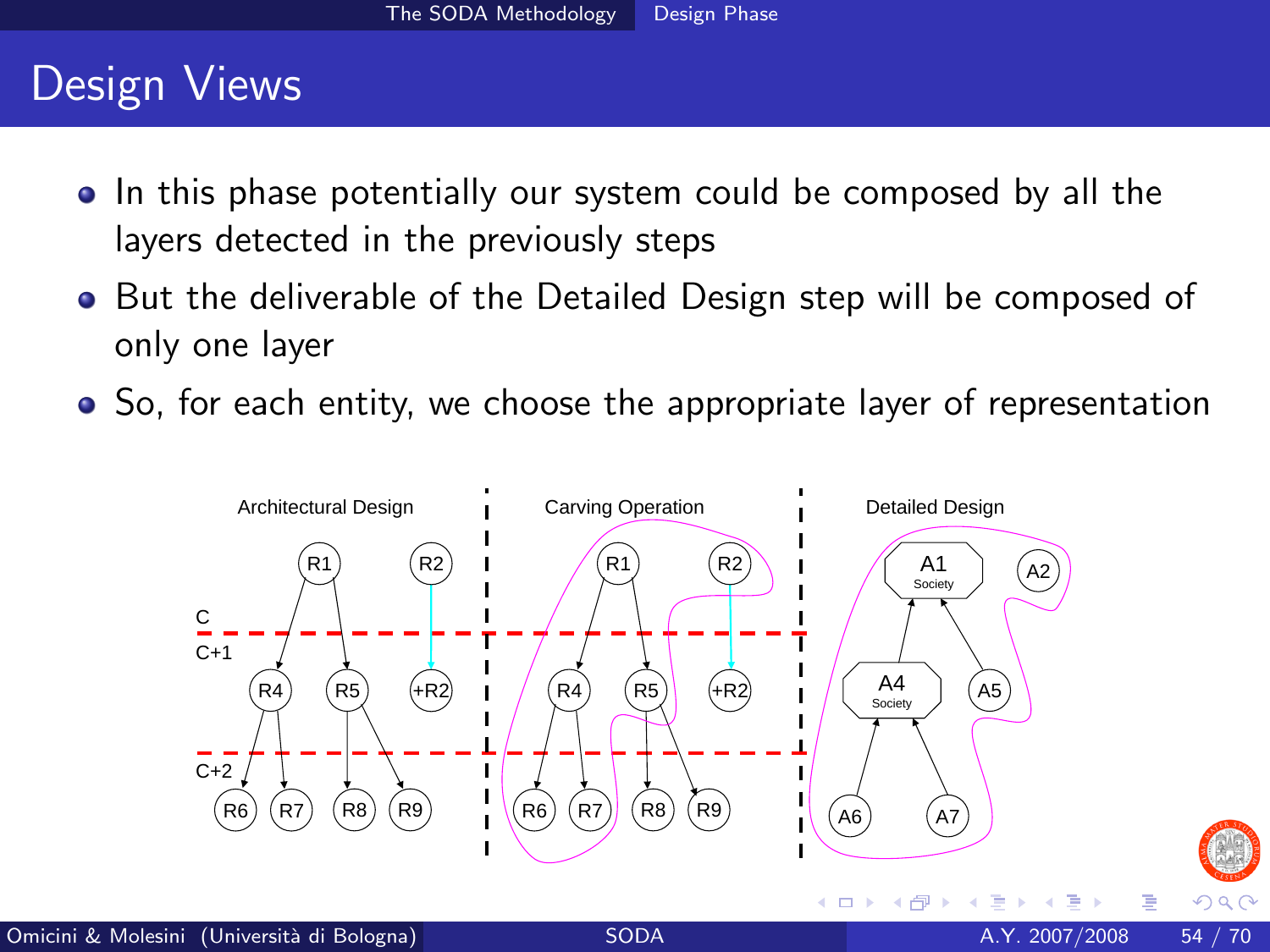## Detailed Design Phase Meta-model



Þ

 $299$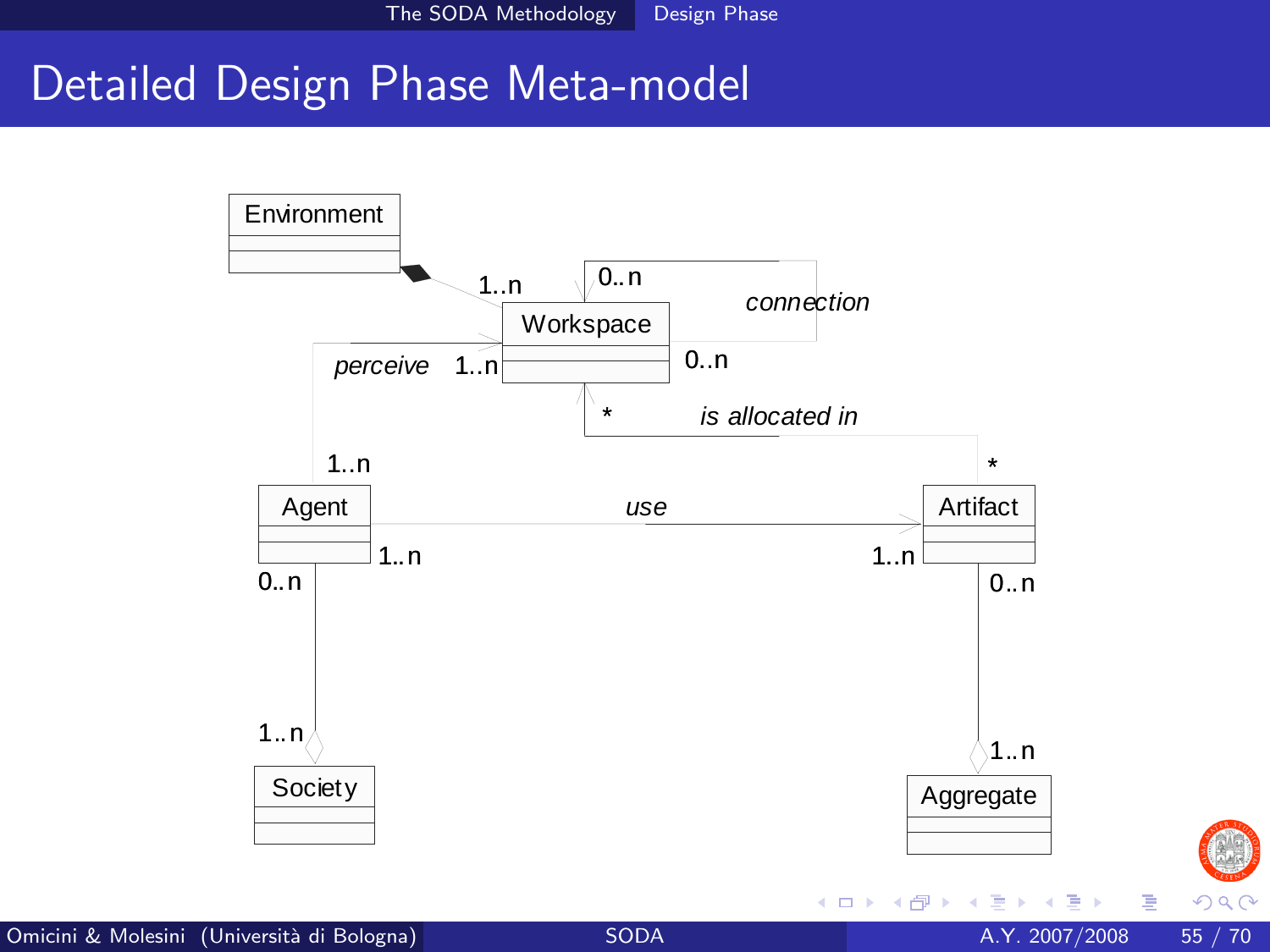- $A$ gent  $-$  is an autonomous entity able to play several roles
- Society is defined as the abstraction responsible for a collection of agents
- Artifact  $-$  is an object able to provides several service.
- Aggregate is defined as the abstraction responsible for a collection of artifacts
- $Environment$  is the environment of the system.
	- Workspace is a conceptual locus in the environment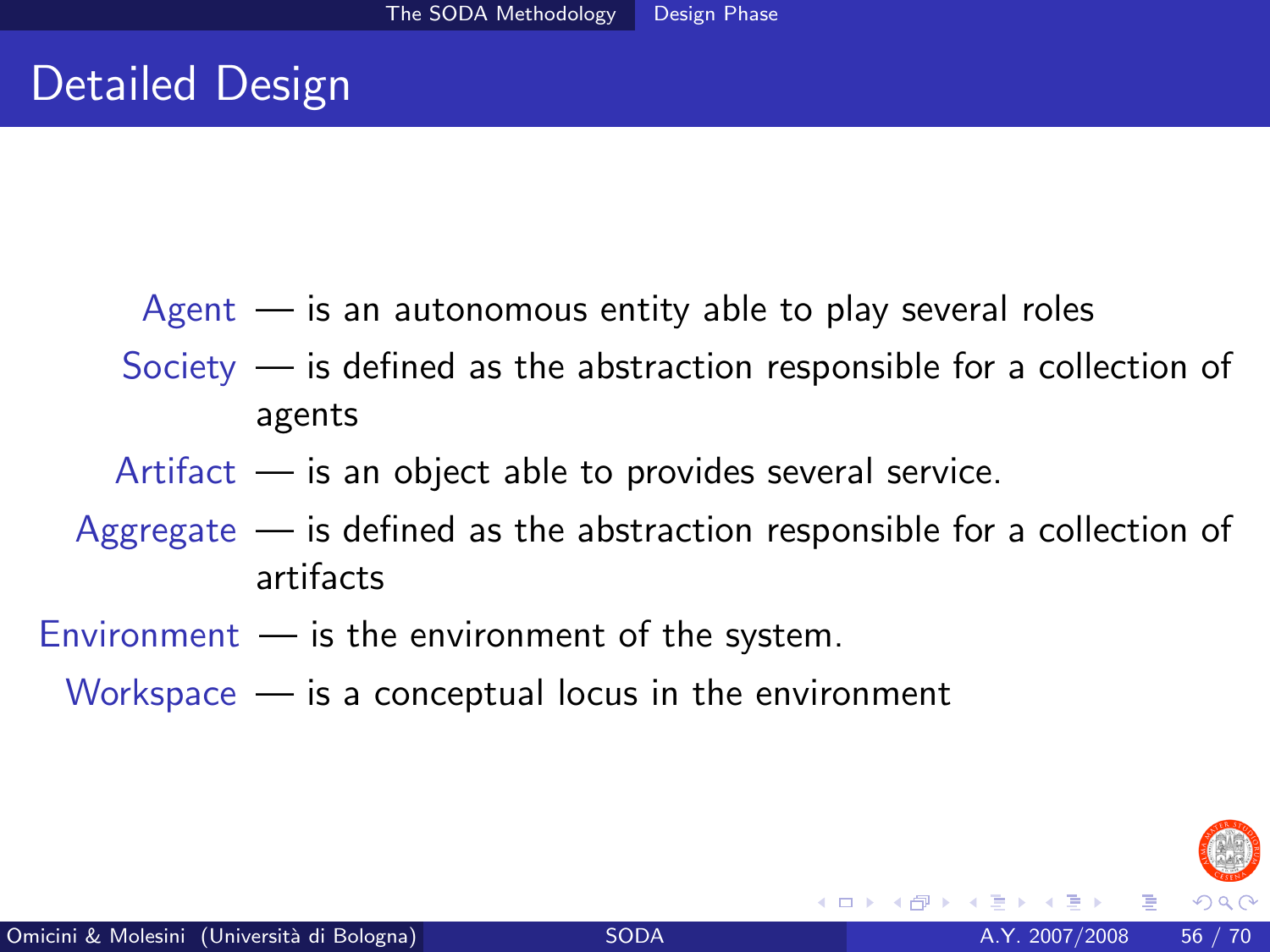# From Architectural Design to Detailed Design I

### Mapping Tables in top-down order —  $(L)$ MAR $_t$ ,  $(L)$ MAr $R_t$ ,  $(L)$ MAr $I_t$

| Agent                    | Role       |                   |
|--------------------------|------------|-------------------|
| agent name               | role names |                   |
| (Environmental) Artifact |            | Resource          |
| artifact name            |            | resource names    |
| Interaction              |            | (Social) Artifact |
| interaction name         |            | artifact names    |



4 0 8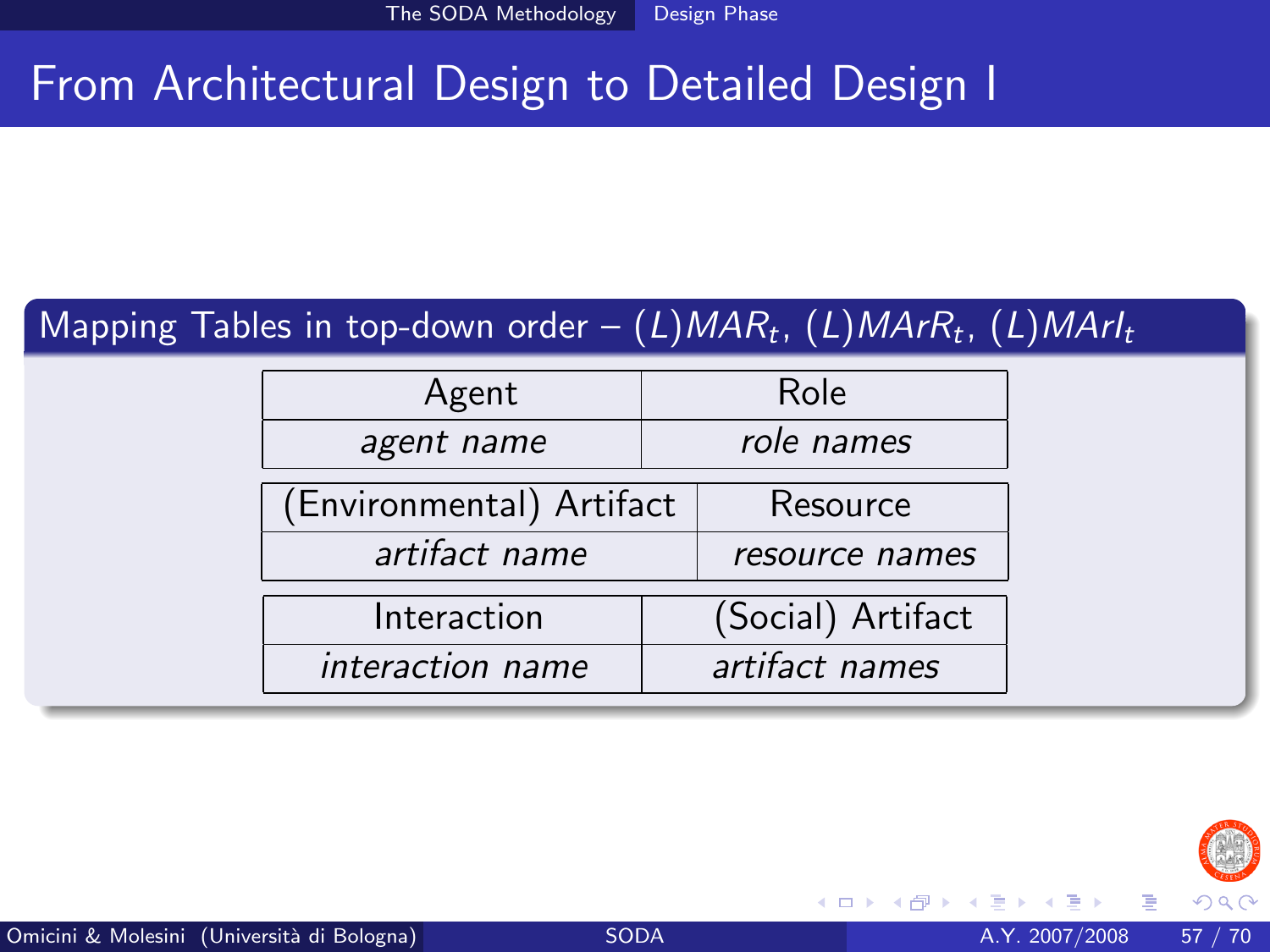# From Architectural Design to Detailed Design II

#### Mapping Tables

- Mapping Agent-Role( $(L)$ MAR<sub>t</sub>) maps roles onto the agents
- Mapping Artifact-Resource Table  $((L)$ MAr $R_t$ ) maps resources onto the artifacts
- Mapping Artifact-Interaction Table  $((L)$ MArI<sub>t</sub>)maps the rules specified in architectural design onto the artifacts that improve them

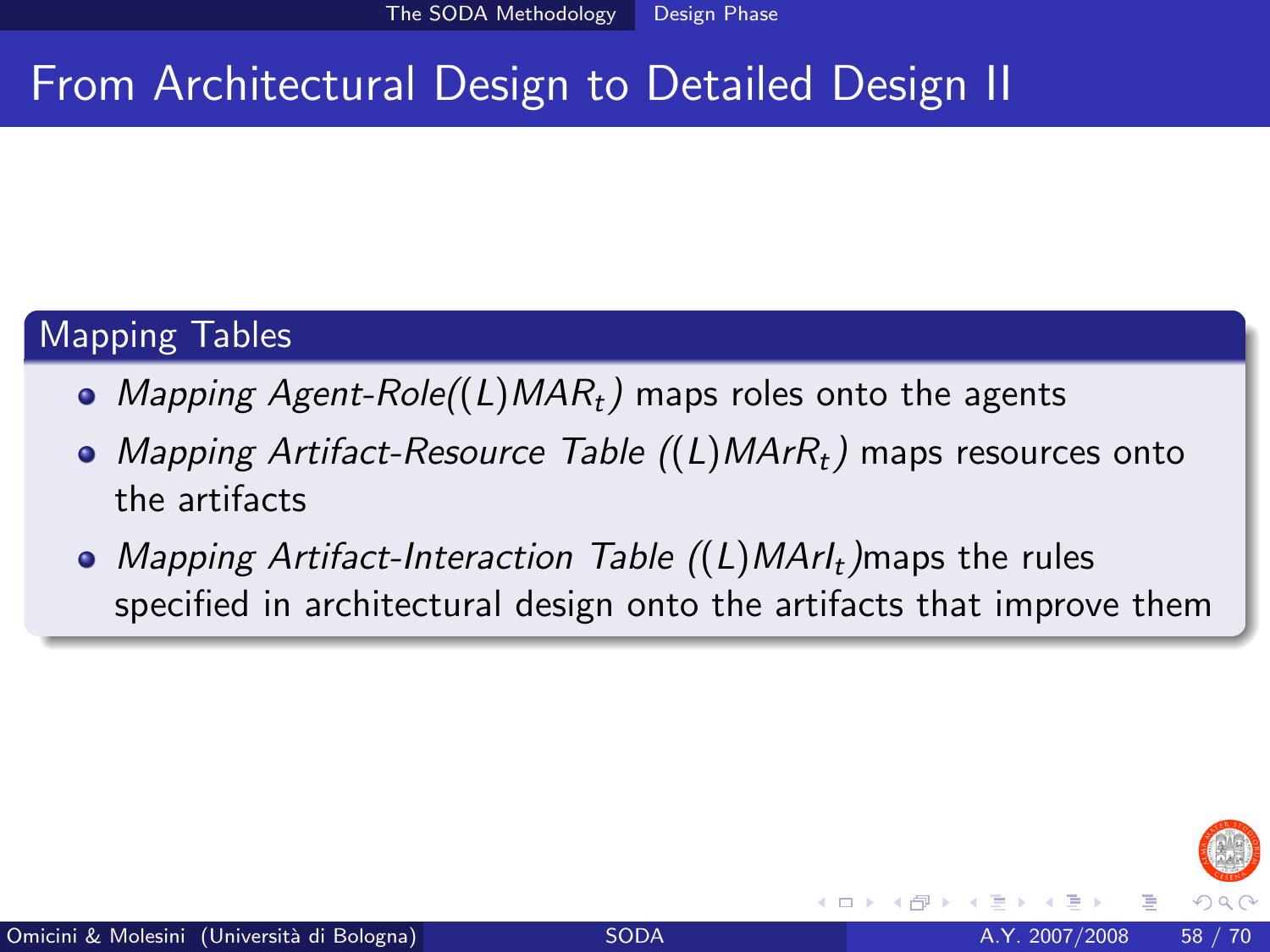# Detailed Design: Tabular Representation I

#### Agent/Society Design Tables in top-down order – (*L*)AA<sub>t</sub>, (*L*)SA<sub>t</sub>, (*L*)SAr<sub>t</sub>

| Agent        | (Individual) Artifact |
|--------------|-----------------------|
| agent name   | artifact names        |
| Society      | Agent                 |
| society name | agent names           |
| Society      | (Social) Artifact     |
| society name | artifact names        |



4 0 8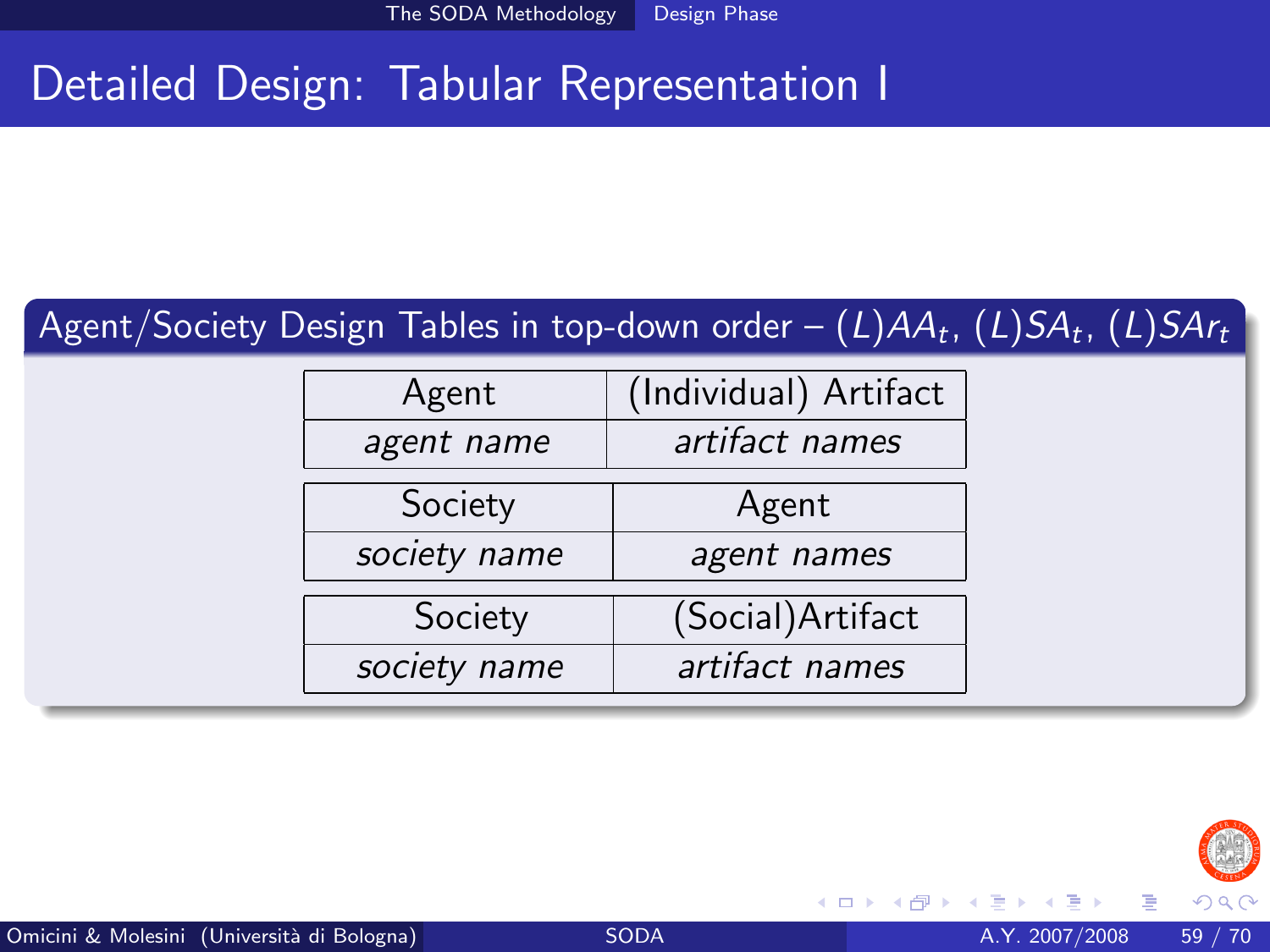# Detailed Design: Tabular Representation II

#### Agent/Society Design Tables

- Agent-Artifact Table  $((L)AA_t)$  specifies the (individual) artifacts related to agents.
- Society-Agent Table  $((L)SA_t)$  specifies which agents work in the society
- Society-Artifact Table ((L)SAr<sub>t</sub>) specifies the (social) artifacts related to societies.

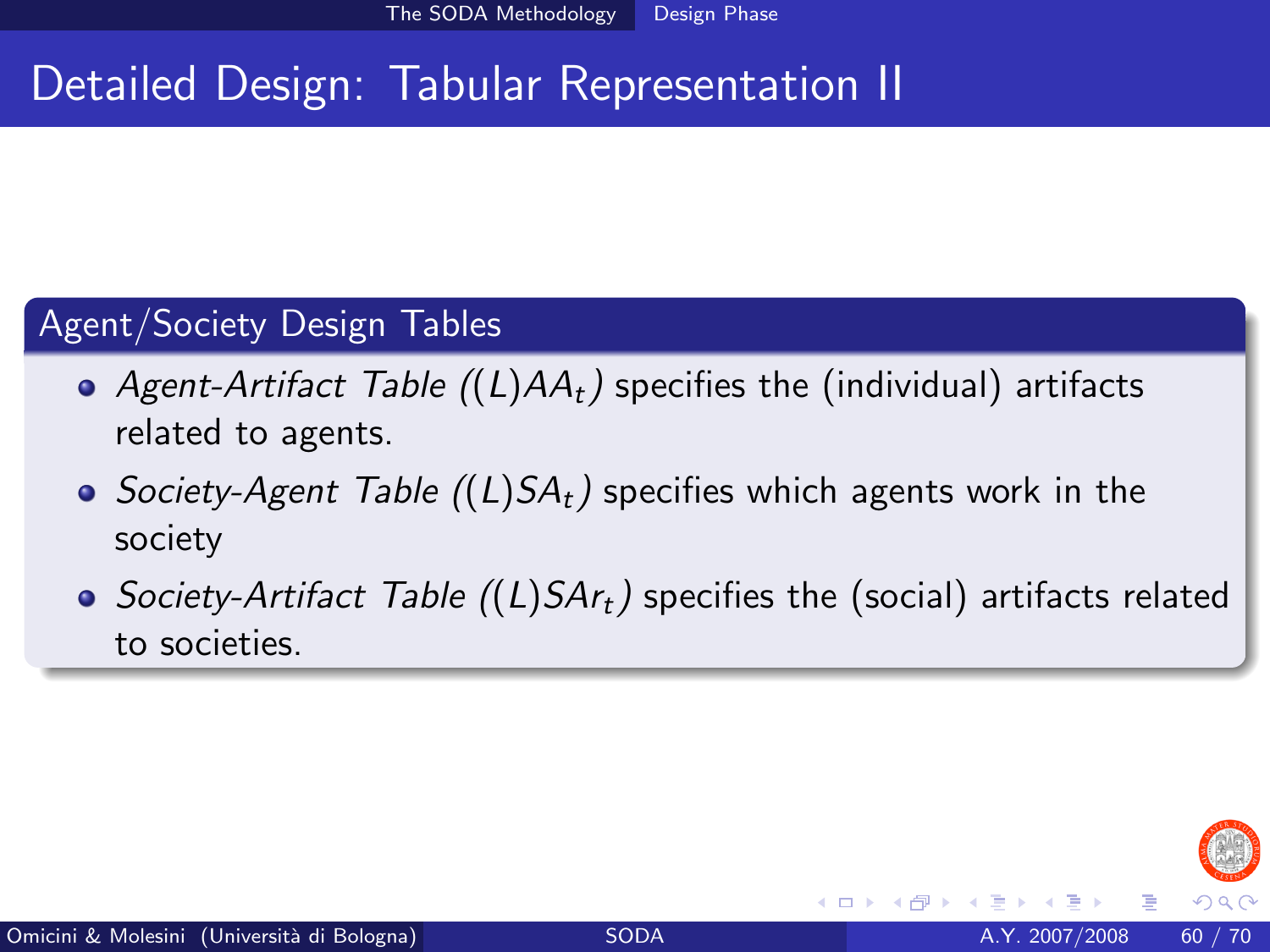# Detailed Design: Tabular Representation III

Environment Design Tables in top-down order —  $(L) A U l_t$ ,  $(L) A g g A_t$ ,  $(L)WA_t$ 

| Artifact       | Usage Interface    |
|----------------|--------------------|
| artifact name  | list of operations |
| Aggregate      | Artifact           |
| aggregate name | artifact names     |
| Workspace      | Artifact           |
| workspace name | artifact names     |

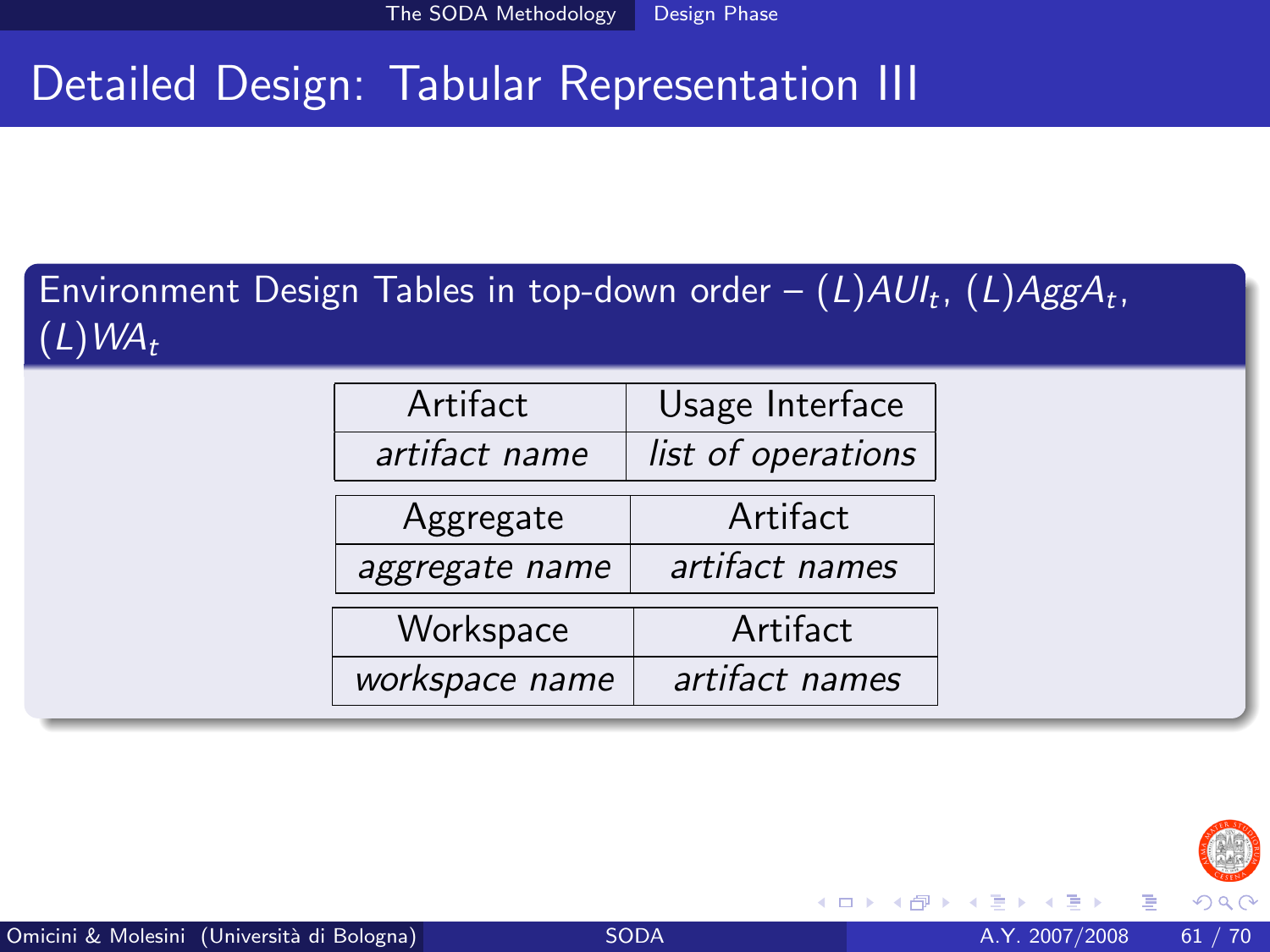# Detailed Design: Tabular Representation IV

#### Environment Design Tables

- Artifact-UsageInterface Table  $((L)AU_t)$  specifies the operations provided by artifacts.
- Aggregate-Artifact Table  $((L)AggA_t)$  specifies which artifact compose the composition.
- Workspace-Artifact Table  $((L)WA_t)$  specifies the artifact located in the workspace

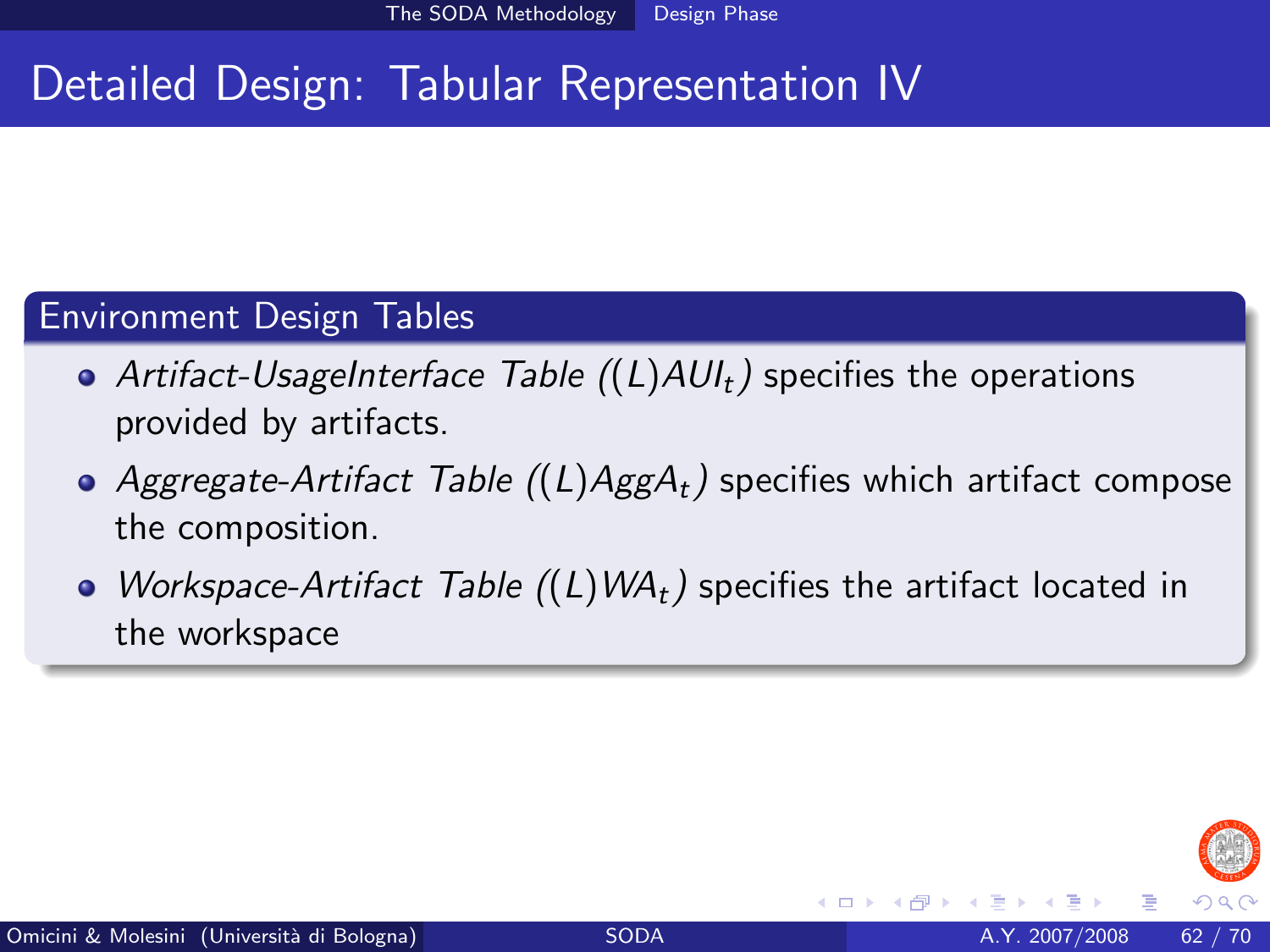# **Outline**

### **[Overview](#page-2-0)**

## 2 [SODA Foundations: A&A Meta-Model, Layering Principle](#page-5-0)

- **[The Agents and Artifacts Meta-model](#page-5-0)**
- **[Principles and Mechanisms](#page-12-0)**

#### [The SODA Methodology](#page-20-0)

- **[Analysis Phase](#page-21-0)**
- **•** [Design Phase](#page-42-0)
- [Web Resources and Conclusions](#page-62-0)

<span id="page-62-0"></span>4 0 8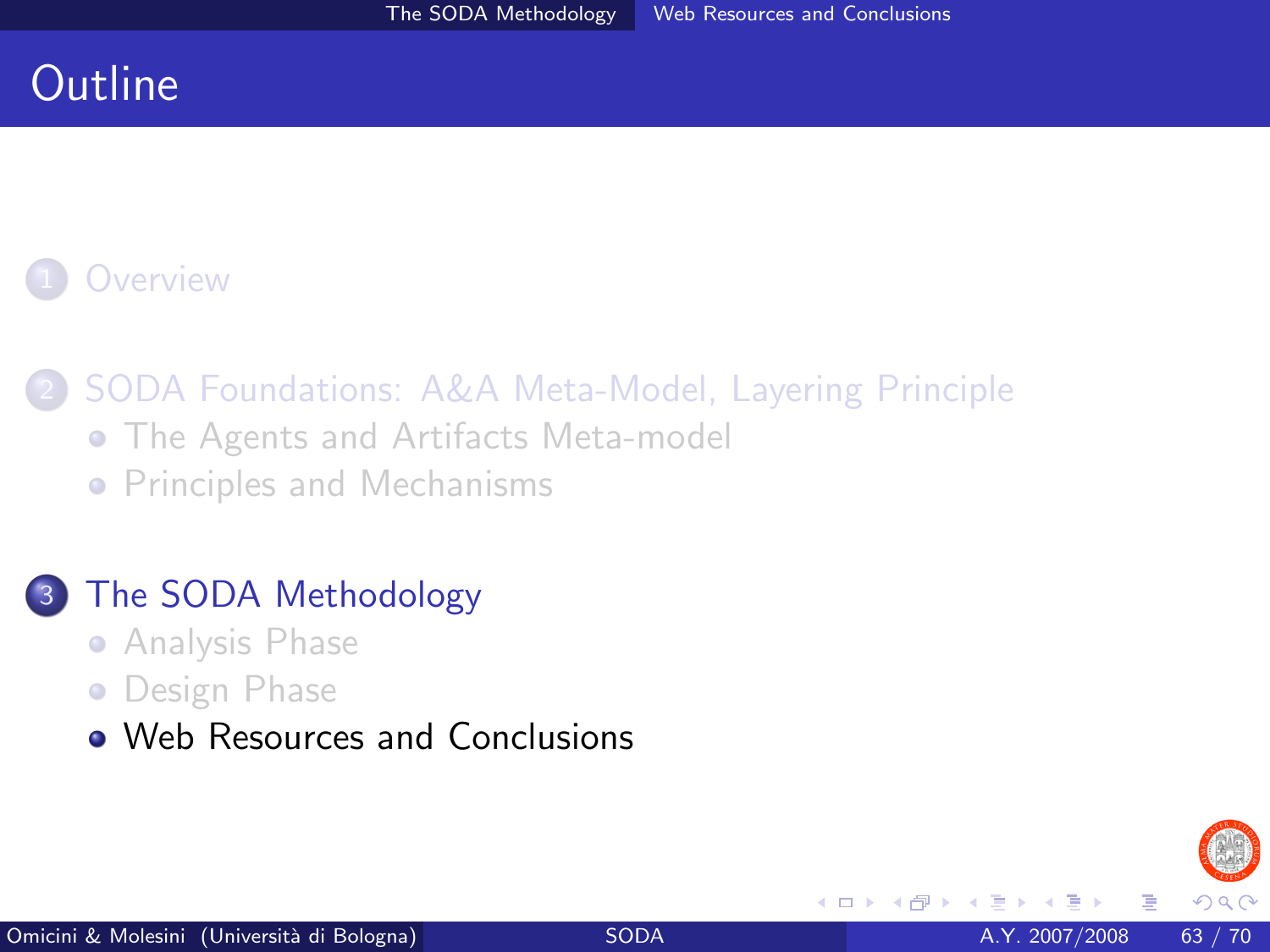## **WebSite**

http://www.alice.unibo.it/soda/





э

メロメ メ都 メメ きょくきょ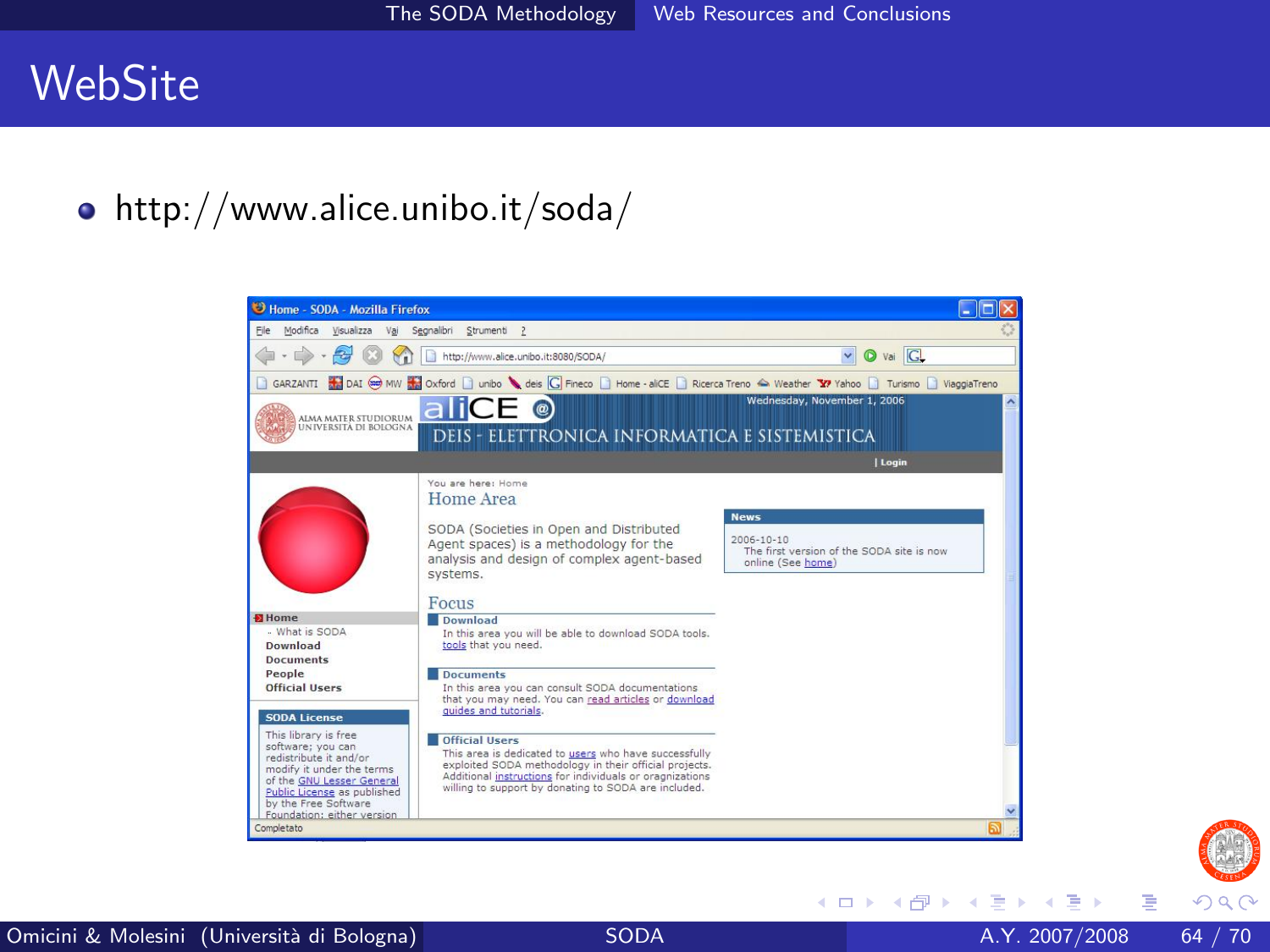# Conclusions and Future Works

#### **•** SODA allows to

- **o** design societies
- design environments
- support the complexity of system description (layering principle)

#### **•** Future works

- **•** refining the meta-model
- building the tools
- modelling SODA according to SPEM (Software Process Engineering Meta-Model)
- extracting fragments from SODA according to IEEE-FIPA Method Engineering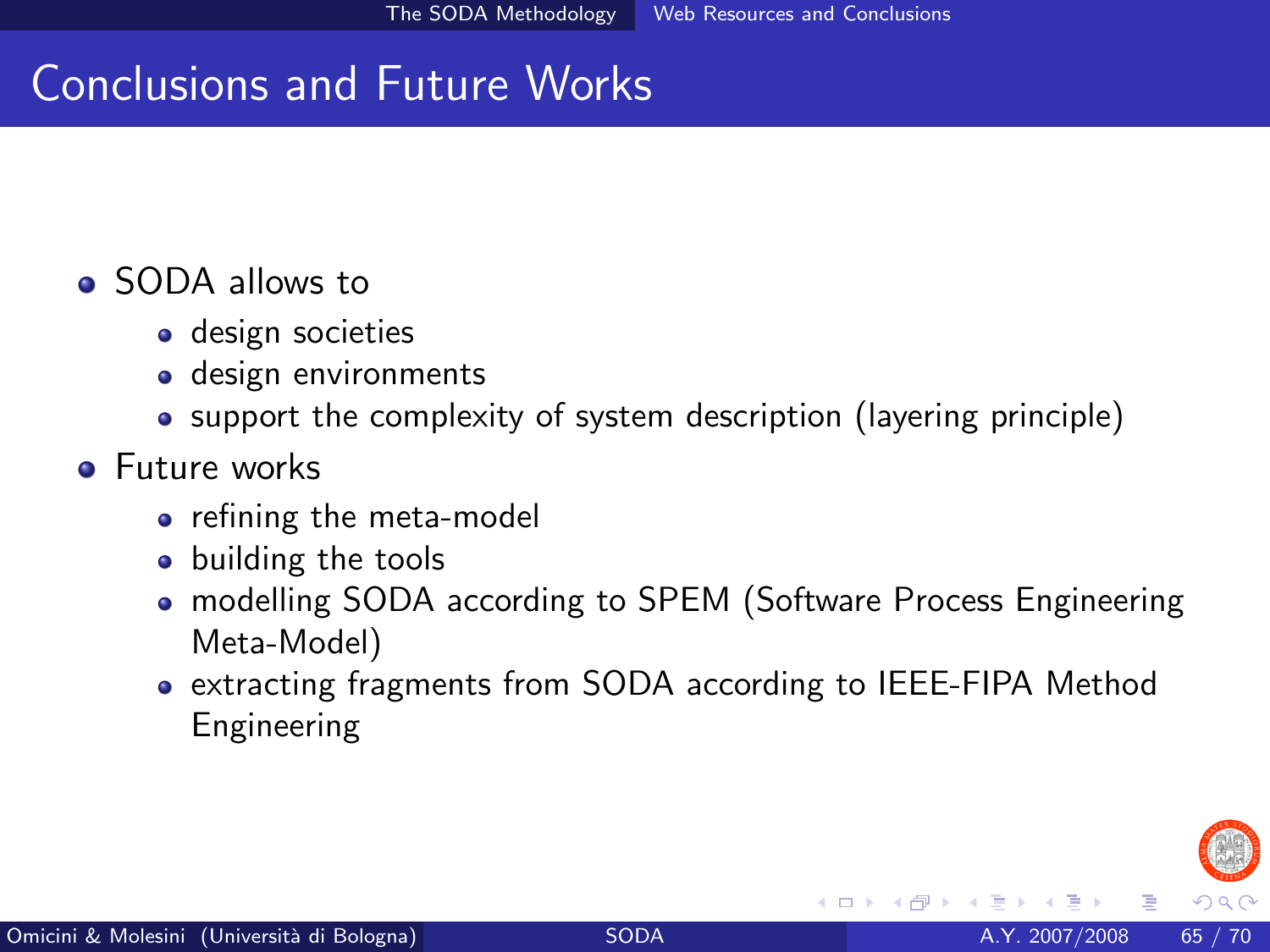# Bibliography I

<span id="page-65-0"></span>

Molesini, A., Denti, E., and Omicini, A. (2005). MAS meta-models on test: UML vs. OPM in the SODA case study. In Pěchouček, M., Petta, P., and Varga, L. Z., editors, Multi-Agent Systems and Applications IV, volume 3690 of LNAI, pages 163–172. Springer.

4th International Central and Eastern European Conference on Multi-Agent Systems (CEEMAS'05), Budapest, Hungary, 15–17 September 2005, Proceedings.

<span id="page-65-1"></span>Molesini, A., Denti, E., and Omicini, A. (2007). Agent-based conference management: A case study in SODA. Submitted to the International Journal of Agent-Oriented Software Engineering (IJAOSE).

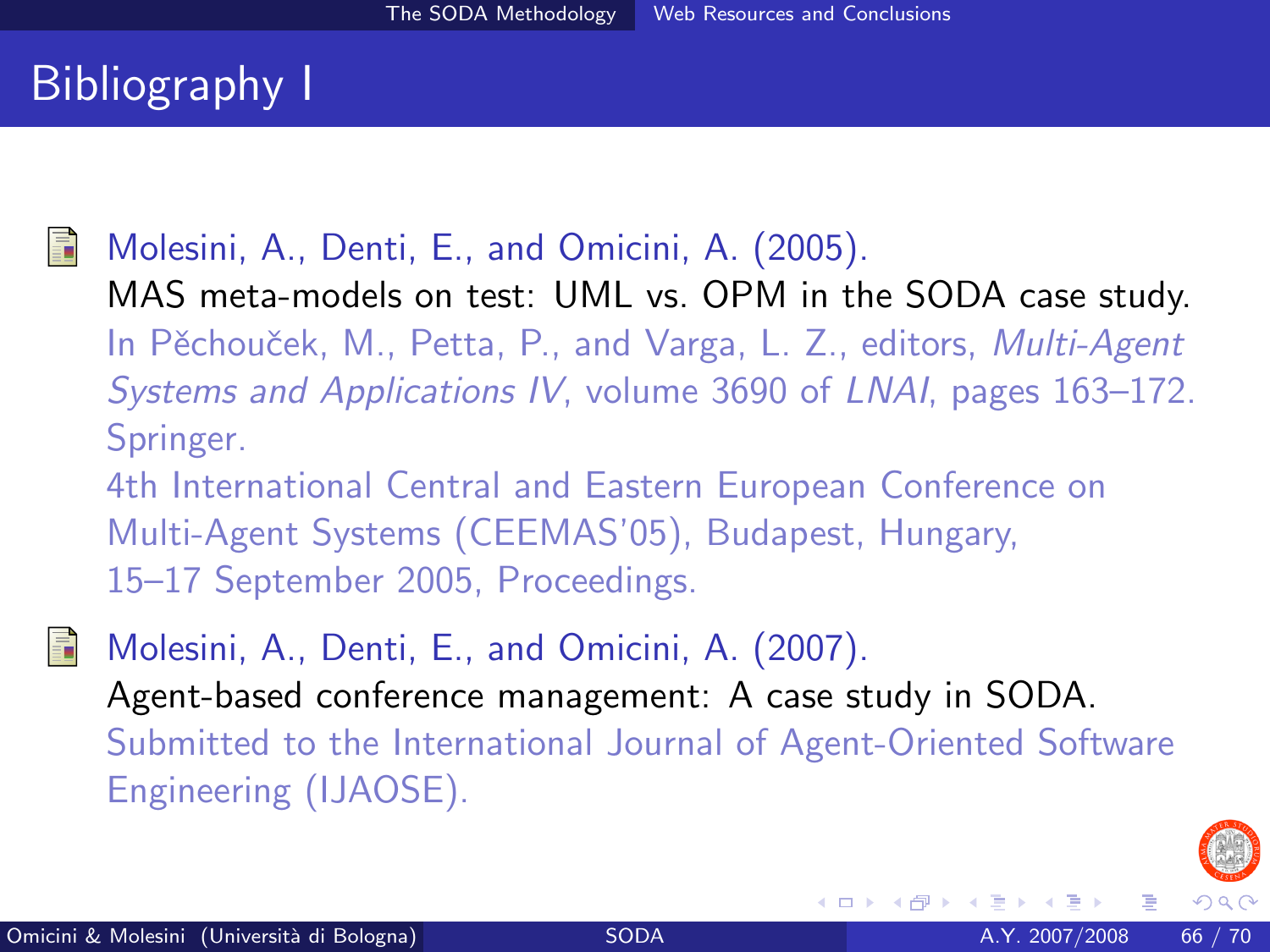# Bibliography II

<span id="page-66-1"></span>

Molesini, A., Omicini, A., Denti, E., and Ricci, A. (2006a). SODA: A roadmap to artefacts.

In Dikenelli, O., Gleizes, M.-P., and Ricci, A., editors, Engineering Societies in the Agents World VI, volume 3963 of LNAI, pages 49–62. Springer.

6th International Workshop (ESAW 2005), Kuşadası, Aydın, Turkey, 26–28 October 2005. Revised, Selected & Invited Papers.

<span id="page-66-0"></span>Molesini, A., Omicini, A., Ricci, A., and Denti, E. (2006b). Zooming multi-agent systems.

In Müller, J. P. and Zambonelli, F., editors, Agent-Oriented Software Engineering VI, volume 3950 of LNCS, pages 81–93. Springer. 6th International Workshop (AOSE 2005), Utrecht, The Netherlands, 25–26 July 2005. Revised and Invited Papers.

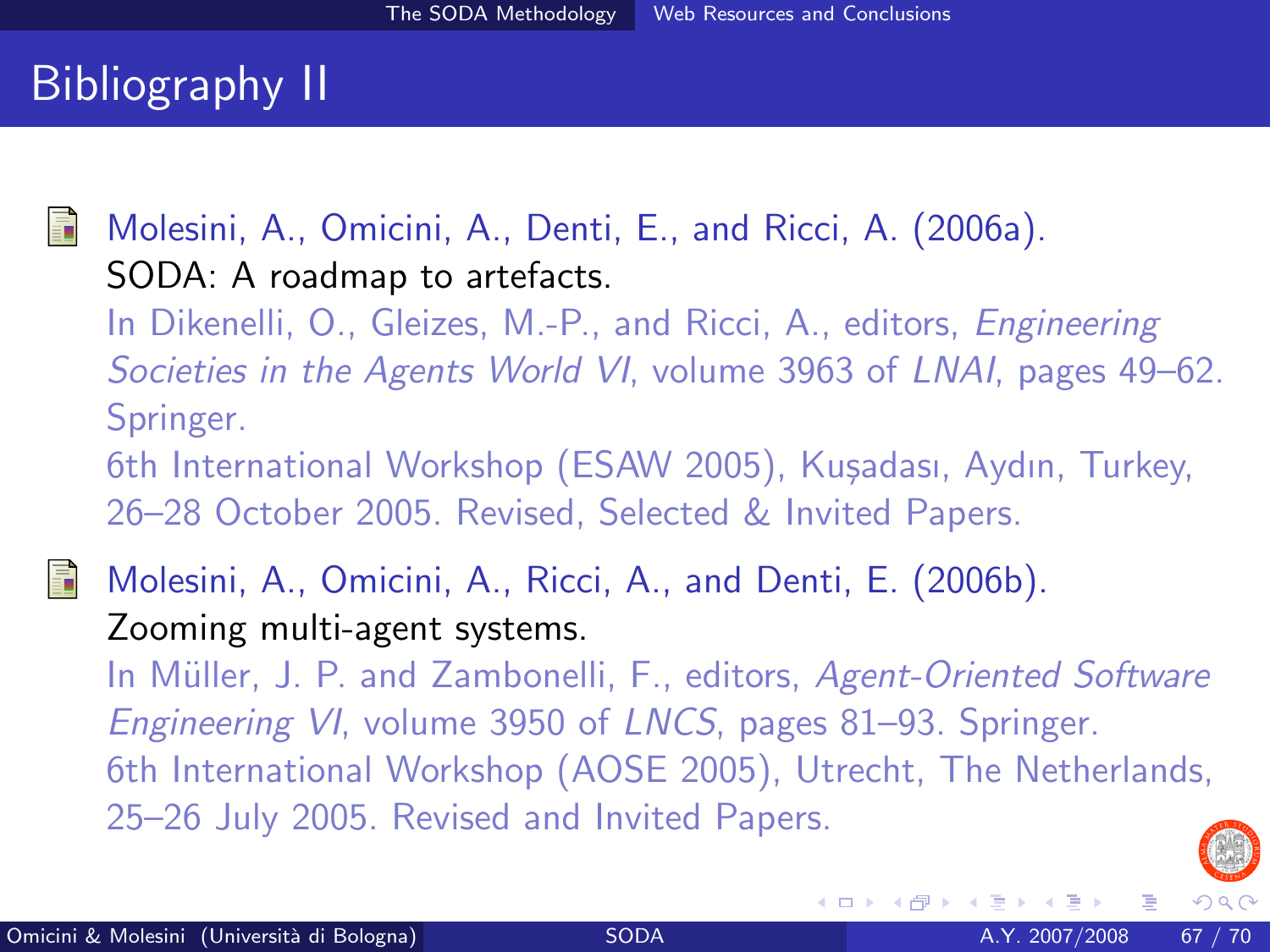# Bibliography III

## <span id="page-67-0"></span>Omicini, A. (2001).

SODA: Societies and infrastructures in the analysis and design of agent-based systems.

In Ciancarini, P. and Wooldridge, M. J., editors, Agent-Oriented Software Engineering, volume 1957 of LNCS, pages 185–193. Springer-Verlag. 1st International Workshop (AOSE 2000), Limerick, Ireland, 10 June 2000. Revised Papers.

<span id="page-67-1"></span>

Omicini, A., Ricci, A., and Viroli, M. (2006). Coordination artifacts as first-class abstractions for MAS engineering: State of the research.

In Garcia, A. F., Choren, R., Lucena, C., Giorgini, P., Holvoet, T., and Romanovsky, A., editors, Software Engineering for Multi-Agent

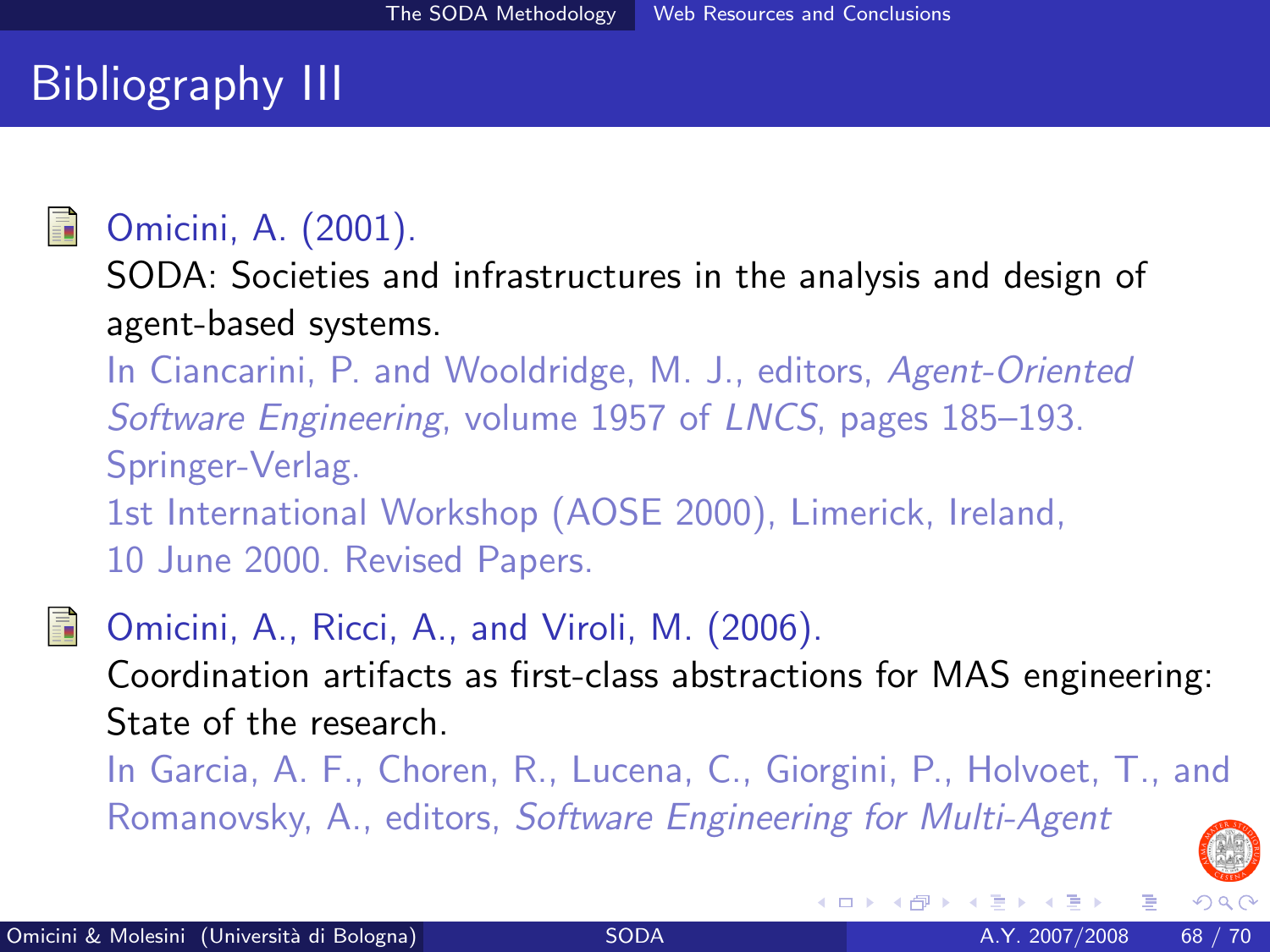# Bibliography IV

Systems IV: Research Issues and Practical Applications, volume 3914 of LNAI, pages 71–90. Springer. Invited Paper.



4 0 8